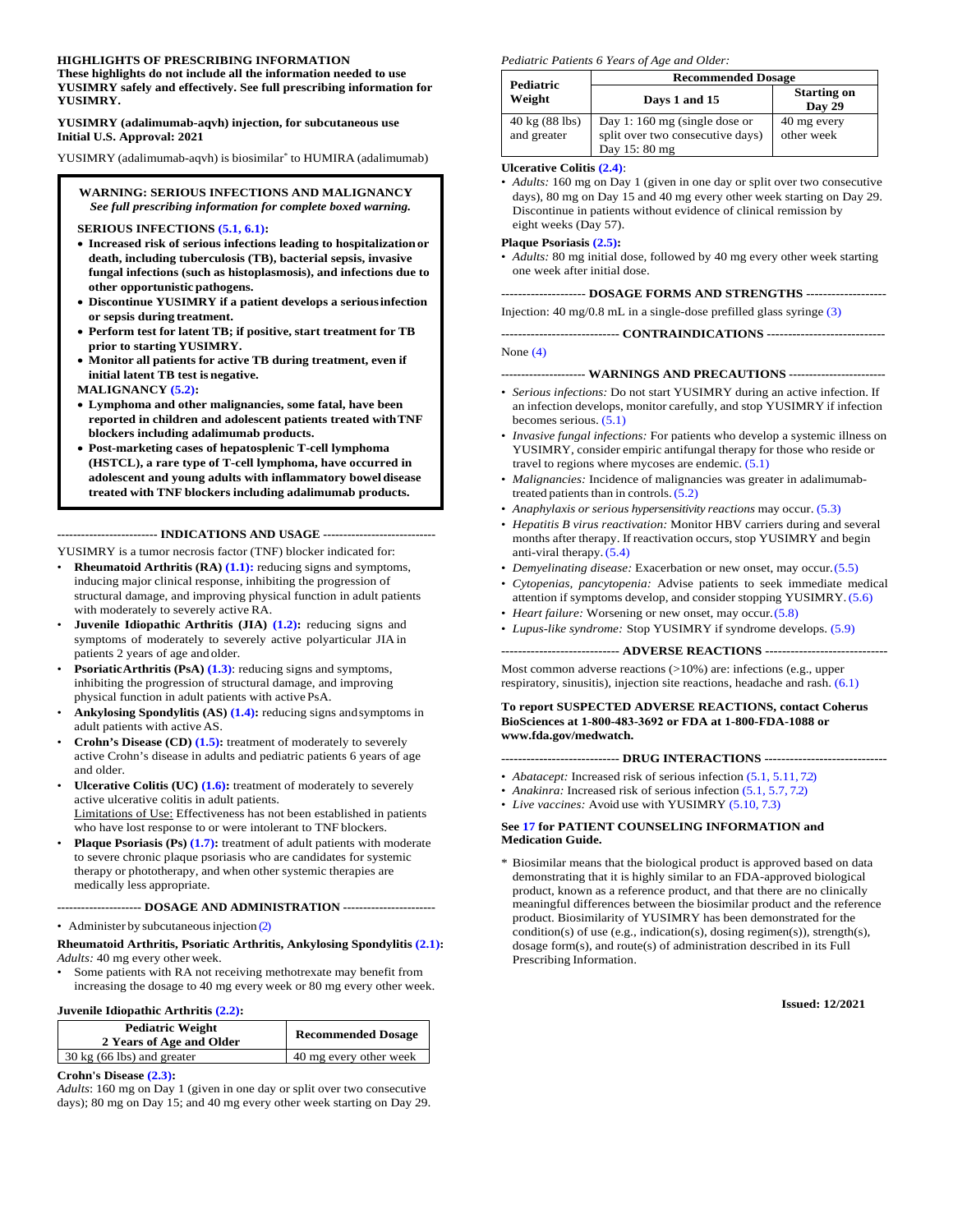#### **FULL PRESCRIBING INFORMATION: CONTENTS\***

#### **[WARNING:](#page-2-0) SERIOUS INFECTIONS AND MALIGNANCY**

#### **1 [INDICATIONS AND USAGE](#page-3-9)**

- 1.1 [Rheumatoid Arthritis](#page-3-0)
- 1.2 [Juvenile Idiopathic](#page-3-1) Arthritis
- 1.3 [Psoriatic Arthritis](#page-3-2)
- 1.4 [Ankylosing Spondylitis](#page-3-3)
- 1.5 [Crohn's Disease](#page-3-4)
- 1.6 [Ulcerative](#page-3-5) Colitis
- 1.7 [Plaque Psoriasis](#page-3-6)

#### **2 [DOSAGEANDADMINISTRATION](#page-3-7)**

- 2.1 [Rheumatoid Arthritis, Psoriatic Arthritis, and](#page-3-8)  [Ankylosing Spondylitis](#page-3-8)
- 2.2 [Juvenile Idiopathic](#page-4-0) Arthritis
- 2.3 [Crohn's Disease](#page-4-1)<br>2.4 Ulcerative Colitis
- **[Ulcerative](#page-4-2) Colitis**
- 2.5 [Plaque Psoriasis](#page-4-3)
- 2.6 Monitoring to Assess Safety
- 2.7 [General Considerations forAdministration](#page-5-4)

#### **3 [DOSAGE FORMS ANDSTRENGTHS](#page-5-1)**

#### **4 [CONTRAINDICATIONS](#page-5-2)**

#### **5 [WARNINGS AND](#page-5-5) PRECAUTIONS**

- 5.1 [Serious Infections](#page-5-0)
- 5.2 [Malignancies](#page-7-0)
- 5.3 [Hypersensitivity Reactions](#page-8-0)
- 5.4 [Hepatitis B Virus Reactivation](#page-8-1)
- 5.5 [Neurologic Reactions](#page-8-2)
- 5.6 [Hematological Reactions](#page-9-0)
- 5.7 [Increased Risk of Infection When Used with Anakinra](#page-9-4)
- **Heart [Failure](#page-9-1)**
- 5.9 [Autoimmunity](#page-9-2)
- 5.10 [Immunizations](#page-9-5)
- 5.11 Increased Risk of [Infection When Used with](#page-9-3) Abatacept

#### **6 ADVERSE [REACTIONS](#page-10-1)**

- 6.1 [Clinical Trials Experience](#page-10-0)
- 6.2 [Immunogenicity](#page-14-0)
- 6.3 [Postmarketing Experience](#page-15-0)

#### **7 DRUG [INTERACTIONS](#page-16-2)**

- 7.1 [Methotrexate](#page-16-3)
- 7.2 [Biological Products](#page-16-0)
- 7.3 [Live Vaccines](#page-16-1)
- 7.4 [Cytochrome P450 Substrates](#page-16-4)
- **8 [USE IN SPECIFIC](#page-16-5) POPULATIONS**
	- 8.1 [Pregnancy](#page-16-6)
	- 8.2 [Lactation](#page-18-0)
	- 8.4 [Pediatric Use](#page-18-1)
	- 8.5 [Geriatric](#page-19-0) Use
- **10 [OVERDOSAGE](#page-19-1)**
- **11 [DESCRIPTION](#page-19-2)**
- **12 [CLINICALPHARMACOLOGY](#page-19-3)**
	- 12.1 [Mechanism of](#page-19-4) Action
	- 12.2 [Pharmacodynamics](#page-20-0)<br>12.3 Pharmacokinetics
	- **[Pharmacokinetics](#page-20-1)**
- **13 [NONCLINICALTOXICOLOGY](#page-22-0)**
	- 13.1 [Carcinogenesis, Mutagenesis, Impairment of Fertility](#page-22-1)
- **14 [CLINICALSTUDIES](#page-22-2)**
	- 14.1 [Rheumatoid Arthritis](#page-22-3)
	- 14.2 [Juvenile Idiopathic](#page-26-0) Arthritis
	- 14.3 [Psoriatic](#page-27-0) Arthritis
	- 14.4 [Ankylosing Spondylitis](#page-29-0)
	- 14.5 [Adult Crohn's](#page-30-0) Disease
	- 14.6 [Pediatric Crohn's Disease](#page-32-0)
	- 14.7 [Adult Ulcerative](#page-33-0) Colitis
	- 14.8 [Plaque Psoriasis](#page-34-0)
- **15 [REFERENCES](#page-36-1)**
- **16 [HOW SUPPLIED/STORAGE AND HANDLING](#page-36-2)**
- **17 [PATIENT COUNSELING INFORMATION](#page-36-0)**
- \* Sections or subsections omitted from the full prescribing information are not listed.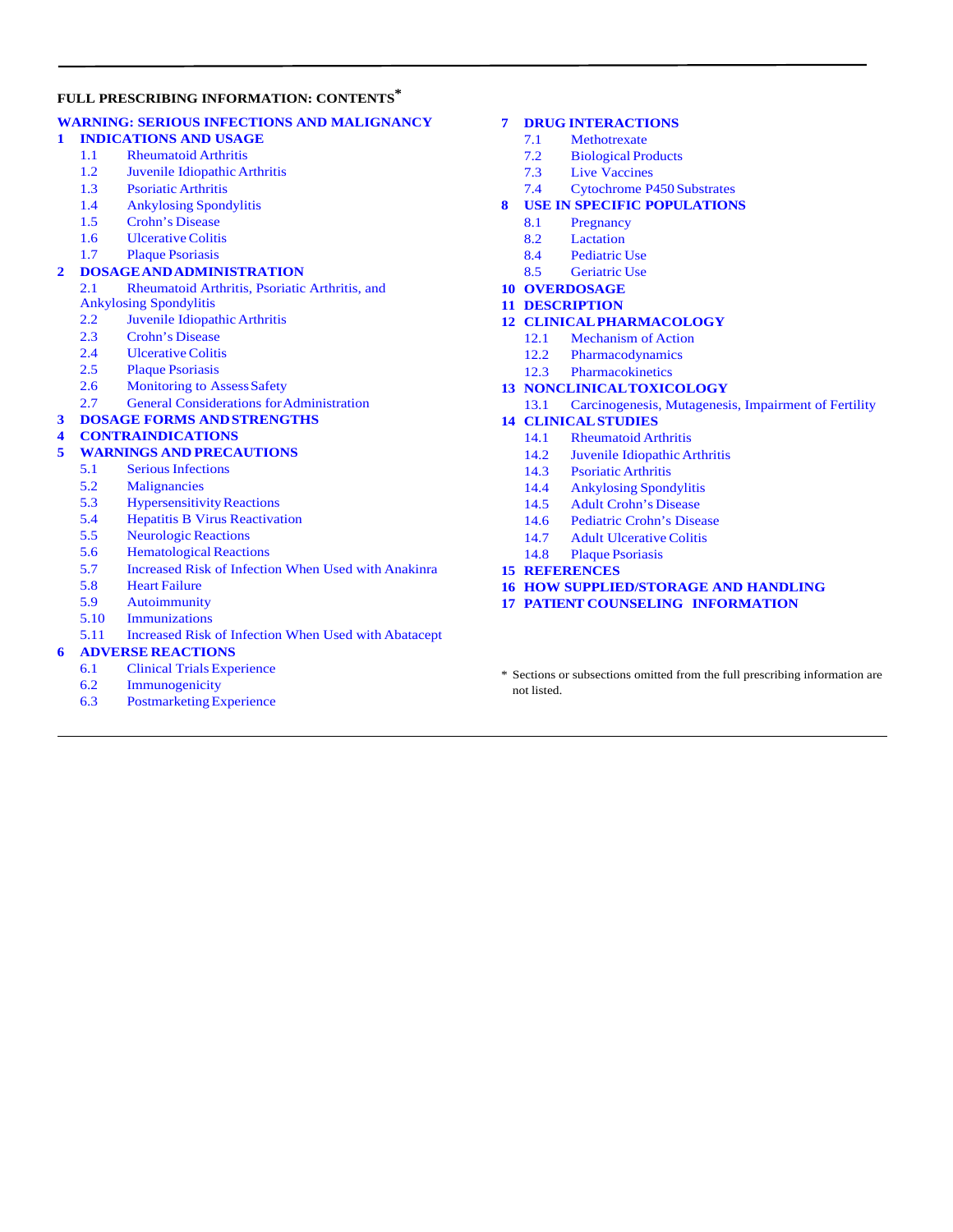# <span id="page-2-0"></span>**FULL PRESCRIBING INFORMATION**

## **WARNING: SERIOUS INFECTIONS AND MALIGNANCY**

#### **SERIOUS INFECTIONS**

**Patients treated with adalimumab products including YUSIMRY are at increased risk for developing serious infections that may lead to hospitalization or death [see** *Warnings and Precautions [\(5.1\)](#page-5-0)***]***.* **Most patients who developed these infections were taking concomitant immunosuppressants such as methotrexate or corticosteroids.**

**Discontinue YUSIMRY if a patient develops a serious infection or sepsis.** 

**Reported infections include:**

- **Active tuberculosis (TB), including reactivation of latent TB. Patients with TB have frequently presented with disseminated or extrapulmonary disease. Test patients for latent TB before YUSIMRY use and during therapy. Initiate treatment for latent TB prior to YUSIMRYuse.**
- **Invasive fungal infections, including histoplasmosis, coccidioidomycosis, candidiasis, aspergillosis, blastomycosis, and pneumocystosis. Patients with histoplasmosis or other invasive fungal infections may present with disseminated, rather than localized, disease. Antigen and antibody testing for histoplasmosis may be negative in some patients with active infection. Consider empiric anti-fungal therapy in patients at risk for invasive fungal infections who develop severe systemic illness.**
- **Bacterial, viral and other infections due to opportunistic pathogens, including Legionella and Listeria.**

**Carefully consider the risks and benefits of treatment with YUSIMRY prior to initiating therapy in patients with chronic or recurrent infection.**

**Monitor patients closely for the development of signs and symptoms of infection during and after treatment with YUSIMRY, including the possible development of TB in patients who tested negative for latent TB infection prior to initiating therapy [see** *Warnings and Precautions [\(5.1\)](#page-5-0)* **and** *Adverse Reactions [\(6.1\)](#page-10-0)***].**

## **MALIGNANCY**

**Lymphoma and other malignancies, some fatal, have been reported in children and adolescent patients treated with TNF blockers including adalimumab products [see**  *Warnings and Precautions [\(5.2\)](#page-7-0)***]. Post-marketing cases of hepatosplenic T-cell lymphoma (HSTCL), a rare type of T-cell lymphoma, have been reported in patients treated with TNF blockers including adalimumab products. These cases have had a very aggressive disease course and have been fatal. The majority of reported TNF blocker cases have occurred in patients with Crohn's disease or ulcerative colitis and the majority were in adolescent and young adult males. Almost all these patients had received treatment with azathioprine or 6-mercaptopurine (6–MP) concomitantly with a TNF blocker at or prior to diagnosis. It is uncertain whether the occurrence of HSTCL is related to use of a TNF blocker or a TNF blocker in combination with these other immunosuppressants [see** *Warnings and Precautions [\(5.2\)](#page-7-0)***].**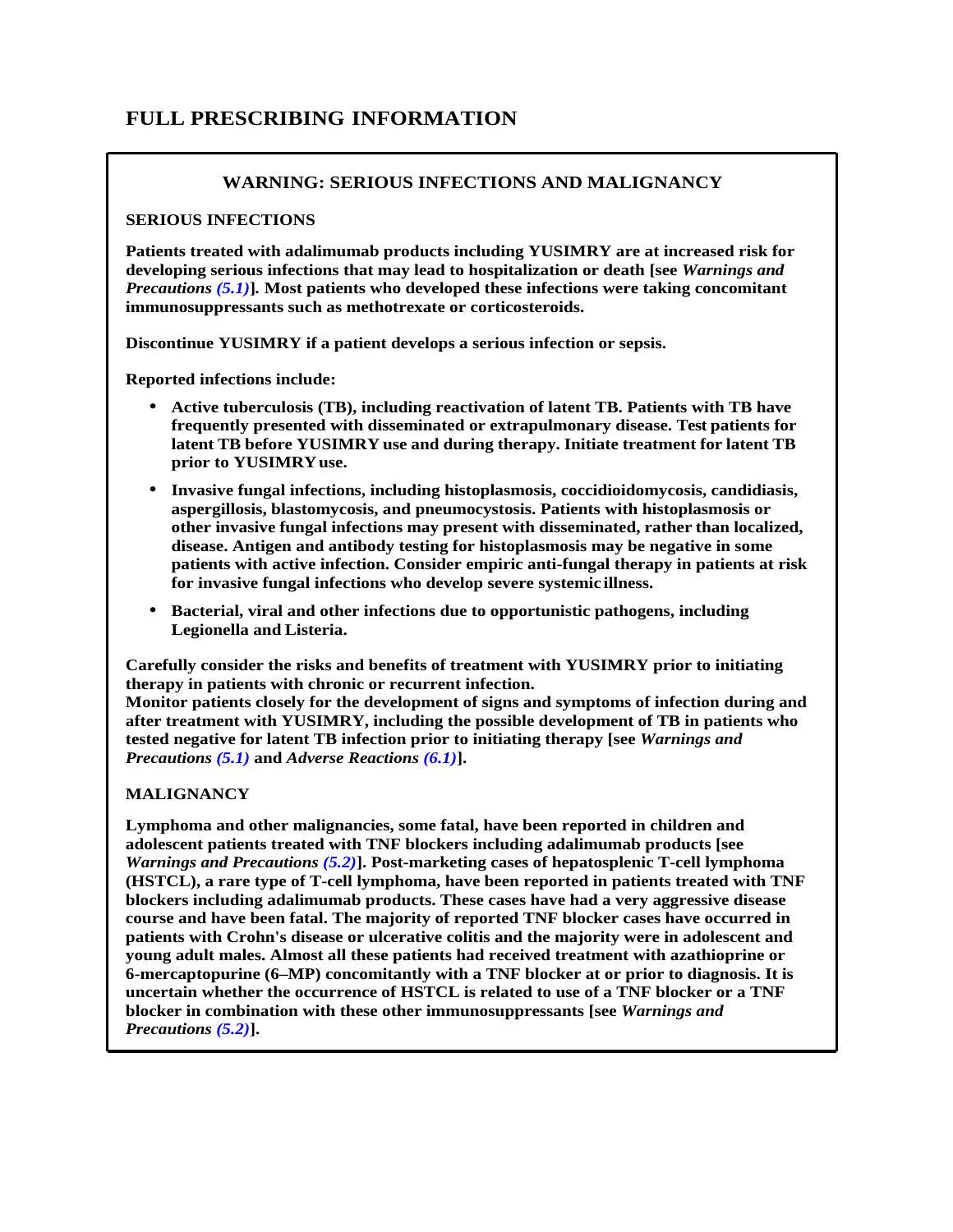# <span id="page-3-9"></span><span id="page-3-0"></span>**1 INDICATIONS AND USAGE**

## **1.1 Rheumatoid Arthritis**

<span id="page-3-1"></span>YUSIMRY is indicated for reducing signs and symptoms, inducing major clinical response, inhibiting the progression of structural damage, and improving physical function in adult patients with moderately to severely active rheumatoid arthritis. YUSIMRY can be used alone or in combination with methotrexate or other non-biologic disease-modifying anti-rheumatic drugs (DMARDs).

## **1.2 Juvenile Idiopathic Arthritis**

<span id="page-3-2"></span>YUSIMRY is indicated for reducing signs and symptoms of moderately to severely active polyarticular juvenile idiopathic arthritis in patients 2 years of age and older. YUSIMRY can be used alone or in combination with methotrexate.

## **1.3 Psoriatic Arthritis**

<span id="page-3-3"></span>YUSIMRY is indicated for reducing signs and symptoms, inhibiting the progression of structural damage, and improving physical function in adult patients with active psoriatic arthritis. YUSIMRY can be used alone or in combination with non-biologic DMARDs.

## **1.4 Ankylosing Spondylitis**

<span id="page-3-4"></span>YUSIMRY is indicated for reducing signs and symptoms in adult patients with active ankylosing spondylitis.

## **1.5 Crohn's Disease**

<span id="page-3-5"></span>YUSIMRY is indicated for the treatment of moderately to severely active Crohn's disease in adults and pediatric patients 6 years of age and older.

## **1.6 Ulcerative Colitis**

YUSIMRY is indicated for the treatment of moderately to severely active ulcerative colitis in adult patients.

## Limitations of Use

<span id="page-3-6"></span>The effectiveness of adalimumab products has not been established in patients who have lost response to or were intolerant to TNF blockers [see *Clinical Studies [\(14.7\)](#page-33-0)*].

## **1.7 Plaque Psoriasis**

YUSIMRY is indicated for the treatment of adult patients with moderate to severe chronic plaque psoriasis who are candidates for systemic therapy or phototherapy, and when other systemic therapies are medically less appropriate. YUSIMRY should only be administered to patients who will be closely monitored and have regular follow-up visits with a physician [see *Warnings and Precautions [\(5\)](#page-5-5)*].

## <span id="page-3-8"></span><span id="page-3-7"></span>**2 DOSAGEANDADMINISTRATION**

## **2.1 Rheumatoid Arthritis, Psoriatic Arthritis, and Ankylosing Spondylitis**

The recommended subcutaneous dosage of YUSIMRY for adult patients with rheumatoid arthritis (RA), psoriatic arthritis (PsA), or ankylosing spondylitis (AS) is 40 mg administered every other week. Methotrexate (MTX), other non-biologic DMARDS, glucocorticoids, nonsteroidal anti-inflammatory drugs (NSAIDs), and/or analgesics may be continued during treatment with YUSIMRY. In the treatment of RA, some patients not taking concomitant MTX may derive additional benefit from increasing the dosage of YUSIMRY to 40 mg every week or 80 mg every other week.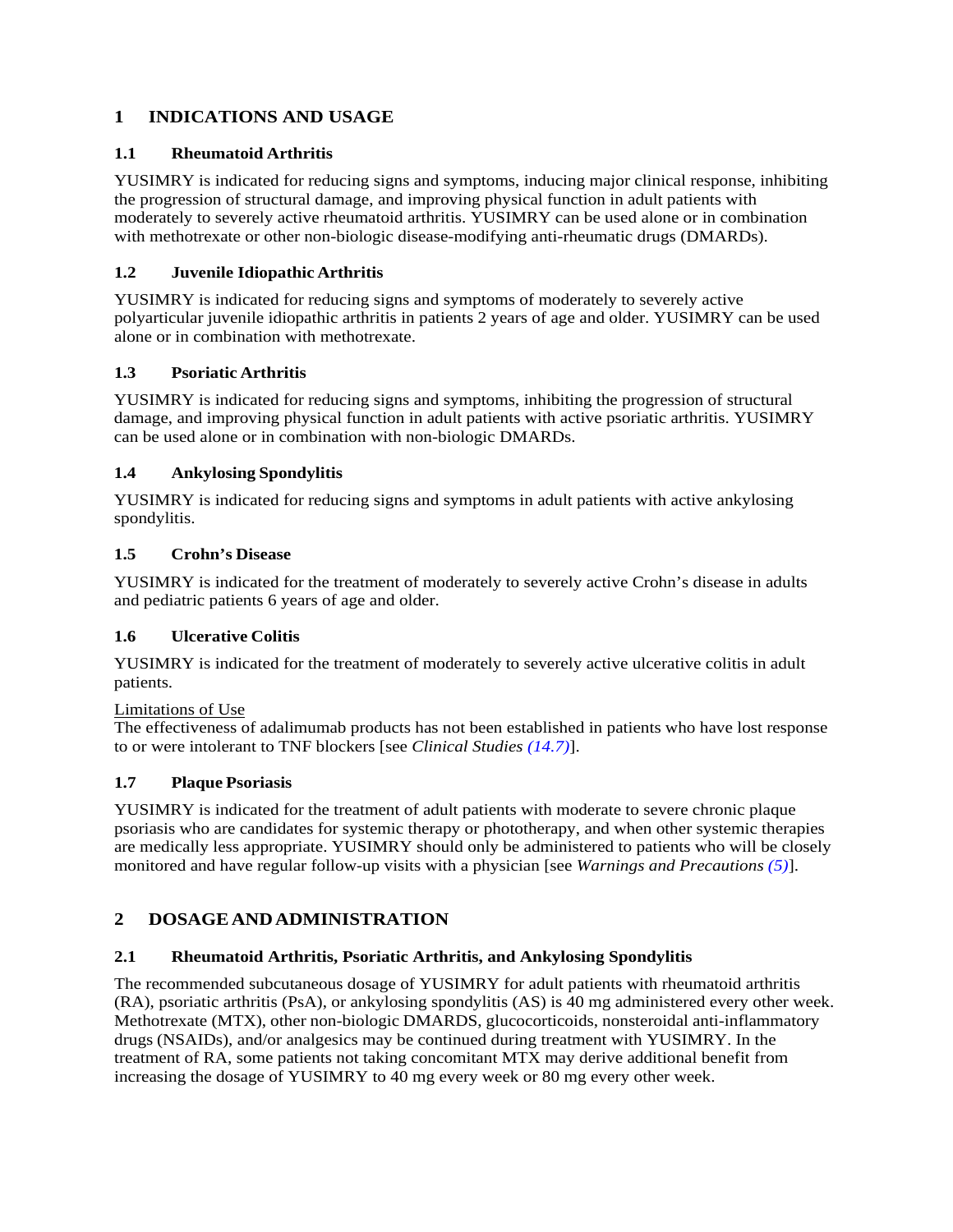## <span id="page-4-0"></span>**2.2 Juvenile Idiopathic Arthritis**

The recommended subcutaneous dosage of YUSIMRY for patients 2 years of age and older with polyarticular juvenile idiopathic arthritis (JIA) is based on weight as shown below. MTX, glucocorticoids, NSAIDs, and/or analgesics may be continued during treatment with YUSIMRY.

| <b>Pediatric Weight</b><br>(2 Years of Age and Older) | <b>Recommended Dosage</b> |
|-------------------------------------------------------|---------------------------|
| $30 \text{ kg}$ (66 lbs) and greater                  | 40 mg every other week    |

There is no dosage form for YUSIMRY that allows weight-based dosing for pediatric patients below 30 kg.

<span id="page-4-1"></span>Adalimumab products have not been studied in patients with polyarticular JIA less than 2 years of age or in patients with a weight below 10 kg.

## **2.3 Crohn's Disease**

#### Adults

The recommended subcutaneous dosage of YUSIMRY for adult patients with Crohn's disease (CD) is 160 mg initially on Day 1 (given in one day or split over two consecutive days), followed by 80 mg two weeks later (Day 15). Two weeks later (Day 29) begin a dosage of 40 mg every other week. Aminosalicylates and/or corticosteroids may be continued during treatment with YUSIMRY. Azathioprine, 6-mercaptopurine (6-MP) [see *Warnings and Precautions [\(5.2\)](#page-7-0)*] or MTX may be continued during treatment with YUSIMRY if necessary.

#### Pediatrics

The recommended subcutaneous dosage of YUSIMRY for pediatric patients 6 years of age and older with Crohn's disease (CD) is based on body weight as shown below:

|                                      | <b>Recommended Dosage</b>                                                         |                        |  |  |
|--------------------------------------|-----------------------------------------------------------------------------------|------------------------|--|--|
| <b>Pediatric Weight</b>              | <b>Starting on Day 29</b><br>Days 1 and 15                                        |                        |  |  |
| $40 \text{ kg}$ (88 lbs) and greater | Day 1:160 mg (single dose or<br>split over two consecutive days)<br>Day 15: 80 mg | 40 mg every other week |  |  |

<span id="page-4-2"></span>There is no dosage form for YUSIMRY that allows weight-based dosing for pediatric patients below 40 kg.

## **2.4 Ulcerative Colitis**

## *Adults*

The recommended subcutaneous dosage of YUSIMRY for adult patients with ulcerative colitis (UC) is 160 mg initially on Day 1 (given in one day or split over two consecutive days), followed by 80 mg two weeks later (Day 15). Two weeks later (Day 29) continue with a dosage of 40 mg every other week.

Discontinue YUSIMRY in adult patients without evidence of clinical remission by eight weeks (Day 57) of therapy. Aminosalicylates and/or corticosteroids may be continued during treatment with YUSIMRY. Azathioprine and 6-mercaptopurine (6-MP) [see *Warnings and Precautions [\(5.2\)](#page-7-0)*] may be continued during treatment with YUSIMRY if necessary.

## <span id="page-4-3"></span>**2.5 Plaque Psoriasis**

The recommended subcutaneous dosage of YUSIMRY for adult patients with plaque psoriasis (Ps) is an initial dose of 80 mg, followed by 40 mg given every other week starting one week after the initial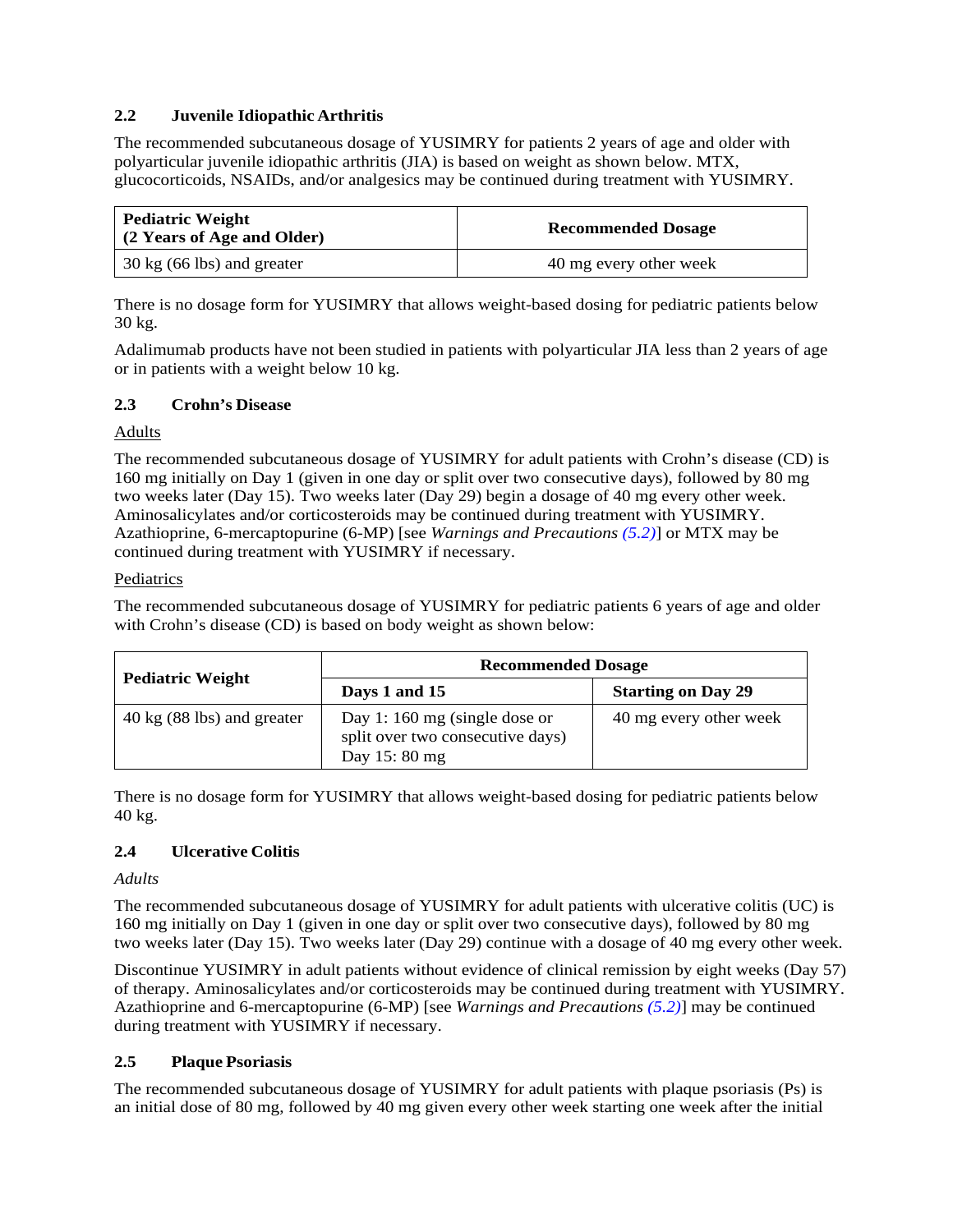<span id="page-5-3"></span>dose. The use of adalimumab products in moderate to severe chronic Ps beyond one year has not been evaluated in controlled clinical studies.

## <span id="page-5-4"></span>**2.6 Monitoring to Assess Safety**

Prior to initiating YUSIMRY and periodically during therapy, evaluate patients for active tuberculosis and test for latent infection [see *Warnings and Precautions [\(5.1\)](#page-5-0)*].

#### **2.7 General Considerations forAdministration**

YUSIMRY is intended for use under the guidance and supervision of a physician. A patient may selfinject YUSIMRY or a caregiver may inject YUSIMRY using the YUSIMRY prefilled syringe if a physician determines that it is appropriate, and with medical follow-up, as necessary, after proper training in subcutaneous injection technique.

You may leave YUSIMRY at room temperature for about 15 to 30 minutes before injecting. Do not remove the cap while allowing it to reach room temperature. Carefully inspect the solution in the YUSIMRY prefilled syringe for particulate matter and discoloration prior to subcutaneous administration. If particulates and discolorations are noted, do not use the product. YUSIMRY does not contain preservatives; therefore, discard unused portions of drug remaining from the syringe.

Instruct patients using the YUSIMRY prefilled syringe to inject the full amount in the syringe, according to the directions provided in the Instructions for Use [see *Instructions for Use*].

Injections should occur at separate sites in the thigh or abdomen. Rotate injection sites and do not give injections into areas where the skin is tender, bruised, red or hard.

<span id="page-5-1"></span>If a dose is missed, administer the dose as soon as possible. Thereafter, resume dosing at the regular scheduled time.

## **3 DOSAGE FORMS ANDSTRENGTHS**

YUSIMRY is a clear to slightly opalescent, colorless to slightly yellow solution available as:

<span id="page-5-2"></span>Injection: 40 mg/0.8 mL in a single-dose prefilled glass syringe.

## **4 CONTRAINDICATIONS**

<span id="page-5-5"></span>None.

## <span id="page-5-0"></span>**5 WARNINGS AND PRECAUTIONS**

#### **5.1 Serious Infections**

Patients treated with adalimumab products, including YUSIMRY, are at increased risk for developing serious infections involving various organ systems and sites that may lead to hospitalization or death. Opportunistic infections due to bacterial, mycobacterial, invasive fungal, viral, parasitic, or other opportunistic pathogens including aspergillosis, blastomycosis, candidiasis, coccidioidomycosis, histoplasmosis, legionellosis, listeriosis, pneumocystosis and tuberculosis have been reported with TNF blockers. Patients have frequently presented with disseminated rather than localized disease.

The concomitant use of a TNF blocker and abatacept or anakinra was associated with a higher risk of serious infections in patients with rheumatoid arthritis (RA); therefore, the concomitant use of YUSIMRY and these biologic products is not recommended in the treatment of patients with RA [see *Warnings and Precautions [\(5.7,](#page-9-4) [5.11\)](#page-9-3)* and *Drug Interactions [\(7.2\)](#page-16-0)*].

Treatment with YUSIMRY should not be initiated in patients with an active infection, including localized infections. Patients 65 years of age and older, patients with co-morbid conditions and/or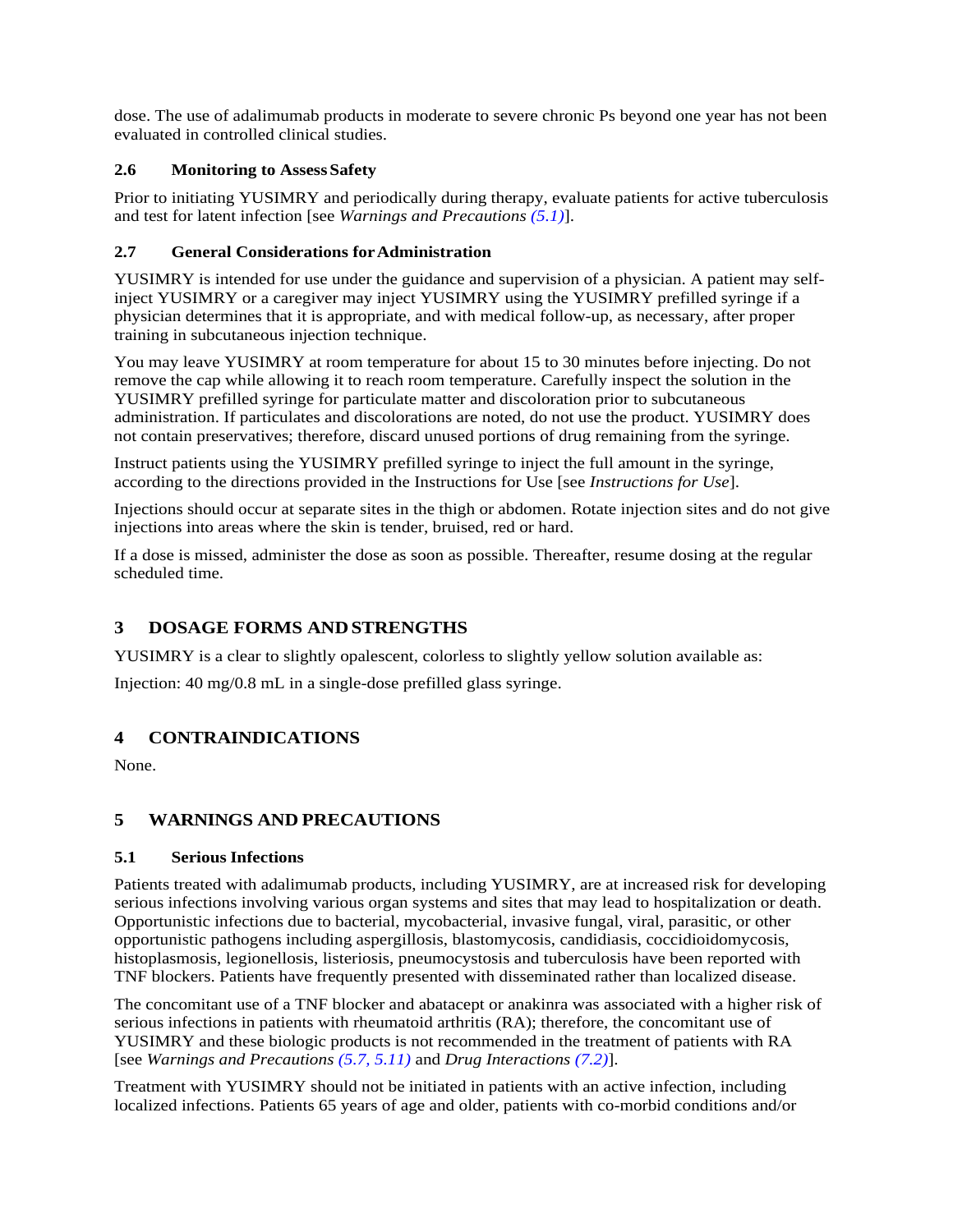patients taking concomitant immunosuppressants (such as corticosteroids or methotrexate), may be at greater risk of infection. Consider the risks and benefits of treatment prior to initiating therapy in patients:

- with chronic or recurrent infection:
- who have been exposed to tuberculosis;
- with a history of an opportunistic infection;
- who have resided or traveled in areas of endemic tuberculosis or endemic mycoses, such as histoplasmosis, coccidioidomycosis, or blastomycosis; or
- with underlying conditions that may predispose them to infection.

#### Tuberculosis

Cases of reactivation of tuberculosis and new onset tuberculosis infections have been reported in patients receiving adalimumab products, including patients who have previously received treatment for latent or active tuberculosis. Reports included cases of pulmonary and extrapulmonary (i.e., disseminated) tuberculosis. Evaluate patients for tuberculosis risk factors and test for latent infection prior to initiating YUSIMRY and periodically during therapy.

Treatment of latent tuberculosis infection prior to therapy with TNF blocking agents has been shown to reduce the risk of tuberculosis reactivation during therapy. Prior to initiating YUSIMRY, assess if treatment for latent tuberculosis is needed; and consider an induration of  $\geq$  5 mm a positive tuberculin skin test result, even for patients previously vaccinated with Bacille Calmette-Guerin (BCG).

Consider anti-tuberculosis therapy prior to initiation of YUSIMRY in patients with a past history of latent or active tuberculosis in whom an adequate course of treatment cannot be confirmed, and for patients with a negative test for latent tuberculosis but having risk factors for tuberculosis infection. Despite prophylactic treatment for tuberculosis, cases of reactivated tuberculosis have occurred in patients treated with adalimumab products. Consultation with a physician with expertise in the treatment of tuberculosis is recommended to aid in the decision whether initiating anti-tuberculosis therapy is appropriate for an individual patient.

Strongly consider tuberculosis in the differential diagnosis in patients who develop a new infection during YUSIMRY treatment, especially in patients who have previously or recently traveled to countries with a high prevalence of tuberculosis, or who have had close contact with a person with active tuberculosis.

#### Monitoring

Closely monitor patients for the development of signs and symptoms of infection during and after treatment with YUSIMRY, including the development of tuberculosis in patients who tested negative for latent tuberculosis infection prior to initiating therapy. Tests for latent tuberculosis infection may also be falsely negative while on therapy with YUSIMRY.

Discontinue YUSIMRY if a patient develops a serious infection or sepsis. For a patient who develops a new infection during treatment with YUSIMRY, closely monitor them, perform a prompt and complete diagnostic workup appropriate for an immunocompromised patient, and initiate appropriate antimicrobial therapy.

#### Invasive Fungal Infections

If patients develop a serious systemic illness and they reside or travel in regions where mycoses are endemic, consider invasive fungal infection in the differential diagnosis. Antigen and antibody testing for histoplasmosis may be negative in some patients with active infection. Consider appropriate empiric antifungal therapy, taking into account both the risk for severe fungal infection and the risks of antifungal therapy, while a diagnostic workup is being performed. To aid in the management of such patients, consider consultation with a physician with expertise in the diagnosis and treatment of invasive fungal infections.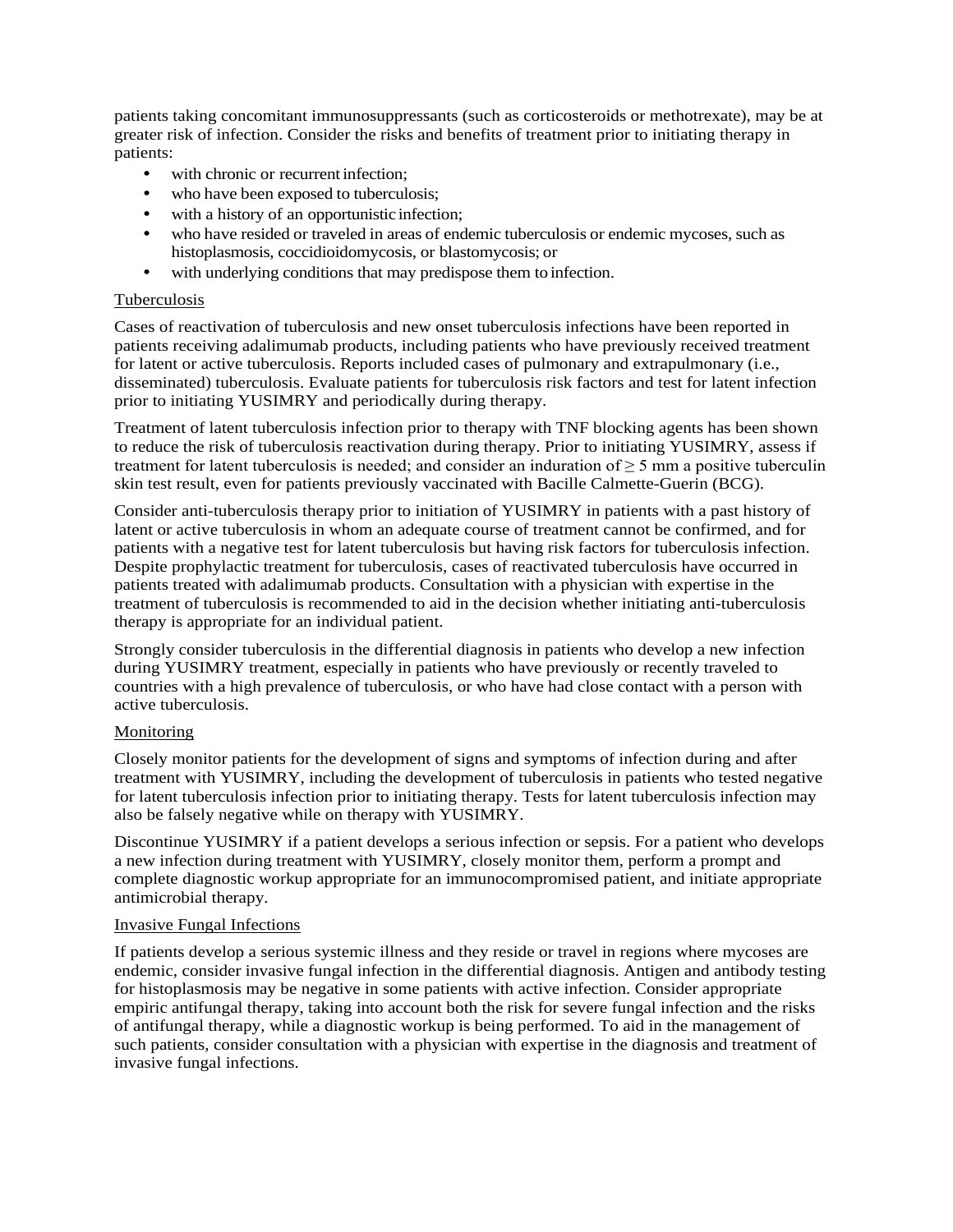## <span id="page-7-0"></span>**5.2 Malignancies**

Consider the risks and benefits of TNF-blocker treatment including YUSIMRY prior to initiating therapy in patients with a known malignancy other than a successfully treated non-melanoma skin cancer (NMSC) or when considering continuing a TNF blocker in patients who develop a malignancy.

#### Malignancies in Adults

In the controlled portions of clinical trials of some TNF-blockers, including adalimumab products, more cases of malignancies have been observed among TNF-blocker-treated adult patients compared to control-treated adult patients. During the controlled portions of 39 global adalimumab clinical trials in adult patients with rheumatoid arthritis (RA), psoriatic arthritis (PsA), ankylosing spondylitis (AS), Crohn's disease (CD), ulcerative colitis (UC), plaque psoriasis (Ps), and other indications, malignancies, other than non-melanoma (basal cell and squamous cell) skin cancer, were observed at a rate (95% confidence interval) of 0.7 (0.48, 1.03) per 100 patient-years among 7973 adalimumabtreated patients versus a rate of 0.7 (0.41, 1.17) per 100 patient-years among 4848 control-treated patients (median duration of treatment of 4 months for adalimumab-treated patients and 4 months for control-treated patients). In 52 global controlled and uncontrolled clinical trials of adalimumab in adult patients with RA, PsA, AS, CD, UC, Ps, and other indications, the most frequently observed malignancies, other than lymphoma and NMSC, were breast, colon, prostate, lung, and melanoma. The malignancies in adalimumab-treated patients in the controlled and uncontrolled portions of the studies were similar in type and number to what would be expected in the general U.S. population according to the SEER database (adjusted for age, gender, and race). $<sup>1</sup>$ </sup>

In controlled trials of other TNF blockers in adult patients at higher risk for malignancies (i.e., patients with COPD with a significant smoking history and cyclophosphamide-treated patients with Wegener's granulomatosis), a greater portion of malignancies occurred in the TNF blocker group compared to the control group.

#### *Non-Melanoma Skin Cancer*

During the controlled portions of 39 global adalimumab clinical trials in adult patients with RA, PsA, AS, CD, UC, Ps, and other indications, the rate (95% confidence interval) of NMSC was 0.8 (0.52, 1.09) per 100 patient-years among adalimumab-treated patients and 0.2 (0.10, 0.59) per 100 patient-years among control-treated patients. Examine all patients, and in particular patients with a medical history of prior prolonged immunosuppressant therapy or psoriasis patients with a history of PUVA treatment for the presence of NMSC prior to and during treatment with YUSIMRY.

#### *Lymphoma and Leukemia*

In the controlled portions of clinical trials of all the TNF-blockers in adults, more cases of lymphoma have been observed among TNF-blocker-treated patients compared to control-treated patients. In the controlled portions of 39 global adalimumab clinical trials in adult patients with RA, PsA, AS, CD, UC, Ps, and other indications, 2 lymphomas occurred among 7973 adalimumab-treated patients versus 1 among 4848 control-treated patients. In 52 global controlled and uncontrolled clinical trials of adalimumab in adult patients with RA, PsA, AS, CD, UC, Ps, and other indications with a median duration of approximately 0.7 years, including 24,605 patients and over 40,215 patient-years of adalimumab, the observed rate of lymphomas was approximately 0.11 per 100 patient-years. This is approximately 3-fold higher than expected in the general U.S. population according to the SEER database (adjusted for age, gender, and race).<sup>1</sup> Rates of lymphoma in clinical trials of adalimumab cannot be compared to rates of lymphoma in clinical trials of other TNF blockers and may not predict the rates observed in a broader patient population. Patients with RA and other chronic inflammatory diseases, particularly those with highly active disease and/or chronic exposure to immunosuppressant therapies, may be at a higher risk (up to several fold) than the general population for the development of lymphoma, even in the absence of TNF blockers. Post-marketing cases of acute and chronic leukemia have been reported in association with TNF-blocker use in RA and other indications. Even in the absence of TNF-blocker therapy, patients with RA may be at a higher risk (approximately 2 fold) than the general population for the development of leukemia.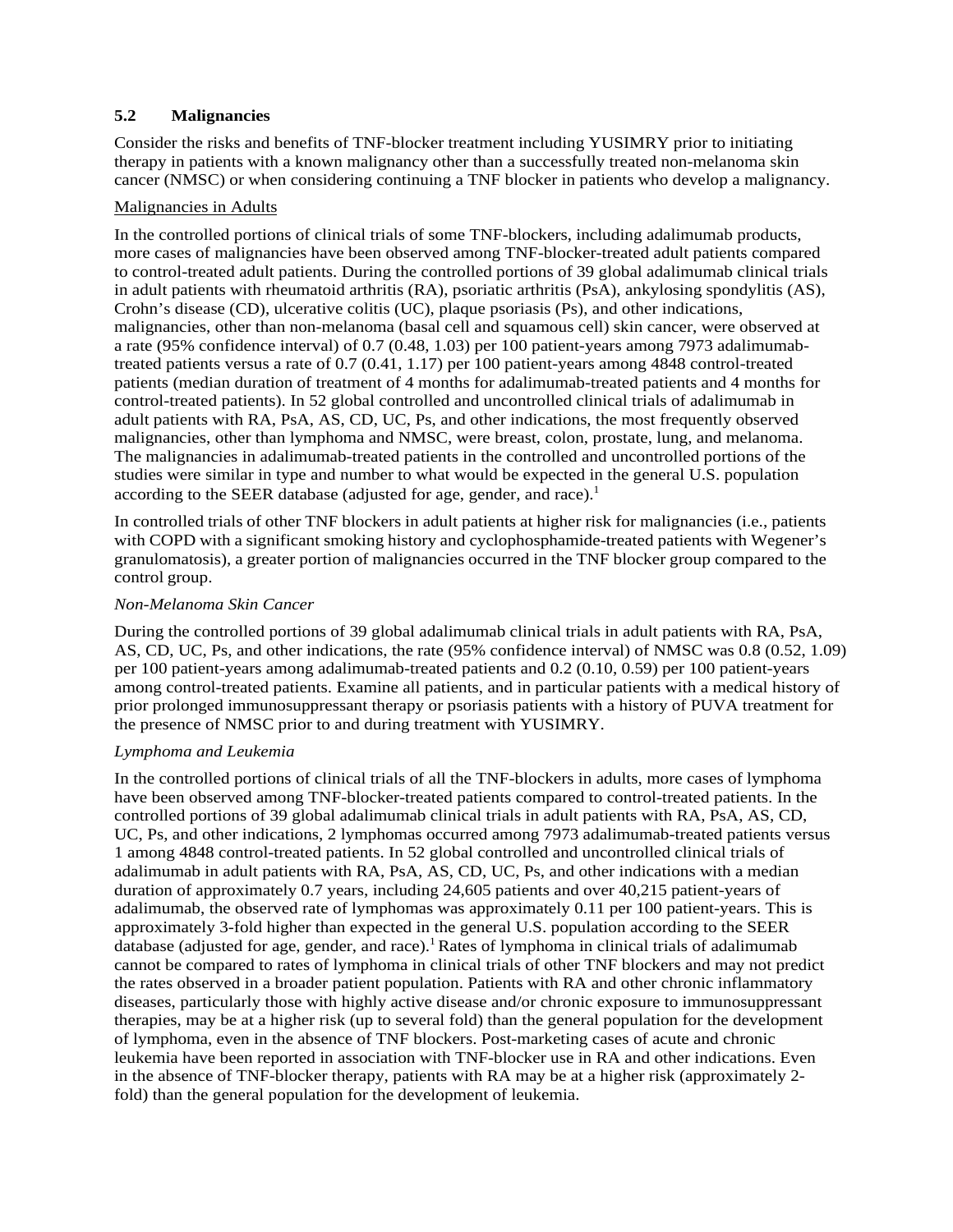#### Malignancies in Pediatric Patients and Young Adults

Malignancies, some fatal, have been reported among children, adolescents, and young adults who received treatment with TNF-blockers (initiation of therapy  $\leq 18$  years of age), of which YUSIMRY is a member. Approximately half the cases were lymphomas, including Hodgkin's and non-Hodgkin's lymphoma. The other cases represented a variety of different malignancies and included rare malignancies usually associated with immunosuppression and malignancies that are not usually observed in children and adolescents. The malignancies occurred after a median of 30 months of therapy (range 1 to 84 months). Most of the patients were receiving concomitant immunosuppressants. These cases were reported post-marketing and are derived from a variety of sources including registries and spontaneous postmarketing reports.

Postmarketing cases of hepatosplenic T-cell lymphoma (HSTCL), a rare type of T-cell lymphoma, have been reported in patients treated with TNF blockers including adalimumab products. These cases have had a very aggressive disease course and have been fatal. The majority of reported TNF blocker cases have occurred in patients with Crohn's disease or ulcerative colitis and the majority were in adolescent and young adult males. Almost all of these patients had received treatment with the immunosuppressants azathioprine or 6-mercaptopurine (6–MP) concomitantly with a TNF blocker at or prior to diagnosis. It is uncertain whether the occurrence of HSTCL is related to use of a TNF blocker or a TNF blocker in combination with these other immunosuppressants. The potential risk with the combination of azathioprine or 6-mercaptopurine and YUSIMRY should be carefully considered.

## <span id="page-8-0"></span>**5.3 Hypersensitivity Reactions**

Anaphylaxis and angioneurotic edema have been reported following adalimumab products administration. If an anaphylactic or other serious allergic reaction occurs, immediately discontinue administration of YUSIMRY and institute appropriate therapy. In clinical trials of adalimumab hypersensitivity reactions (e.g., rash, anaphylactoid reaction, fixed drug reaction, non-specified drug reaction, urticaria) have been observed.

## <span id="page-8-1"></span>**5.4 Hepatitis B VirusReactivation**

Use of TNF blockers, including YUSIMRY, may increase the risk of reactivation of hepatitis B virus (HBV) in patients who are chronic carriers of this virus. In some instances, HBV reactivation occurring in conjunction with TNF blocker therapy has been fatal. The majority of these reports have occurred in patients concomitantly receiving other medications that suppress the immune system, which may also contribute to HBV reactivation. Evaluate patients at risk for HBV infection for prior evidence of HBV infection before initiating TNF blocker therapy. Exercise caution in prescribing TNF blockers for patients identified as carriers of HBV. Adequate data are not available on the safety or efficacy of treating patients who are carriers of HBV with anti-viral therapy in conjunction with TNF blocker therapy to prevent HBV reactivation. For patients who are carriers of HBV and require treatment with TNF blockers, closely monitor such patients for clinical and laboratory signs of active HBV infection throughout therapy and for several months following termination of therapy. In patients who develop HBV reactivation, stop YUSIMRY and initiate effective anti-viral therapy with appropriate supportive treatment. The safety of resuming TNF blocker therapy after HBV reactivation is controlled is not known. Therefore, exercise caution when considering resumption of YUSIMRY therapy in this situation and monitor patients closely.

## <span id="page-8-2"></span>**5.5 Neurologic Reactions**

Use of TNF blocking agents, including adalimumab products, has been associated with rare cases of new onset or exacerbation of clinical symptoms and/or radiographic evidence of central nervous system demyelinating disease, including multiple sclerosis (MS) and optic neuritis, and peripheral demyelinating disease, including Guillain-Barré syndrome. Exercise caution in considering the use of YUSIMRY in patients with pre-existing or recent-onset central or peripheral nervous system demyelinating disorders; discontinuation of YUSIMRY should be considered if any of these disorders develop.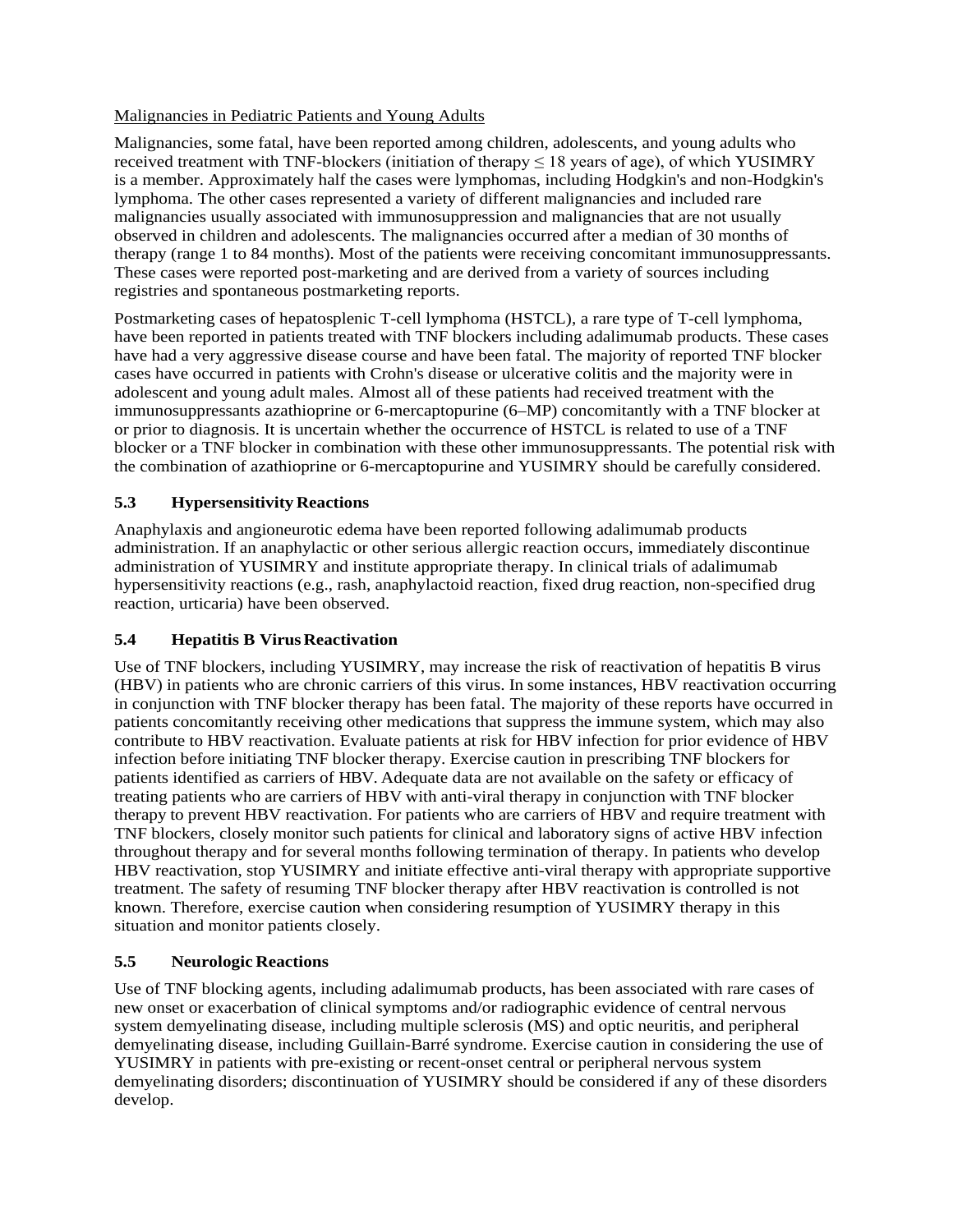## <span id="page-9-0"></span>**5.6 Hematological Reactions**

Rare reports of pancytopenia including aplastic anemia have been reported with TNF blocking agents. Adverse reactions of the hematologic system, including medically significant cytopenia (e.g., thrombocytopenia, leukopenia) have been infrequently reported with adalimumab products. The causal relationship of these reports to adalimumab products remains unclear. Advise all patients to seek immediate medical attention if they develop signs and symptoms suggestive of blood dyscrasias or infection (e.g., persistent fever, bruising, bleeding, pallor) while on YUSIMRY. Consider discontinuation of YUSIMRY therapy in patients with confirmed significant hematologic abnormalities.

## <span id="page-9-4"></span>**5.7 Increased Risk of Infection When Used with Anakinra**

<span id="page-9-1"></span>Concurrent use of anakinra (an interleukin-1 antagonist) and another TNF-blocker, was associated with a greater proportion of serious infections and neutropenia and no added benefit compared with the TNF-blocker alone in patients with RA. Therefore, the combination of YUSIMRY and anakinra is not recommended [see *Drug Interactions [\(7.2\)](#page-16-0)*].

## **5.8 Heart Failure**

Cases of worsening congestive heart failure (CHF) and new onset CHF have been reported with TNF blockers. Cases of worsening CHF have also been observed with adalimumab products. Adalimumab products have not been formally studied in patients with CHF; however, in clinical trials of another TNF blocker, a higher rate of serious CHF-related adverse reactions was observed. Exercise caution when using YUSIMRY in patients who have heart failure and monitor them carefully.

## <span id="page-9-2"></span>**5.9 Autoimmunity**

<span id="page-9-5"></span>Treatment with adalimumab products may result in the formation of autoantibodies and, rarely, in the development of a lupus-like syndrome. If a patient develops symptoms suggestive of a lupus-like syndrome following treatment with YUSIMRY, discontinue treatment [see *Adverse Reactions [\(6.1\)](#page-10-0)*].

## **5.10 Immunizations**

In a placebo-controlled clinical trial of patients with RA, no difference was detected in antipneumococcal antibody response between adalimumab and placebo treatment groups when the pneumococcal polysaccharide vaccine and influenza vaccine were administered concurrently with adalimumab. Similar proportions of patients developed protective levels of anti-influenza antibodies between adalimumab and placebo treatment groups; however, titers in aggregate to influenza antigens were moderately lower in patients receiving adalimumab. The clinical significance of this is unknown. Patients on YUSIMRY may receive concurrent vaccinations, except for live vaccines. No data are available on the secondary transmission of infection by live vaccines in patients receiving adalimumab products.

It is recommended that pediatric patients, if possible, be brought up to date with all immunizations in agreement with current immunization guidelines prior to initiating YUSIMRY therapy. Patients on YUSIMRY may receive concurrent vaccinations, except for live vaccines.

The safety of administering live or live-attenuated vaccines in infants exposed to adalimumab products *in utero* is unknown. Risks and benefits should be considered prior to vaccinating (live or liveattenuated) exposed infants [see *Use in Specific Populations [\(8.1,](#page-16-6) [8.4\)](#page-18-1)*].

## <span id="page-9-3"></span>**5.11 Increased Risk of Infection When Used with Abatacept**

In controlled trials, the concurrent administration of TNF-blockers and abatacept was associated with a greater proportion of serious infections than the use of a TNF-blocker alone; the combination therapy, compared to the use of a TNF-blocker alone, has not demonstrated improved clinical benefit in the treatment of RA. Therefore, the combination of abatacept with TNF-blockers including YUSIMRY is not recommended [see *Drug Interactions [\(7.2\)](#page-16-0)*].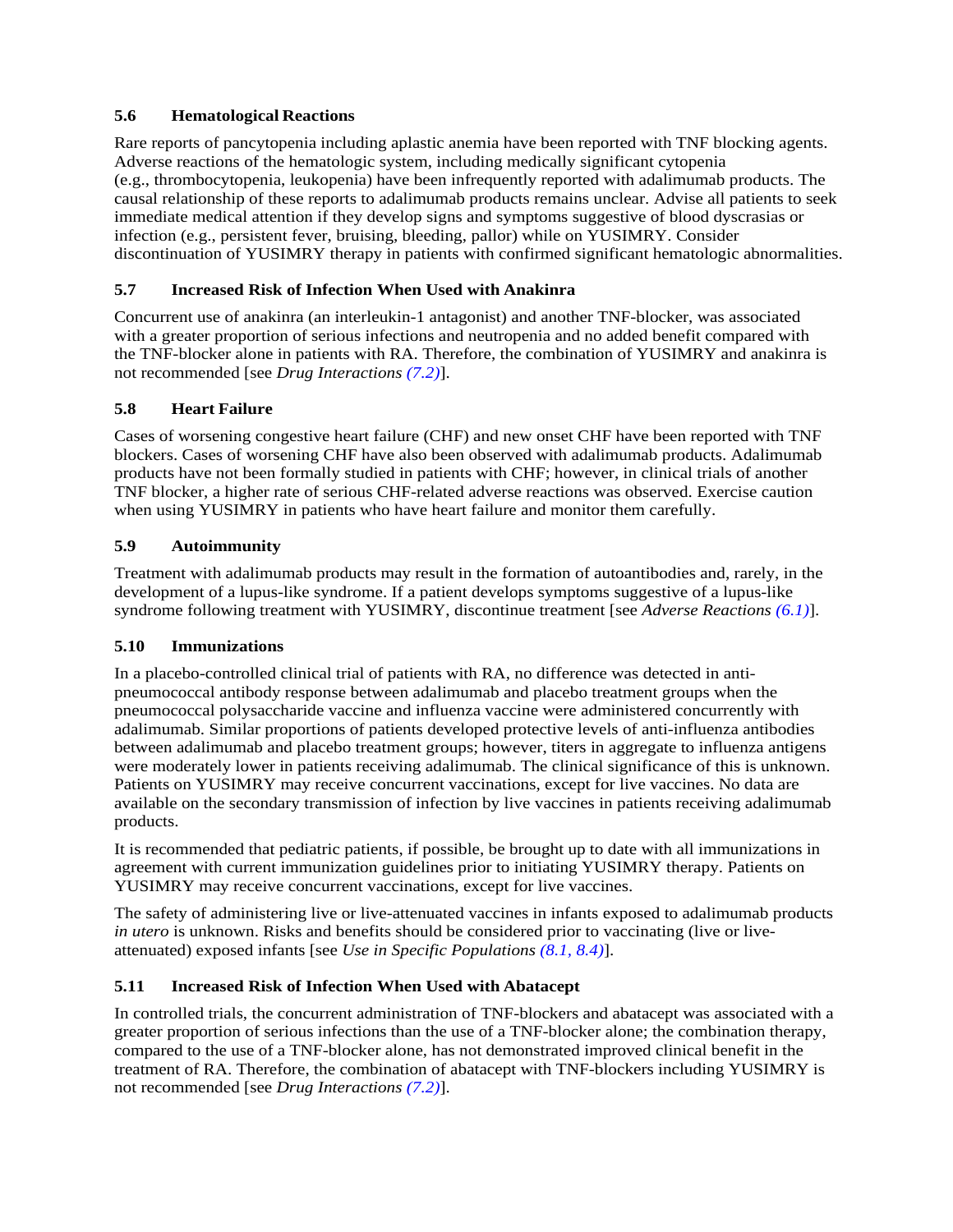## <span id="page-10-1"></span>**6 ADVERSE REACTIONS**

The following clinically significant adverse reactions are described elsewhere in the labeling:

- Serious Infections [see *Warnings and Precautions[\(5.1\)](#page-5-0)*]
- Malignancies [see *Warnings and Precautions[\(5.2\)](#page-7-0)*]
- Hypersensitivity Reactions [see *Warnings and Precautions [\(5.3\)](#page-8-0)*]
- Hepatitis B Virus Reactivation [see *Warnings and Precautions [\(5.4\)](#page-8-1)*]
- Neurologic Reactions [see *Warnings and Precautions [\(5.5\)](#page-8-2)*]
- <span id="page-10-0"></span>• Hematological Reactions [see *Warnings and Precautions [\(5.6\)](#page-9-0)*]
- Heart Failure [see *Warnings and Precautions [\(5.8\)](#page-9-1)*]
- Autoimmunity [see *Warnings and Precautions [\(5.9\)](#page-9-2)*]

#### **6.1 Clinical Trials Experience**

Because clinical trials are conducted under widely varying conditions, adverse reaction rates observed in the clinical trials of a drug cannot be directly compared to rates in the clinical trials of another drug and may not reflect the rates observed in practice.

The most common adverse reaction with adalimumab was injection site reactions. In placebocontrolled trials, 20% of patients treated with adalimumab developed injection site reactions (erythema and/or itching, hemorrhage, pain or swelling), compared to 14% of patients receiving placebo. Most injection site reactions were described as mild and generally did not necessitate drug discontinuation.

The proportion of patients who discontinued treatment due to adverse reactions during the double-blind, placebo-controlled portion of studies in patients with RA (i.e., Studies RA-I, RA-II, RA-III and RA-IV) was 7% for patients taking adalimumab and 4% for placebo-treated patients. The most common adverse reactions leading to discontinuation of adalimumab in these RA studies were clinical flare reaction  $(0.7\%)$ , rash  $(0.3\%)$  and pneumonia  $(0.3\%)$ .

#### Infections

In the controlled portions of the 39 global adalimumab clinical trials in adult patients with RA, PsA, AS, CD, UC, Ps, and other indications, the rate of serious infections was 4.3 per 100 patient-years in 7973 adalimumab-treated patients versus a rate of 2.9 per 100 patient-years in 4848 control-treated patients. Serious infections observed included pneumonia, septic arthritis, prosthetic and post-surgical infections, erysipelas, cellulitis, diverticulitis, and pyelonephritis [see *Warnings and Precautions* [\(5.1\)](#page-5-0)].

#### *Tuberculosis and Opportunistic Infections*

In 52 global controlled and uncontrolled clinical trials in RA, PsA, AS, CD, UC, Ps, and other indications that included 24,605 adalimumab-treated patients, the rate of reported active tuberculosis was 0.20 per 100 patient-years and the rate of positive PPD conversion was 0.09 per 100 patient-years. In a subgroup of 10,113 U.S. and Canadian adalimumab-treated patients, the rate of reported active TB was 0.05 per 100 patient-years and the rate of positive PPD conversion was 0.07 per 100 patient-years. These trials included reports of miliary, lymphatic, peritoneal, and pulmonary TB. Most of the TB cases occurred within the first eight months after initiation of therapy and may reflect recrudescence of latent disease. In these global clinical trials, cases of serious opportunistic infections have been reported at an overall rate of 0.05 per 100 patient-years. Some cases of serious opportunistic infections and TB have been fatal [see *Warnings and Precautions [\(5.1\)](#page-5-0)*].

#### Autoantibodies

In the rheumatoid arthritis controlled trials, 12% of patients treated with adalimumab and 7% of placebo-treated patients that had negative baseline ANA titers developed positive titers at Week 24. Two patients out of 3046 treated with adalimumab developed clinical signs suggestive of new-onset lupus-like syndrome. The patients improved following discontinuation of therapy. No patients developed lupus nephritis or central nervous system symptoms. The impact of long-term treatment with adalimumab products on the development of autoimmune diseases is unknown.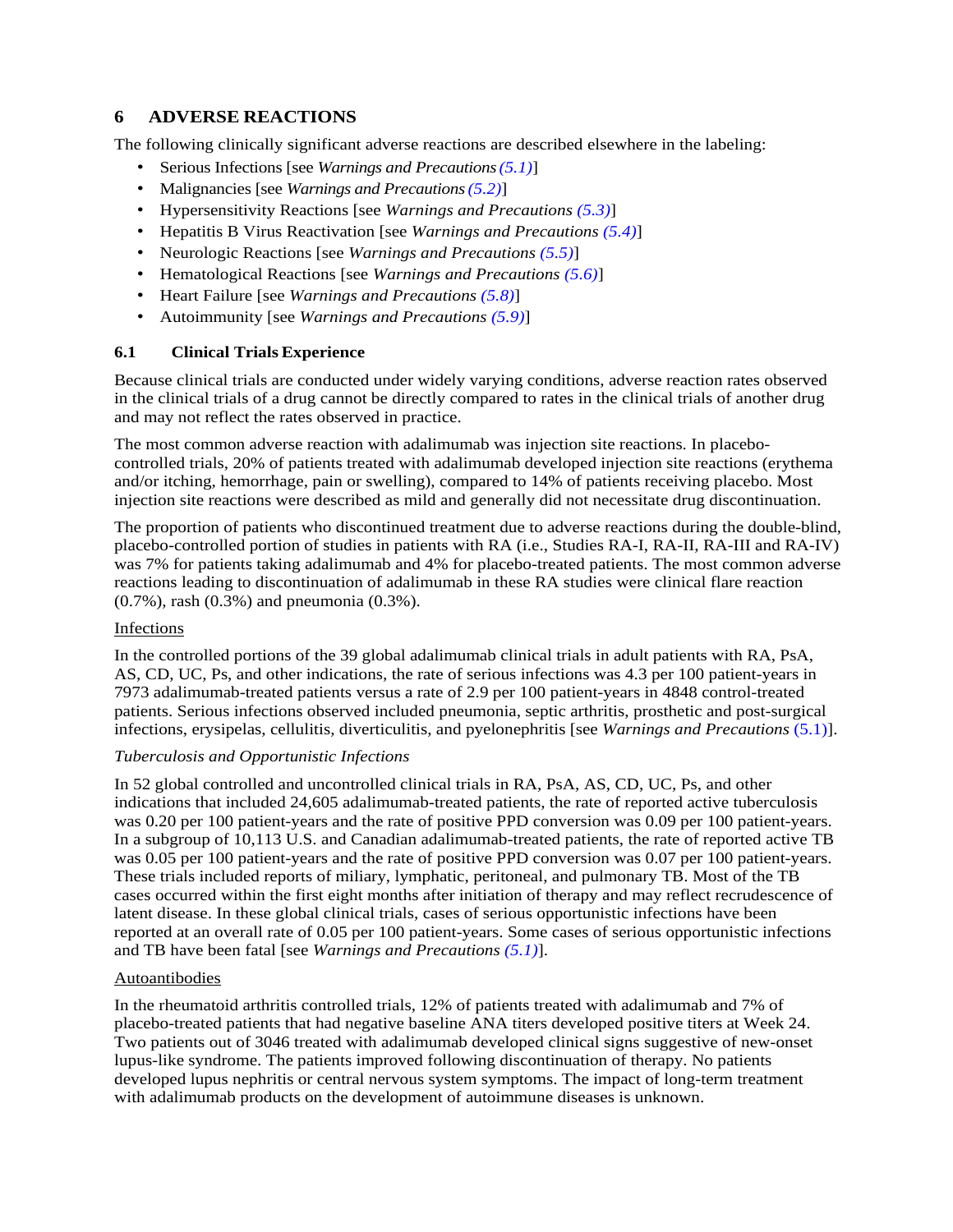#### Liver Enzyme Elevations

There have been reports of severe hepatic reactions including acute liver failure in patients receiving TNF-blockers. In controlled Phase 3 trials of adalimumab (40 mg SC every other week) in patients with RA, PsA, and AS with control period duration ranging from 4 to 104 weeks, ALT elevations  $\geq 3 \times ULN$ occurred in 3.5% of adalimumab-treated patients and 1.5% of control-treated patients. Since many of these patients in these trials were also taking medications that cause liver enzyme elevations (e.g., NSAIDS, MTX), the relationship between adalimumab and the liver enzyme elevations is not clear. In a controlled Phase 3 trial of adalimumab in patients with polyarticular JIA who were 4 to 17 years, ALT elevations  $\geq 3$  x ULN occurred in 4.4% of adalimumab-treated patients and 1.5% of controltreated patients (ALT more common than AST); liver enzyme test elevations were more frequent among those treated with the combination of adalimumab and MTX than those treated with adalimumab alone. In general, these elevations did not lead to discontinuation of adalimumab treatment. No ALT elevations  $\geq 3$  x ULN occurred in the open-label study of adalimumab in patients with polyarticular JIA who were 2 to <4 years.

In controlled Phase 3 trials of adalimumab (initial doses of 160 mg and 80 mg, or 80 mg and 40 mg on Days 1 and 15, respectively, followed by 40 mg every other week) in adult patients with Crohn's Disease with a control period duration ranging from 4 to 52 weeks, ALT elevations  $\geq$  3 x ULN occurred in 0.9% of adalimumab-treated patients and 0.9% of control-treated patients. In the Phase 3 trial of adalimumab in pediatric patients with Crohn's disease which evaluated efficacy and safety of two body weight based maintenance dose regimens following body weight based induction therapy up to 52 weeks of treatment, ALT elevations  $\geq$  3 x ULN occurred in 2.6% (5/192) of patients, of whom 4 were receiving concomitant immunosuppressants at baseline; none of these patients discontinued due to abnormalities in ALT tests. In controlled Phase 3 trials of adalimumab (initial doses of 160 mg and 80 mg on Days 1 and 15 respectively, followed by 40 mg every other week) in adult patients with UC with control period duration ranging from 1 to 52 weeks, ALT elevations  $\geq$ 3 x ULN occurred in 1.5% of adalimumab-treated patients and 1.0% of control-treated patients. In controlled Phase 3 trials of adalimumab (initial dose of 80 mg then 40 mg every other week) in patients with Ps with control period duration ranging from 12 to 24 weeks, ALT elevations  $\geq$  3 x ULN occurred in 1.8% of adalimumab-treated patients and 1.8% of control-treated patients.

#### Other Adverse Reactions

#### *Rheumatoid Arthritis Clinical Studies*

The data described below reflect exposure to adalimumab in 2468 patients, including 2073 exposed for 6 months, 1497 exposed for greater than one year and 1380 in adequate and well-controlled studies (Studies RA-I, RA-II, RA-III, and RA-IV). Adalimumab was studied primarily in placebo-controlled trials and in long-term follow up studies for up to 36 months duration. The population had a mean age of 54 years, 77% were female, 91% were Caucasian and had moderately to severely active rheumatoid arthritis. Most patients received 40 mg adalimumab every other week [*see Clinical Studies [\(14.1\)](#page-22-3)*].

[Table 1](#page-12-0) summarizes reactions reported at a rate of at least 5% in patients treated with adalimumab 40 mg every other week compared to placebo and with an incidence higher than placebo. In Study RA-III, the types and frequencies of adverse reactions in the second year open-label extension were similar to those observed in the one-year double-blind portion.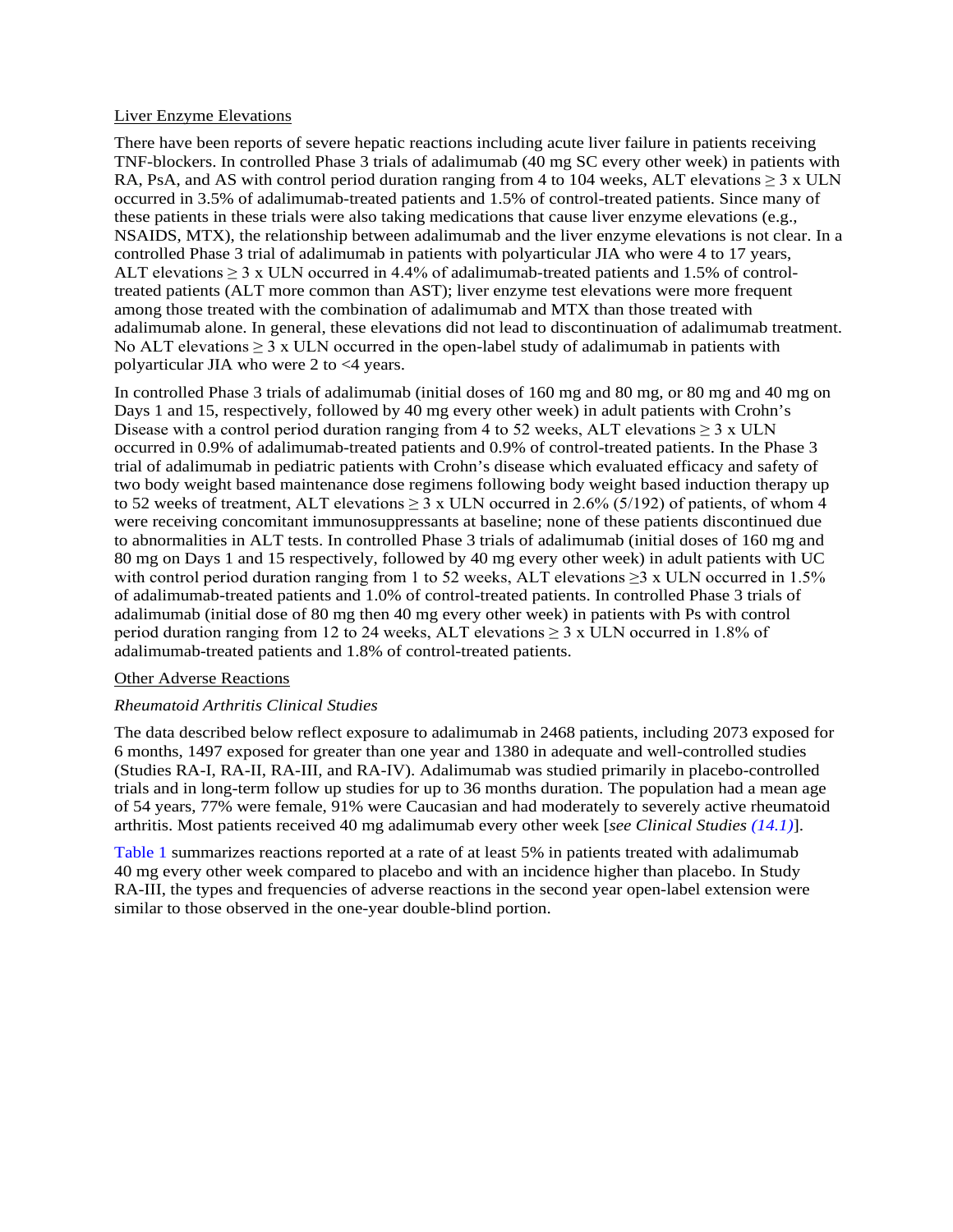#### <span id="page-12-0"></span>**Table 1. Adverse Reactions Reported by ≥ 5% of Patients Treated with Adalimumab During Placebo-Controlled Period of Pooled RA Studies (Studies RA-I, RA-II, RA-III, and RA-IV)**

|                                          | Adalimumab<br>40 mg subcutaneous<br><b>Every Other Week</b> | <b>Placebo</b><br>$(N=690)$ |
|------------------------------------------|-------------------------------------------------------------|-----------------------------|
|                                          | $(N=705)$                                                   |                             |
| <b>Adverse Reaction (Preferred Term)</b> |                                                             |                             |
| <b>Respiratory</b>                       |                                                             |                             |
| Upper respiratory infection              | 17%                                                         | 13%                         |
| <b>Sinusitis</b>                         | 11%                                                         | 9%                          |
| Flu syndrome                             | 7%                                                          | 6%                          |
| <b>Gastrointestinal</b>                  |                                                             |                             |
| Nausea                                   | 9%                                                          | 8%                          |
| Abdominal pain                           | 7%                                                          | 4%                          |
| <b>Laboratory Tests*</b>                 |                                                             |                             |
| Laboratory test abnormal                 | 8%                                                          | 7%                          |
| Hypercholesterolemia                     | 6%                                                          | 4%                          |
| Hyperlipidemia                           | 7%                                                          | 5%                          |
| Hematuria                                | 5%                                                          | 4%                          |
| Alkaline phosphatase increased           | 5%                                                          | 3%                          |
| Other                                    |                                                             |                             |
| Headache                                 | 12%                                                         | 8%                          |
| Rash                                     | 12%                                                         | 6%                          |
| Accidental injury                        | 10%                                                         | 8%                          |
| Injection site reaction**                | 8%                                                          | 1%                          |
| Back pain                                | 6%                                                          | 4%                          |
| Urinary tract infection                  | 8%                                                          | 5%                          |
| Hypertension                             | 5%                                                          | 3%                          |

\* Laboratory test abnormalities were reported as adverse reactions in European trials

\*\*\* Does not include injection site erythema, itching, hemorrhage, pain or swelling

Less Common Adverse Reactions in Rheumatoid Arthritis Clinical Studies

Other infrequent serious adverse reactions that do not appear in the *Warnings and Precautions [\(5\)](#page-5-5)* or *Adverse Reactions [\(6\)](#page-10-1)* sections that occurred at an incidence of less than 5% in adalimumab-treated patients in RA studies were:

- *Body as a Whole:* Pain in extremity, pelvic pain, surgery, thorax pain
- *Cardiovascular System:* Arrhythmia, atrial fibrillation, chest pain, coronary artery disorder, heart arrest, hypertensive encephalopathy, myocardial infarct, palpitation, pericardial effusion, pericarditis, syncope, tachycardia
- *Digestive System:* Cholecystitis, cholelithiasis, esophagitis, gastroenteritis, gastrointestinal hemorrhage, hepatic necrosis, vomiting
- *Endocrine System:* Parathyroid disorder
- *Hemic and Lymphatic System:* Agranulocytosis, polycythemia
- *Metabolic and Nutritional Disorders:* Dehydration, healing abnormal, ketosis, paraproteinemia, peripheral edema
- *Musculo-Skeletal System:* Arthritis, bone disorder, bone fracture (not spontaneous), bone necrosis, joint disorder, muscle cramps, myasthenia, pyogenic arthritis, synovitis, tendon disorder
- *Neoplasia:* Adenoma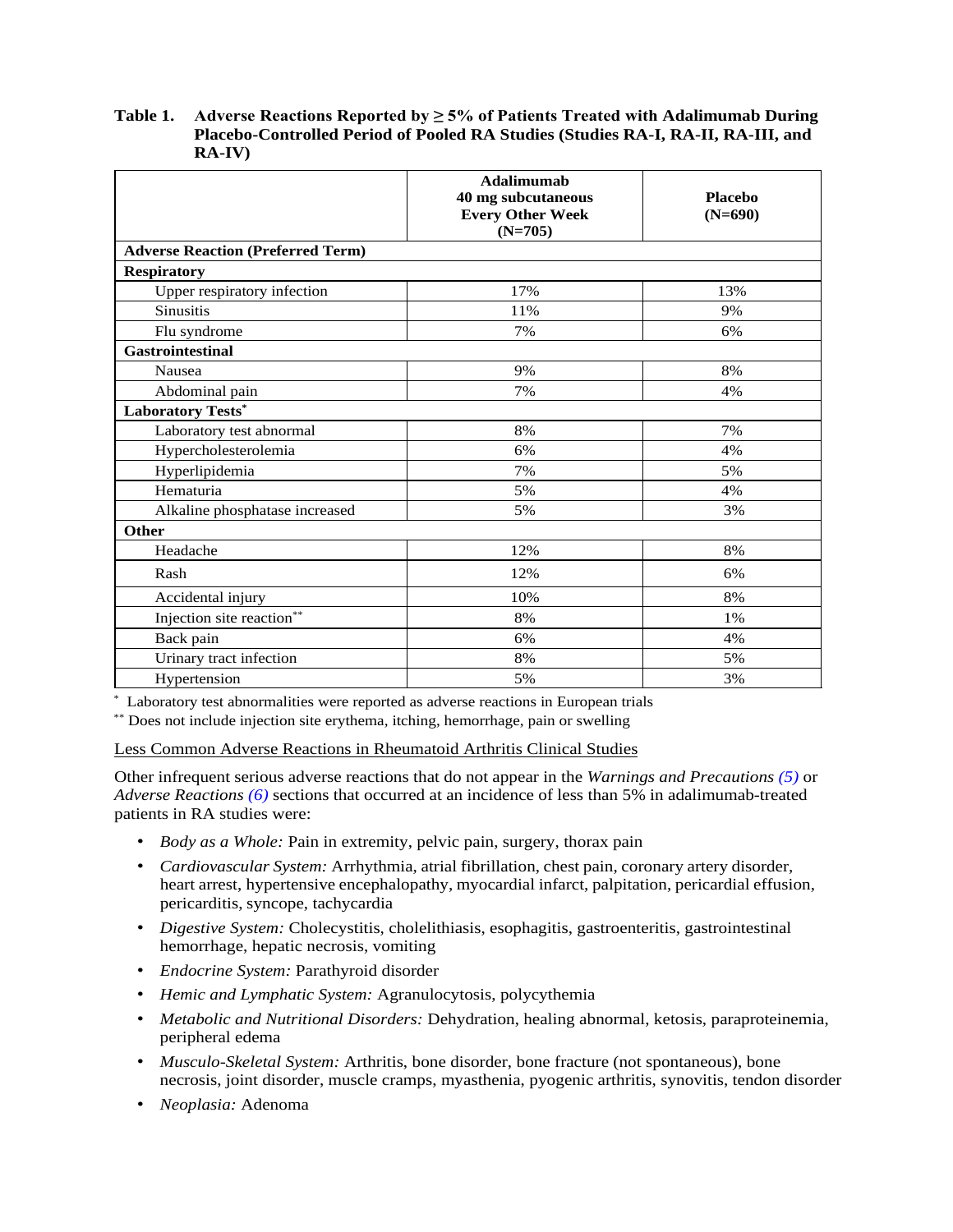- *Nervous System:* Confusion, paresthesia, subdural hematoma, tremor
- *Respiratory System:* Asthma, bronchospasm, dyspnea, lung function decreased, pleural effusion
- *Special Senses:* Cataract
- *Thrombosis:* Thrombosis leg
- *Urogenital System:* Cystitis, kidney calculus, menstrual disorder

#### Juvenile Idiopathic Arthritis Clinical Studies

In general, the adverse reactions in the adalimumab-treated patients in the polyarticular juvenile idiopathic arthritis (JIA) trials (Studies JIA-I and JIA-II) *[see Clinical Studies [\(14.2\)](#page-26-0)]* were similar in frequency and type to those seen in adult patients [see *Warnings and Precautions [\(5\)](#page-5-5)*, *Adverse Reactions [\(6\)](#page-10-1)*]. Important findings and differences from adults are discussed in the following paragraphs.

In Study JIA-I, adalimumab was studied in 171 patients who were 4 to 17 years of age, with polyarticular JIA. Severe adverse reactions reported in the study included neutropenia, streptococcal pharyngitis, increased aminotransferases, herpes zoster, myositis, metrorrhagia, and appendicitis. Serious infections were observed in 4% of patients within approximately 2 years of initiation of treatment with adalimumab and included cases of herpes simplex, pneumonia, urinary tract infection, pharyngitis, and herpes zoster.

In Study JIA-I, 45% of patients experienced an infection while receiving adalimumab with or without concomitant MTX in the first 16 weeks of treatment. The types of infections reported in adalimumabtreated patients were generally similar to those commonly seen in polyarticular JIA patients who are not treated with TNF blockers. Upon initiation of treatment, the most common adverse reactions occurring in this patient population treated with adalimumab were injection site pain and injection site reaction (19% and 16%, respectively). A less commonly reported adverse event in patients receiving adalimumab was granuloma annulare which did not lead to discontinuation of adalimumab treatment.

In the first 48 weeks of treatment in Study JIA-I, non-serious hypersensitivity reactions were seen in approximately 6% of patients and included primarily localized allergic hypersensitivity reactions and allergic rash.

In Study JIA-I, 10% of patients treated with adalimumab who had negative baseline anti-dsDNA antibodies developed positive titers after 48 weeks of treatment. No patient developed clinical signs of autoimmunity during the clinical trial.

Approximately 15% of patients treated with adalimumab developed mild-to-moderate elevations of creatine phosphokinase (CPK) in Study JIA-I. Elevations exceeding 5 times the upper limit of normal were observed in several patients. CPK concentrations decreased or returned to normal in all patients. Most patients were able to continue adalimumab without interruption.

In Study JIA-II, adalimumab was studied in 32 patients who were 2 to <4 years of age or 4 years of age and older weighing <15 kg with polyarticular JIA. The safety profile for this patient population was similar to the safety profile seen in patients 4 to 17 years of age with polyarticular JIA.

In Study JIA-II, 78% of patients experienced an infection while receiving adalimumab. These included nasopharyngitis, bronchitis, upper respiratory tract infection, otitis media, and were mostly mild to moderate in severity. Serious infections were observed in 9% of patients receiving adalimumab in the study and included dental caries, rotavirus gastroenteritis, and varicella.

In Study JIA-II, non-serious allergic reactions were observed in 6% of patients and included intermittent urticaria and rash, which were all mild in severity.

#### Psoriatic Arthritis and Ankylosing Spondylitis Clinical Studies

Adalimumab has been studied in 395 patients with psoriatic arthritis (PsA) in two placebo-controlled trials and in an open label study and in 393 patients with ankylosing spondylitis (AS) in two placebocontrolled studies [*see Clinical Studies [\(14.3,](#page-27-0) [14.4\)](#page-29-0)*]. The safety profile for patients with PsA and AS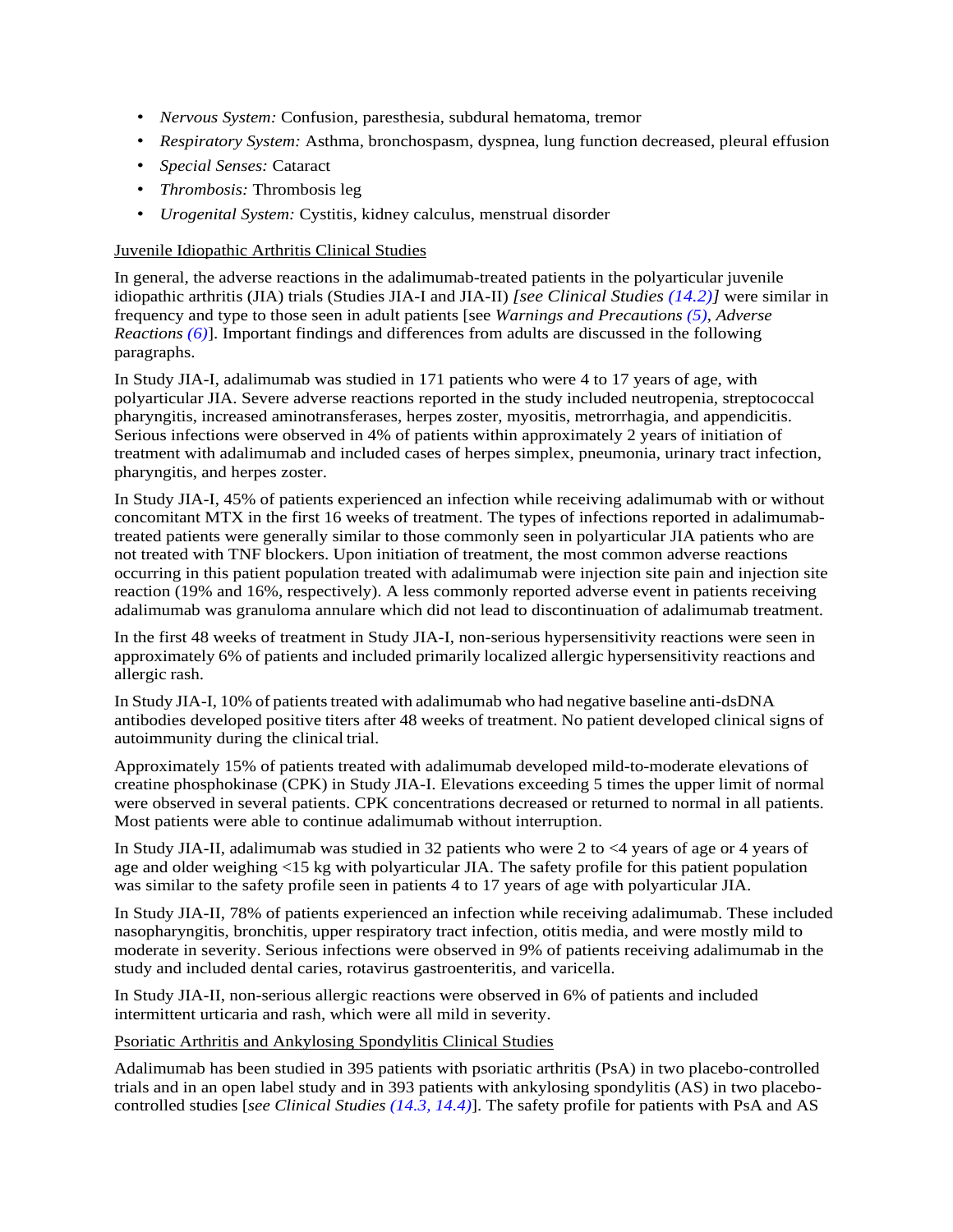treated with adalimumab 40 mg every other week was similar to the safety profile seen in patients with RA, adalimumab Studies RA-I through IV.

#### Crohn's Disease Clinical Studies

*Adults*: The safety profile of adalimumab in 1478 adult patients with Crohn's disease from four placebo-controlled and two open-label extension studies [see *Clinical Studies [\(14.5\)](#page-30-0)*] was similar to the safety profile seen in patients with RA.

*Pediatric Patients 6 Years to 17 Years*: The safety profile of adalimumab in 192 pediatric patients from one double-blind study (Study PCD-I) and one open-label extension study [see *Clinical Studies [\(14.6\)](#page-32-0)*] was similar to the safety profile seen in adult patients with Crohn's disease.

During the 4-week open label induction phase of Study PCD-I, the most common adverse reactions occurring in the pediatric population treated with adalimumab were injection site pain and injection site reaction (6% and 5%, respectively).

A total of 67% of children experienced an infection while receiving adalimumab in Study PCD-I. These included upper respiratory tract infection and nasopharyngitis.

A total of 5% of children experienced a serious infection while receiving adalimumab in Study PCD-I. These included viral infection, device related sepsis (catheter), gastroenteritis, H1N1 influenza, and disseminated histoplasmosis.

In Study PCD-I, allergic reactions were observed in 5% of children which were all non-serious and were primarily localized reactions.

#### Ulcerative Colitis Clinical Studies

*Adults:* The safety profile of adalimumab in 1010 adult patients with ulcerative colitis (UC) from two placebo-controlled studies and one open-label extension study [see *Clinical Studies [\(14.7\)](#page-33-0)*] was similar to the safety profile seen in patients with RA.

#### Plaque Psoriasis Clinical Studies

Adalimumab has been studied in 1696 subjects with plaque psoriasis (Ps) in placebo- controlled and open-label extension studies [see *Clinical Studies [\(14.8\)](#page-34-0)*]. The safety profile for subjects with Ps treated with adalimumab was similar to the safety profile seen in subjects with RA with the following exceptions. In the placebo-controlled portions of the clinical trials in Ps subjects, adalimumab-treated subjects had a higher incidence of arthralgia when compared to controls (3% vs. 1%).

## <span id="page-14-0"></span>**6.2 Immunogenicity**

As with all therapeutic proteins, there is potential for immunogenicity. The detection of antibody formation is highly dependent on the sensitivity and specificity of the assay. Additionally, the observed incidence of antibody (including neutralizing antibody) positivity in an assay may be influenced by several factors including assay methodology, sample handling, timing of sample collection, concomitant medications, and underlying disease. For these reasons, comparison of the incidence of antibodies in the studies described below with the incidence of antibodies in other studies or to other adalimumab products may be misleading.

There are two assays that have been used to measure anti-adalimumab antibodies. With the ELISA, antibodies to adalimumab could be detected only when serum adalimumab concentrations were < 2 mcg/mL. The ECL assay can detect anti-adalimumab antibody titers independent of adalimumab concentrations in the serum samples. The incidence of anti-adalimumab antibody (AAA) development in patients treated with adalimumab are presented in [Table 2.](#page-15-1)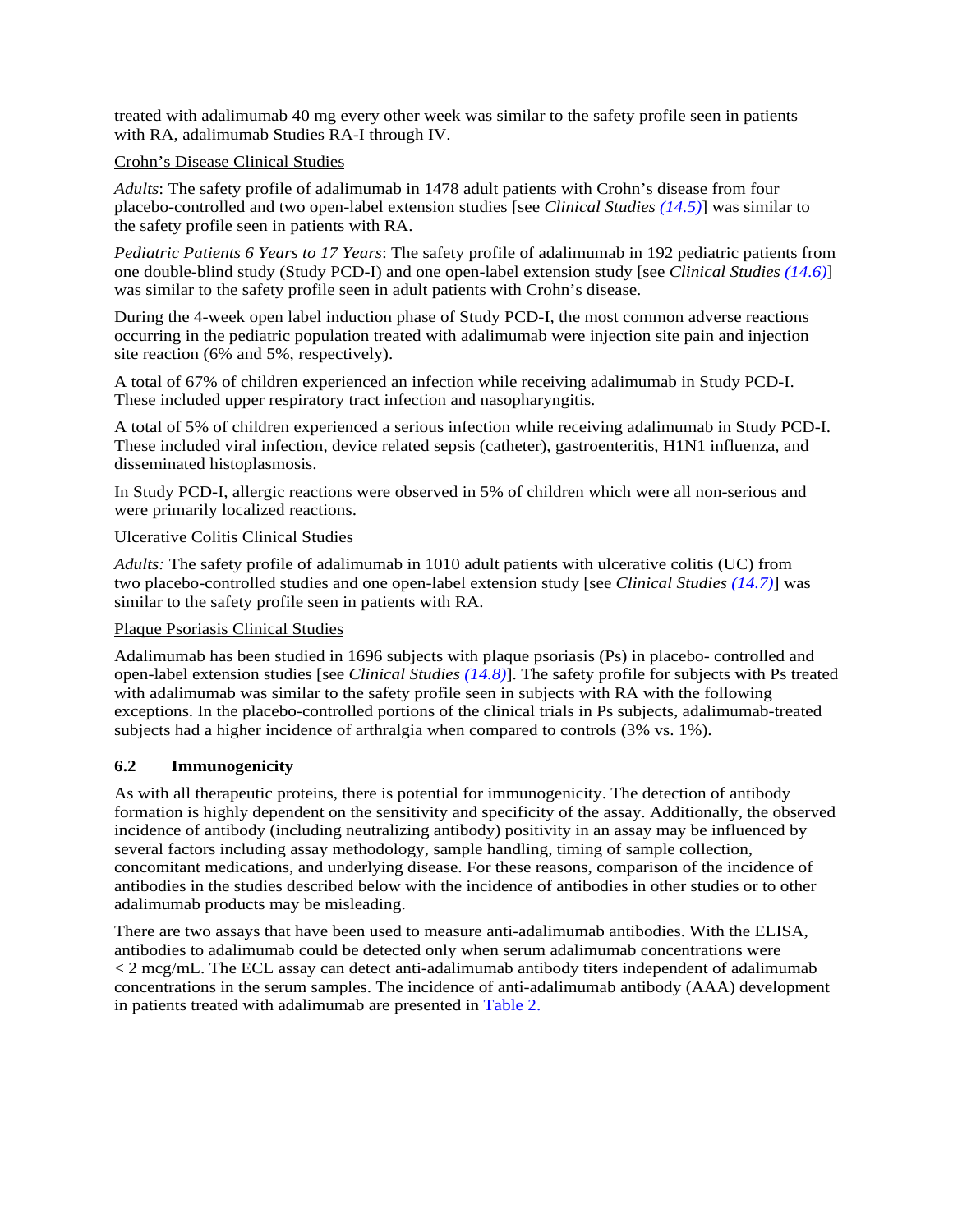| <b>Indications</b>                                  |                                                                                 | <b>Study</b><br><b>Duration</b>  | <b>Anti-Adalimumab Antibody</b><br>Incidence by Elisa (n/N) |                                                                        | Anti-Adalimumab<br><b>Antibody Incidence by</b><br>$ECL$ Assay $(n/N)$ |
|-----------------------------------------------------|---------------------------------------------------------------------------------|----------------------------------|-------------------------------------------------------------|------------------------------------------------------------------------|------------------------------------------------------------------------|
|                                                     |                                                                                 |                                  | In all patients<br>who received<br>adalimumab               | In patients with<br>serum adalimumab<br>concentrations<br>$<$ 2 mcg/mL |                                                                        |
| Rheumatoid Arthritis <sup>a</sup>                   |                                                                                 | 6 to 12 months                   | 5% (58/1062)                                                | NR.                                                                    | <b>NA</b>                                                              |
|                                                     | 4 to 17 years of<br>age b                                                       | 48 weeks                         | 16% (27/171)                                                | NR.                                                                    | <b>NA</b>                                                              |
| Juvenile<br>Idiopathic<br><b>Arthritis</b><br>(JIA) | 2 to 4 years of<br>age or $\geq$ 4 years<br>of age and<br>weighing $< 15$<br>kg | 24 weeks                         | 7% (1/15)                                                   | NR.                                                                    | <b>NA</b>                                                              |
| Psoriatic Arthritis <sup>d</sup>                    |                                                                                 | 48 weeks <sup>e</sup>            | 13% (24/178)                                                | NR                                                                     | NA.                                                                    |
|                                                     | <b>Ankylosing Spondylitis</b>                                                   | 24 weeks                         | 9% (16/185)                                                 | NR.                                                                    | <b>NA</b>                                                              |
| <b>Adult Crohn's Disease</b>                        |                                                                                 | 56 weeks                         | 3% (7/269)                                                  | 8% (7/86)                                                              | NA                                                                     |
|                                                     | Pediatric Crohn's Disease                                                       | 52 weeks                         | $3\%$ (6/182)                                               | 10% (6/58)                                                             | NA                                                                     |
|                                                     | <b>Adult Ulcerative Colitis</b>                                                 | 52 weeks                         | 5% (19/360)                                                 | 21% (19/92)                                                            | <b>NA</b>                                                              |
| Plaque Psoriasis <sup>f</sup>                       |                                                                                 | $Up$ to<br>52 weeks <sup>g</sup> | 8% (77/920)                                                 | 21% (77/372)                                                           | <b>NA</b>                                                              |

## <span id="page-15-1"></span>**Table 2. Anti-Adalimumab Antibody Development Determined by ELISA and ECL Assay in Patients Treated with adalimumab**

n: number of patients with anti-adalimumab antibody; NR: not reported; NA: Not applicable (not performed) <sup>a</sup> In patients receiving concomitant methotrexate (MTX), the incidence of anti-adalimumab antibody was 1%

compared to 12% with adalimumab monotherapy

<sup>b</sup> In patients receiving concomitant MTX, the incidence of anti-adalimumab antibody was 6% compared to 26% with adalimumab monotherapy<br>
<sup>c</sup> This patient received concomitant MTX

<sup>d</sup> In patients receiving concomitant MTX, the incidence of antibody development was 7% compared to 1% in RA  $\textdegree$  Subjects enrolled after completing 2 previous studies of 24 weeks or 12 weeks of treatments.

<sup>f</sup> In plaque psoriasis patients who were on adalimumab monotherapy and subsequently withdrawn from the treatment, the rate of antibodies to adalimumab after retreatment was similar to the rate observed prior to withdrawal

<sup>g</sup> One 12-week Phase 2 study and one 52-week Phase 3 study

*Rheumatoid Arthritis and Psoriatic Arthritis:* Patients in Studies RA-I, RA-II, and RA-III were tested at multiple time points for antibodies to adalimumab using the ELISA during the 6-to 12-month period. No apparent correlation of antibody development to adverse reactions was observed. With monotherapy, patients receiving every other week dosing may develop antibodies more frequently than those receiving weekly dosing. In patients receiving the recommended dosage of 40 mg every other week as monotherapy, the ACR 20 response was lower among antibody-positive patients than among antibody-negative patients. The long-term immunogenicity of adalimumab is unknown.

## <span id="page-15-0"></span>**6.3 PostmarketingExperience**

The following adverse reactions have been identified during post-approval use of adalimumab products. Because these reactions are reported voluntarily from a population of uncertain size, it is not always possible to reliably estimate their frequency or establish a causal relationship to adalimumab products exposure.

*Gastrointestinal disorders:* Diverticulitis, large bowel perforations including perforations associated with diverticulitis and appendiceal perforations associated with appendicitis, pancreatitis

*General disorders and administration site conditions:* Pyrexia

*Hepato-biliary disorders:* Liver failure, hepatitis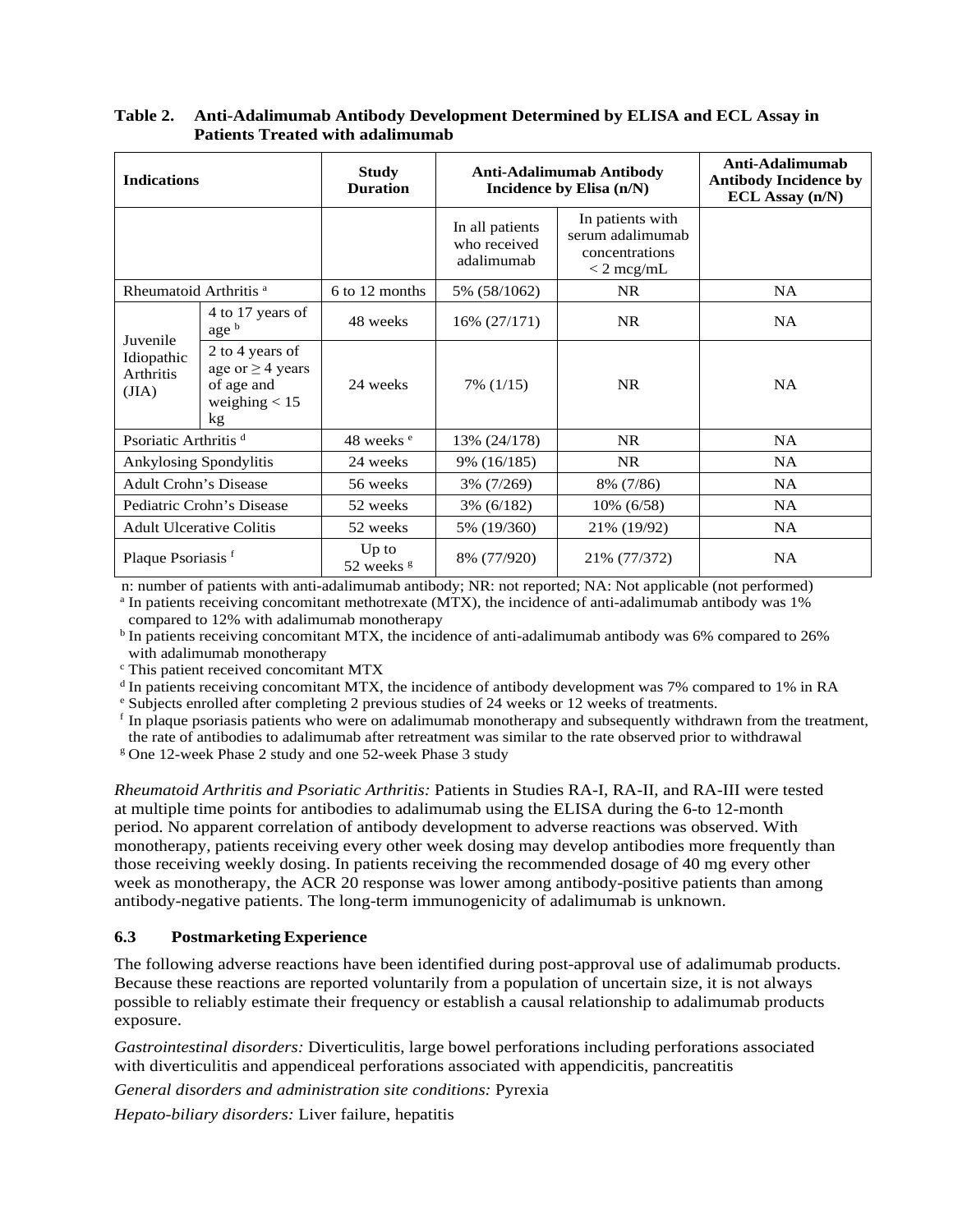*Immune system disorders:* Sarcoidosis

*Neoplasms benign, malignant and unspecified (including cysts and polyps):* Merkel Cell Carcinoma (neuroendocrine carcinoma of the skin)

*Nervous system disorders:* Demyelinating disorders (e.g., optic neuritis, Guillain-Barré syndrome), cerebrovascular accident

*Respiratory disorders:* Interstitial lung disease, including pulmonary fibrosis, pulmonary embolism

<span id="page-16-2"></span>*Skin reactions:* Stevens Johnson Syndrome, cutaneous vasculitis, erythema multiforme, new or worsening psoriasis (all sub-types including pustular and palmoplantar), alopecia, lichenoid skin reaction *Vascular disorders:* Systemic vasculitis, deep vein thrombosis

# <span id="page-16-3"></span>**7 DRUG INTERACTIONS**

## **7.1 Methotrexate**

<span id="page-16-0"></span>Adalimumab has been studied in rheumatoid arthritis (RA) patients taking concomitant methotrexate (MTX). Although MTX reduced the apparent clearance of adalimumab products, the data do not suggest the need for dose adjustment of either YUSIMRY or MTX [see *Clinical Pharmacology [\(12.3\)](#page-20-1)*].

## **7.2 Biological Products**

In clinical studies in patients with RA, an increased risk of serious infections has been observed with the combination of TNF blockers with anakinra or abatacept, with no added benefit; therefore, use of YUSIMRY with abatacept or anakinra is not recommended in patients with RA [see *Warnings and Precautions [\(5.7](#page-9-4)* and *[5.11\)](#page-9-3)*]. A higher rate of serious infections has also been observed in patients with RA treated with rituximab who received subsequent treatment with a TNF blocker. There is insufficient information regarding the concomitant use of YUSIMRY and other biologic products for the treatment of RA, PsA, AS, CD, UC and Ps. Concomitant administration of YUSIMRY with other biologic DMARDS (e.g., anakinra and abatacept) or other TNF blockers is not recommended based upon the possible increased risk for infections and other potential pharmacological interactions.

## <span id="page-16-1"></span>**7.3 Live Vaccines**

<span id="page-16-4"></span>Avoid the use of live vaccines with YUSIMRY [see *Warnings and Precautions [\(5.10\)](#page-9-5)*]*.* 

## **7.4 Cytochrome P450 Substrates**

The formation of CYP450 enzymes may be suppressed by increased concentrations of cytokines (e.g., TNFα, IL-6) during chronic inflammation. It is possible for products that antagonize cytokine activity, such as adalimumab products, to influence the formation of CYP450 enzymes. Upon initiation or discontinuation of YUSIMRY in patients being treated with CYP450 substrates with a narrow therapeutic index, monitoring of the effect (e.g., warfarin) or drug concentration (e.g., cyclosporine or theophylline) is recommended and the individual dose of the drug product may be adjusted as needed.

## <span id="page-16-6"></span><span id="page-16-5"></span>**8 USE IN SPECIFIC POPULATIONS**

## **8.1 Pregnancy**

## Risk Summary

Available studies with use of adalimumab during pregnancy do not reliably establish an association between adalimumab and major birth defects. Clinical data are available from the Organization of Teratology Information Specialists (OTIS)/MotherToBaby Pregnancy Registry in pregnant women with rheumatoid arthritis (RA) or Crohn's disease (CD) treated with adalimumab. Registry results showed a rate of 10% for major birth defects with first trimester use of adalimumab in pregnant women with RA or CD and a rate of 7.5% for major birth defects in the disease-matched comparison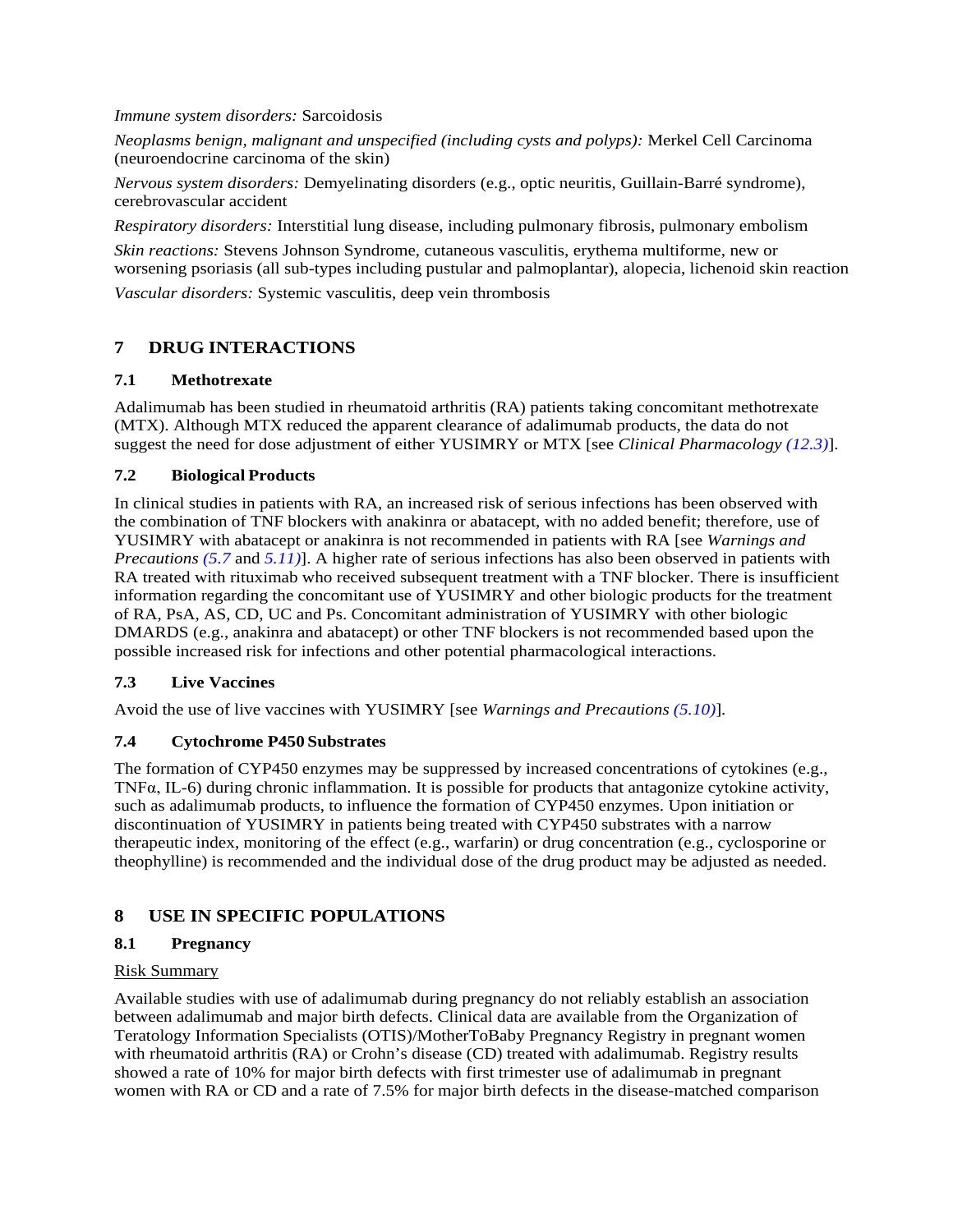cohort. The lack of pattern of major birth defects is reassuring and differences between exposure groups may have impacted the occurrence of birth defects (see *[Data](#page-17-0)*).

Adalimumab is actively transferred across the placenta during the third trimester of pregnancy and may affect immune response in the *in-utero* exposed infant (see *[Clinical Considerations](#page-17-1)*). In an embryo-fetal perinatal development study conducted in cynomolgus monkeys, no fetal harm or malformations were observed with intravenous administration of adalimumab during organogenesis and later in gestation, at doses that produced exposures up to approximately 373 times the maximum recommended human dose (MRHD) of 40 mg subcutaneous without methotrexate (see *[Data](#page-17-0)*).

<span id="page-17-1"></span>The estimated background risk of major birth defects and miscarriage for the indicated populations is unknown. All pregnancies have a background risk of birth defect, loss, or other adverse outcomes. In the U.S. general population, the estimated background risk of major birth defects and miscarriage in clinically recognized pregnancies is 2-4% and 15-20%, respectively.

#### Clinical Considerations

#### *Disease-associated maternal and embryo/fetal risk*

Published data suggest that the risk of adverse pregnancy outcomes in women with RA or inflammatory bowel disease (IBD) is associated with increased disease activity. Adverse pregnancy outcomes include preterm delivery (before 37 weeks of gestation), low birth weight (less than 2500 g) infants, and small for gestational age at birth.

#### *Fetal/Neonatal Adverse Reactions*

<span id="page-17-0"></span>Monoclonal antibodies are increasingly transported across the placenta as pregnancy progresses, with the largest amount transferred during the third trimester (see *[Data](#page-17-0)*). Risks and benefits should be considered prior to administering live or live-attenuated vaccines to infants exposed to adalimumab products *in utero* [see *Use in Specific Populations[\(8.4\)](#page-18-1)*].

#### Data

#### *Human Data*

A prospective cohort pregnancy exposure registry conducted by OTIS/MotherToBaby in the U.S. and Canada between 2004 and 2016 compared the risk of major birth defects in live-born infants of 221 women (69 RA, 152 CD) treated with adalimumab during the first trimester and 106 women (74 RA, 32 CD) not treated with adalimumab.

The proportion of major birth defects among live-born infants in the adalimumab-treated and untreated cohorts was 10% (8.7% RA, 10.5% CD) and 7.5% (6.8% RA, 9.4% CD), respectively. The lack of pattern of major birth defects is reassuring and differences between exposure groups may have impacted the occurrence of birth defects. This study cannot reliably establish whether there is an association between adalimumab and major birth defects because of methodological limitations of the registry, including small sample size, the voluntary nature of the study, and the non-randomized design.

In an independent clinical study conducted in ten pregnant women with IBD treated with adalimumab, adalimumab concentrations were measured in maternal serum as well as in cord blood  $(n=10)$  and infant serum (n=8) on the day of birth. The last dose of adalimumab was given between 1 and 56 days prior to delivery. Adalimumab concentrations were  $0.16$ -19.7  $\mu$ g/mL in cord blood, 4.28-17.7  $\mu$ g/mL in infant serum, and 0-16.1  $\mu$ g/mL in maternal serum. In all but one case, the cord blood concentration of adalimumab was higher than the maternal serum concentration, suggesting adalimumab actively crosses the placenta. In addition, one infant had serum concentrations at each of the following: 6 weeks (1.94  $\mu$ g/mL), 7 weeks (1.31  $\mu$ g/mL), 8 weeks (0.93  $\mu$ g/mL), and 11 weeks (0.53  $\mu$ g/mL), suggesting adalimumab can be detected in the serum of infants exposed in utero for at least 3 months from birth.

#### *Animal Data*

In an embryo-fetal perinatal development study, pregnant cynomolgus monkeys received adalimumab from gestation days 20 to 97 at doses that produced exposures up to 373 times that achieved with the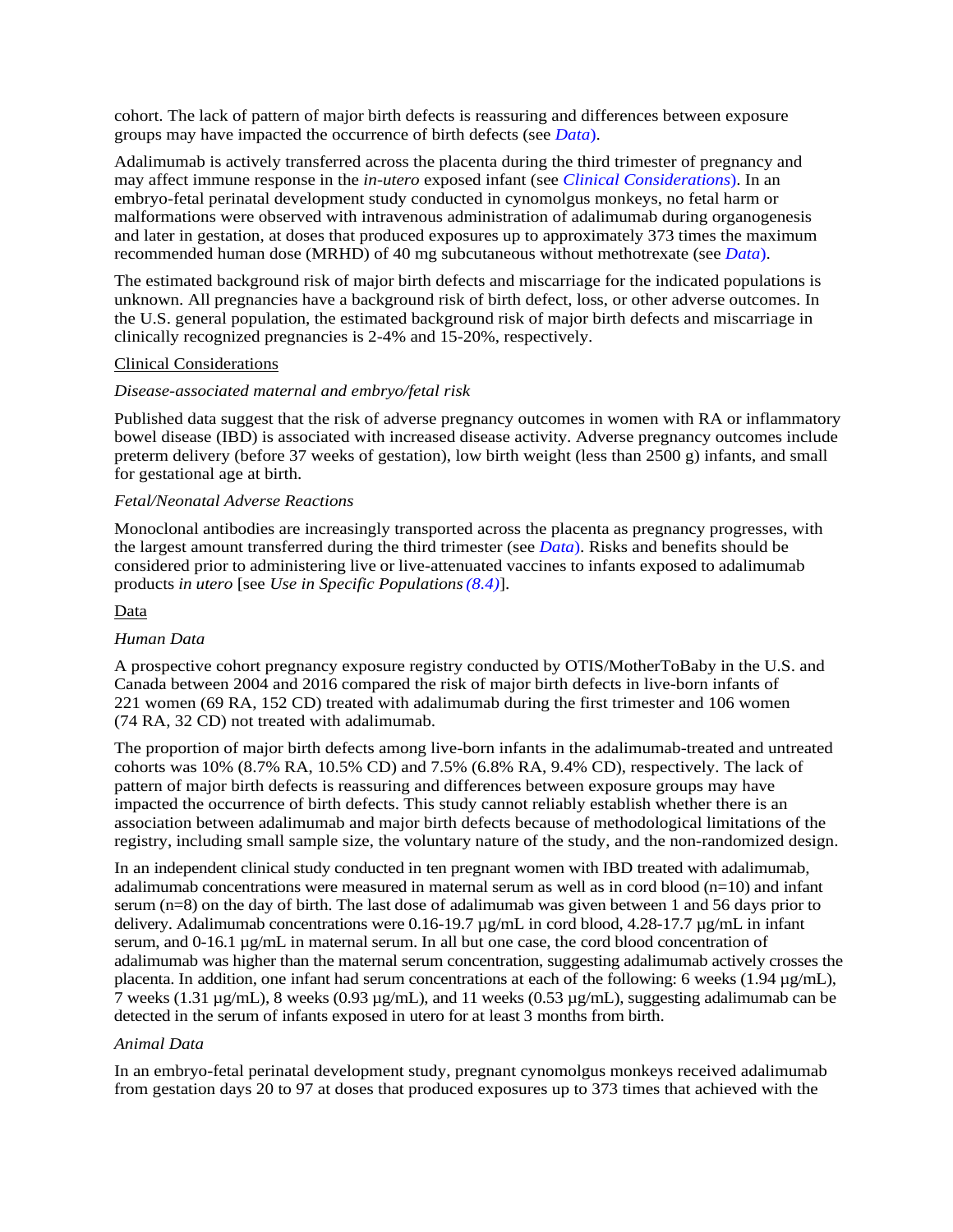<span id="page-18-0"></span>MRHD without methotrexate (on an AUC basis with maternal IV doses up to 100 mg/kg/week). Adalimumab did not elicit harm to the fetuses or malformations.

#### **8.2 Lactation**

#### Risk Summary

Limited data from case reports in the published literature describe the presence of adalimumab in human milk at infant doses of 0.1% to 1% of the maternal serum concentration. Published data suggest that the systemic exposure to a breastfed infant is expected to be low because adalimumab is a large molecule and is degraded in the gastrointestinal tract. However, the effects of local exposure in the gastrointestinal tract are unknown. There are no reports of adverse effects of adalimumab products on the breastfed infant and no effects on milk production. The developmental and health benefits of breastfeeding should be considered along with the mother's clinical need for YUSIMRY and any potential adverse effects on the breastfed child from YUSIMRY or from the underlying maternal condition.

## <span id="page-18-1"></span>**8.4 Pediatric Use**

The safety and effectiveness of YUSIMRY have been established for:

- reducing signs and symptoms of moderately to severely active polyarticular JIA in pediatric patients 2 years of age and older.
- the treatment of moderately to severely active Crohn's disease in pediatric patients 6 years of age and older.

A pediatric assessment for YUSIMRY demonstrates that YUSIMRY is safe and effective for pediatric patients in an indication for which Humira (adalimumab) is approved. However, YUSIMRY is not approved for such indication due to marketing exclusivity for Humira (adalimumab).

Due to their inhibition of  $TNF\alpha$ , adalimumab products administered during pregnancy could affect immune response in the *in utero*-exposed newborn and infant. Data from eight infants exposed to adalimumab *in utero* suggest adalimumab crosses the placenta [see *Use in Specific Populations [\(8.1\)](#page-16-6)*]. The clinical significance of elevated adalimumab concentrations in infants is unknown. The safety of administering live or live-attenuated vaccines in exposed infants is unknown. Risks and benefits should be considered prior to vaccinating (live or live-attenuated) exposed infants.

Post-marketing cases of lymphoma, including hepatosplenic T-cell lymphoma and other malignancies, some fatal, have been reported among children, adolescents, and young adults who received treatment with TNF-blockers including adalimumab products [see *Warnings and Precautions [\(5.2\)](#page-7-0)*].

#### *Juvenile Idiopathic Arthritis*

In Study JIA-I, adalimumab was shown to reduce signs and symptoms of active polyarticular JIA in patients 4 to 17 years of age [see *Clinical Studies [\(14.2\)](#page-26-0)*]. In Study JIA-II, the safety profile for patients 2 to <4 years of age was similar to the safety profile for patients 4 to 17 years of age with polyarticular JIA [see *Adverse Reactions [\(6.1\)](#page-10-0)*]. Adalimumab products have not been studied in patients with polyarticular JIA less than 2 years of age or in patients with a weight below 10 kg.

The safety of adalimumab in patients in the polyarticular JIA trials was generally similar to that observed in adults with certain exceptions [see *Adverse Reactions [\(6.1\)](#page-10-0)*].

The safety and effectiveness of adalimumab products have not been established in pediatric patients with JIA less than 2 years of age.

#### *Pediatric Crohn's Disease*

The safety and effectiveness of adalimumab products for the treatment of moderately to severely active Crohn's disease have been established in pediatric patients 6 years of age and older. Use of adalimumab products for this indication is supported by evidence from adequate and well-controlled studies in adults with additional data from a randomized, double-blind, 52-week clinical study of two dose concentrations of adalimumab in 192 pediatric patients (6 years to 17 years of age) [see *Adverse*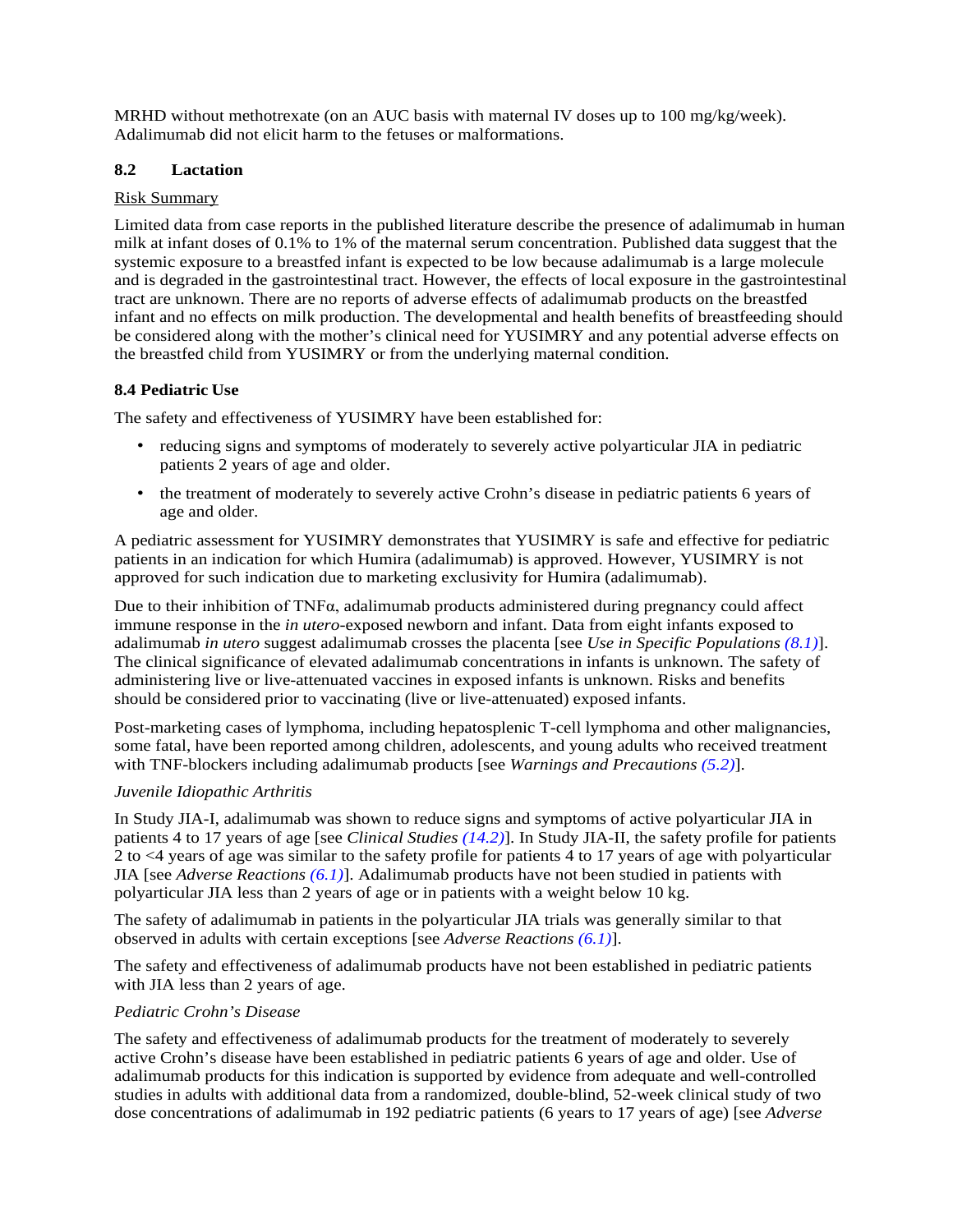*Reactions [\(6.1\)](#page-10-0)*, *Clinical Pharmacology [\(12.2,](#page-20-0) [12.3\)](#page-20-1)*, *Clinical Studies [\(14.6\)](#page-32-0)*]. The adverse reaction profile in patients 6 years to 17 years of age was similar to adults.

<span id="page-19-0"></span>The safety and effectiveness of adalimumab products have not been established in pediatric patients with Crohn's disease less than 6 years of age.

#### **8.5 Geriatric Use**

<span id="page-19-1"></span>A total of 519 RA patients 65 years of age and older, including 107 patients 75 years of age and older, received adalimumab in clinical studies RA-I through IV. No overall difference in effectiveness was observed between these patients and younger patients. The frequency of serious infection and malignancy among adalimumab-treated patients 65 years of age and older was higher than for those less than 65 years of age. Consider the benefits and risks of YUSIMRY in patients 65 years of age and older. In patients treated with YUSIMRY, closely monitor for the development of infection or malignancy [see *Warnings and Precautions [\(5.1,](#page-5-0) [5.2\)](#page-7-0)*].

#### **10 OVERDOSAGE**

<span id="page-19-2"></span>Doses up to 10 mg/kg have been administered to patients in clinical trials without evidence of doselimiting toxicities. In case of overdosage, it is recommended that the patient be monitored for any signs or symptoms of adverse reactions or effects and appropriate symptomatic treatment instituted immediately.

## **11 DESCRIPTION**

Adalimumab-aqvh is a tumor necrosis factor blocker. Adalimumab-aqvh is a recombinant human IgG1 monoclonal antibody with human derived heavy and light chain variable regions and human IgG1:k constant regions. Adalimumab-aqvh is produced by recombinant DNA technology in a mammalian cell (Chinese Hamster Ovary (CHO)) expression system and is purified by a process that includes specific viral inactivation and removal steps. It consists of 1330 amino acids and has a molecular weight of approximately 148 kilodaltons.

YUSIMRY (adalimumab-aqvh) injection is supplied as a sterile, preservative-free solution for subcutaneous administration. The drug product is supplied as a single-dose, 1 mL prefilled glass syringe. The solution of YUSIMRY is a clear to slightly opalescent, colorless to slightly yellow solution, with a pH of about 5.3.

Each 40 mg/0.8 mL prefilled syringe delivers 0.8 mL (40 mg) of drug product. Each 0.8 mL of YUSIMRY contains adalimumab-aqvh (40 mg), glycine (9.61 mg), L-histidine (0.51 mg), L-histidine hydrochloride monohydrate (4.34 mg), polysorbate 80 (0.80 mg), sodium chloride (2.06 mg) and Water for Injection, USP. Sodium hydroxide is added as necessary to adjust the pH.

## <span id="page-19-4"></span><span id="page-19-3"></span>**12 CLINICALPHARMACOLOGY**

#### **12.1 Mechanism of Action**

Adalimumab products bind specifically to TNF-alpha and block its interaction with the p55 and p75 cell surface TNF receptors. Adalimumab products also lyse surface TNF expressing cells *in vitro* in the presence of complement. Adalimumab products do not bind or inactivate lymphotoxin (TNF-beta). TNF is a naturally occurring cytokine that is involved in normal inflammatory and immune responses.

Elevated concentrations of TNF are found in the synovial fluid of patients with RA, JIA, PsA, and AS and play an important role in both the pathologic inflammation and the joint destruction that are hallmarks of these diseases. Increased concentrations of TNF are also found in psoriasis plaques. In Ps, treatment with YUSIMRY may reduce the epidermal thickness and infiltration of inflammatory cells.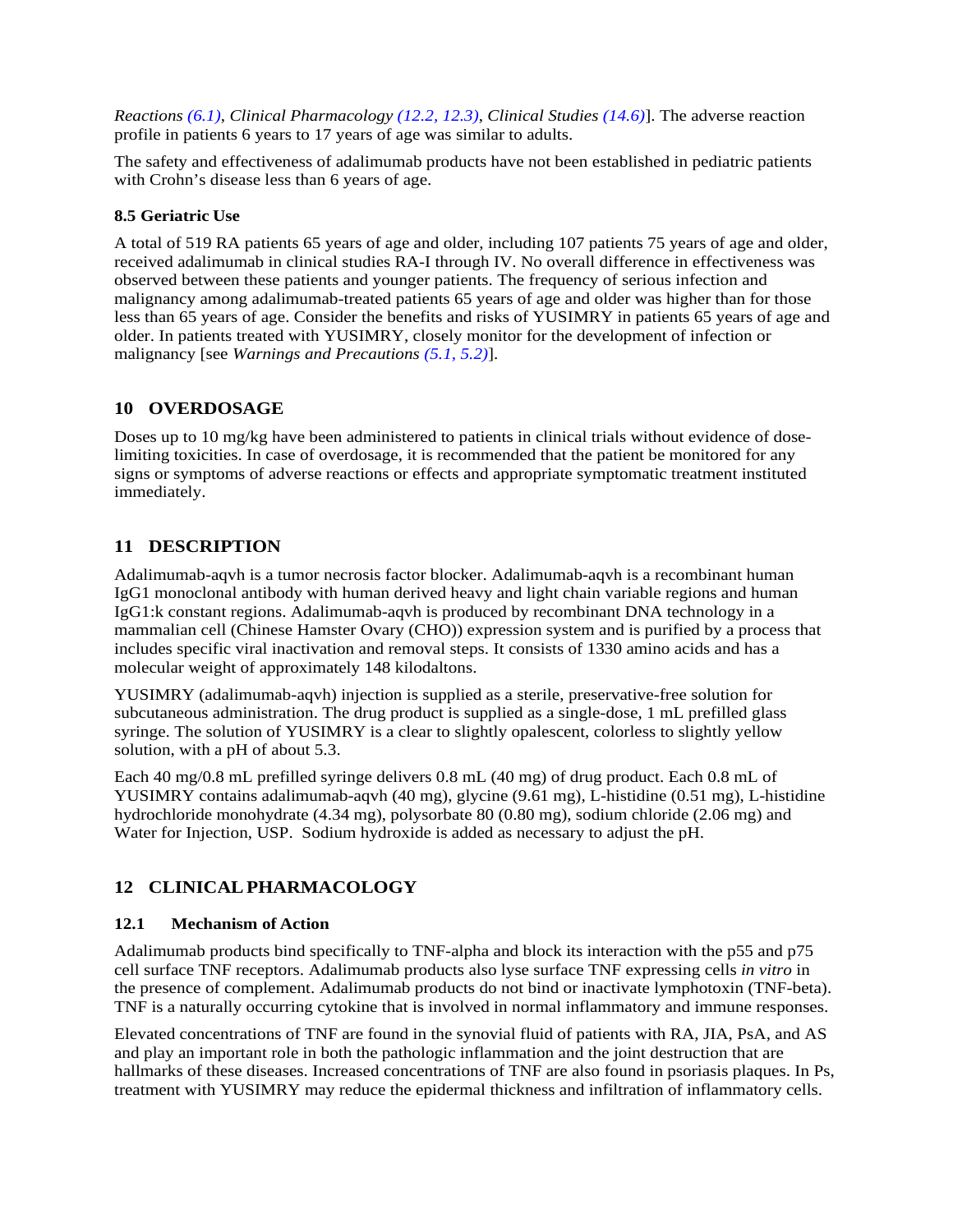The relationship between these pharmacodynamic activities and the mechanism(s) by which adalimumab products exert their clinical effects is unknown.

<span id="page-20-0"></span>Adalimumab products also modulate biological responses that are induced or regulated by TNF, including changes in the concentrations of adhesion molecules responsible for leukocyte migration (ELAM-1, VCAM-1, and ICAM-1 with an  $IC_{50}$  of 1-2 X  $10^{-10}$ M).

#### **12.2 Pharmacodynamics**

<span id="page-20-1"></span>After treatment with adalimumab, a decrease in concentrations of acute phase reactants of inflammation (C-reactive protein [CRP] and erythrocyte sedimentation rate [ESR]) and serum cytokines (IL-6) was observed compared to baseline in patients with rheumatoid arthritis. A decrease in CRP concentrations was also observed in patients with Crohn's disease and ulcerative colitis. Serum concentrations of matrix metalloproteinases (MMP-1 and MMP-3) that produce tissue remodeling responsible for cartilage destruction were also decreased after adalimumab administration.

#### **12.3 Pharmacokinetics**

The pharmacokinetics of adalimumab were linear over the dose range of 0.5 to 10 mg/kg following administration of a single intravenous dose (adalimumab products are not approved for intravenous use). Following 20, 40, and 80 mg every other week and every week subcutaneous administration, adalimumab mean serum trough concentrations at steady state increased approximately proportionally with dose in RA patients. The mean terminal half-life was approximately 2 weeks, ranging from 10 to 20 days across studies. Healthy subjects and patients with RA displayed similar adalimumab pharmacokinetics.

Adalimumab exposure in patients treated with 80 mg every other week is estimated to be comparable with that in patients treated with 40 mg every week.

#### **Absorption**

The average absolute bioavailability of adalimumab following a single 40 mg subcutaneous dose was 64%. The mean time to reach the maximum concentration was 5.5 days (131  $\pm$  56 hours) and the maximum serum concentration was  $4.7 \pm 1.6$  mcg/mL in healthy subjects following a single 40 mg subcutaneous administration of adalimumab.

#### Distribution

The distribution volume (Vss) ranged from 4.7 to 6.0 L following intravenous administration of doses ranging from 0.25 to 10 mg/kg in RA patients.

#### Elimination

The single dose pharmacokinetics of adalimumab in RA patients were determined in several studies with intravenous doses ranging from 0.25 to 10 mg/kg. The systemic clearance of adalimumab is approximately 12 mL/hr. In long-term studies with dosing more than two years, there was no evidence of changes in clearance over time in RA patients.

#### Patient Population

*Rheumatoid Arthritis and Ankylosing Spondylitis*: In patients receiving 40 mg adalimumab every other week, adalimumab mean steady-state trough concentrations were approximately 5 mcg/mL and 8 to 9 mcg/mL, without and with MTX concomitant treatment, respectively. Adalimumab concentrations in the synovial fluid from five rheumatoid arthritis patients ranged from 31 to 96% of those in serum. The pharmacokinetics of adalimumab in patients with AS were similar to those in patients with RA.

*Psoriatic Arthritis*: In patients receiving 40 mg every other week, adalimumab mean steady-state trough concentrations were 6 to 10 mcg/mL and 8.5 to 12 mcg/mL, without and with MTX concomitant treatment, respectively.

*Plaque Psoriasis*: Adalimumab mean steady-state trough concentration was approximately 5 to 6 mcg/mL during adalimumab 40 mg every other week treatment.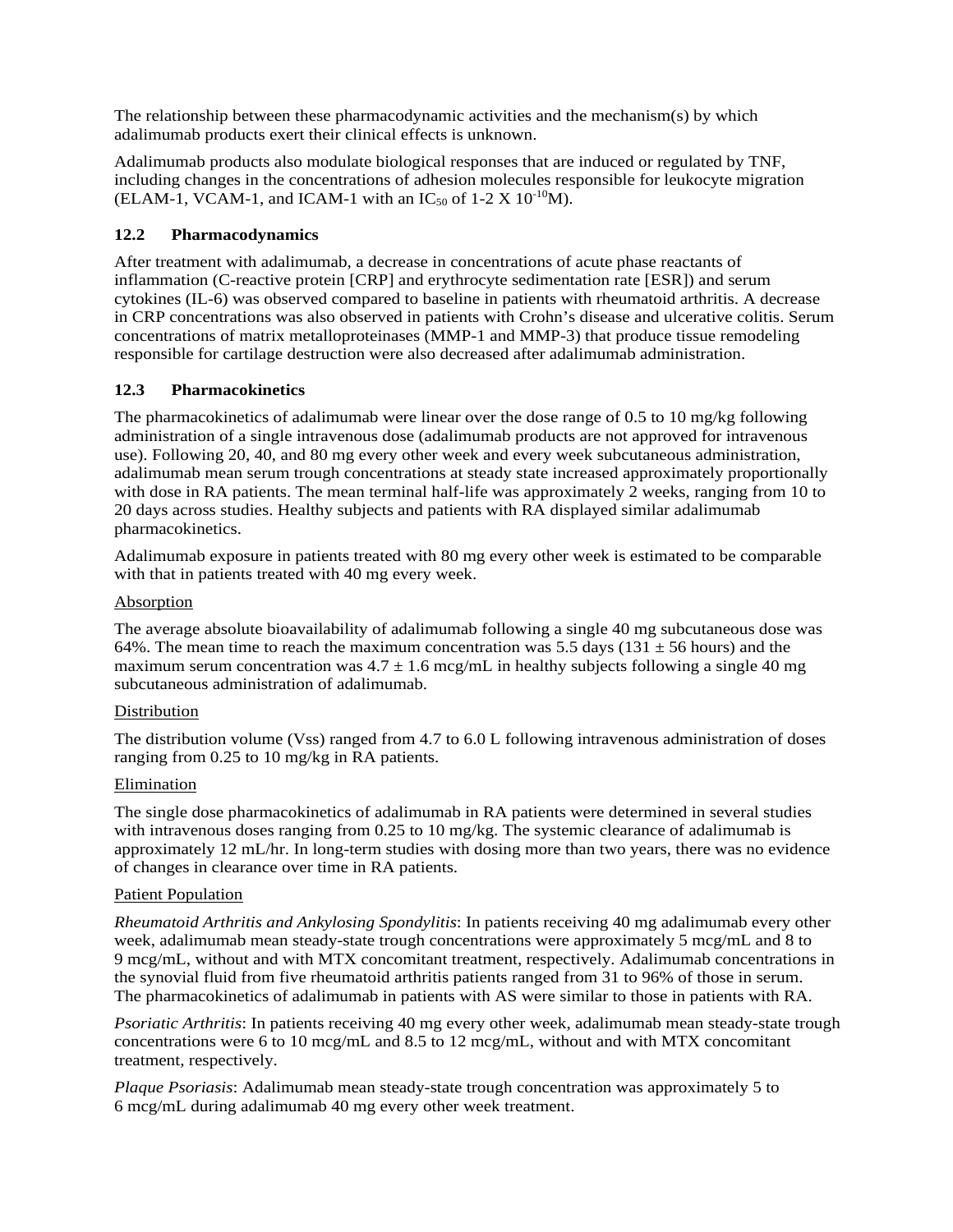*Adult Crohn's Disease*: Adalimumab mean trough concentrations were approximately 12 mcg/mL at Week 2 and Week 4 after receiving 160 mg on Week 0 followed by 80 mg on Week 2. Mean steadystate trough concentrations were 7 mcg/mL at Week 24 and Week 56 during adalimumab 40 mg every other week treatment.

*Adult Ulcerative Colitis*: Adalimumab mean trough concentrations were approximately 12 mcg/mL at Week 2 and Week 4 after receiving 160 mg on Week 0 followed by 80 mg on Week 2. Mean steadystate trough concentrations were approximately 8 mcg/mL and 15 mcg/mL at Week 52 after receiving a dose of adalimumab 40 mg every other week and 40 mg every week, respectively.

#### Anti-Drug Antibody Effects on Pharmacokinetics

*Rheumatoid Arthritis*: A trend toward higher apparent clearance of adalimumab in the presence of anti-adalimumab antibodies was identified.

#### Specific Populations

*Geriatric Patients*: A lower clearance with increasing age was observed in patients with RA aged 40 to  $>75$  years.

#### *Pediatric Patients*:

#### *Juvenile Idiopathic Arthritis*:

- *4 years to 17 years of age:* The adalimumab mean steady-state trough concentrations were 6.8 mcg/mL and 10.9 mcg/mL in patients weighing <30 kg receiving 20 mg adalimumab subcutaneously every other week as monotherapy or with concomitant MTX, respectively. The adalimumab mean steady-state trough concentrations were 6.6 mcg/mL and 8.1 mcg/mL in patients weighing ≥30 kg receiving 40 mg adalimumab subcutaneously every other week as monotherapy or with MTX concomitant treatment, respectively.
- *2 years to <4 years of age or 4 years of age and older weighing <15 kg*: The adalimumab mean steady-state trough adalimumab concentrations were 6.0 mcg/mL and 7.9 mcg/mL in patients receiving adalimumab subcutaneously every other week as monotherapy or with MTX concomitant treatment, respectively.

*Pediatric Crohn's Disease*: Adalimumab mean ± SD concentrations were 15.7±6.5 mcg/mL at Week 4 following 160 mg at Week 0 and 80 mg at Week 2, and 10.5±6.0 mcg/mL at Week 52 following 40 mg every other week dosing in patients weighing  $\geq$  40 kg. Adalimumab mean  $\pm$  SD concentrations were 10.6±6.1 mcg/mL at Week 4 following dosing 80 mg at Week 0 and 40 mg at Week 2, and 6.9 $\pm$ 3.6 mcg/mL at Week 52 following 20 mg every other week dosing in patients weighing  $<$  40 kg.

*Male and Female Patients*: No gender-related pharmacokinetic differences were observed after correction for a patient's body weight. Healthy subjects and patients with rheumatoid arthritis displayed similar adalimumab pharmacokinetics.

*Patients with Renal or Hepatic Impairment*: No pharmacokinetic data are available in patients with hepatic or renal impairment.

*Rheumatoid factor or CRP concentrations*: Minor increases in apparent clearance were predicted in RA patients receiving doses lower than the recommended dose and in RA patients with high rheumatoid factor or CRP concentrations. These increases are not likely to be clinically important.

#### Drug Interaction Studies:

Methotrexate: MTX reduced adalimumab apparent clearance after single and multiple dosing by 29% and 44% respectively, in patients with RA [see *Drug Interactions [\(7.1\)](#page-16-3)*].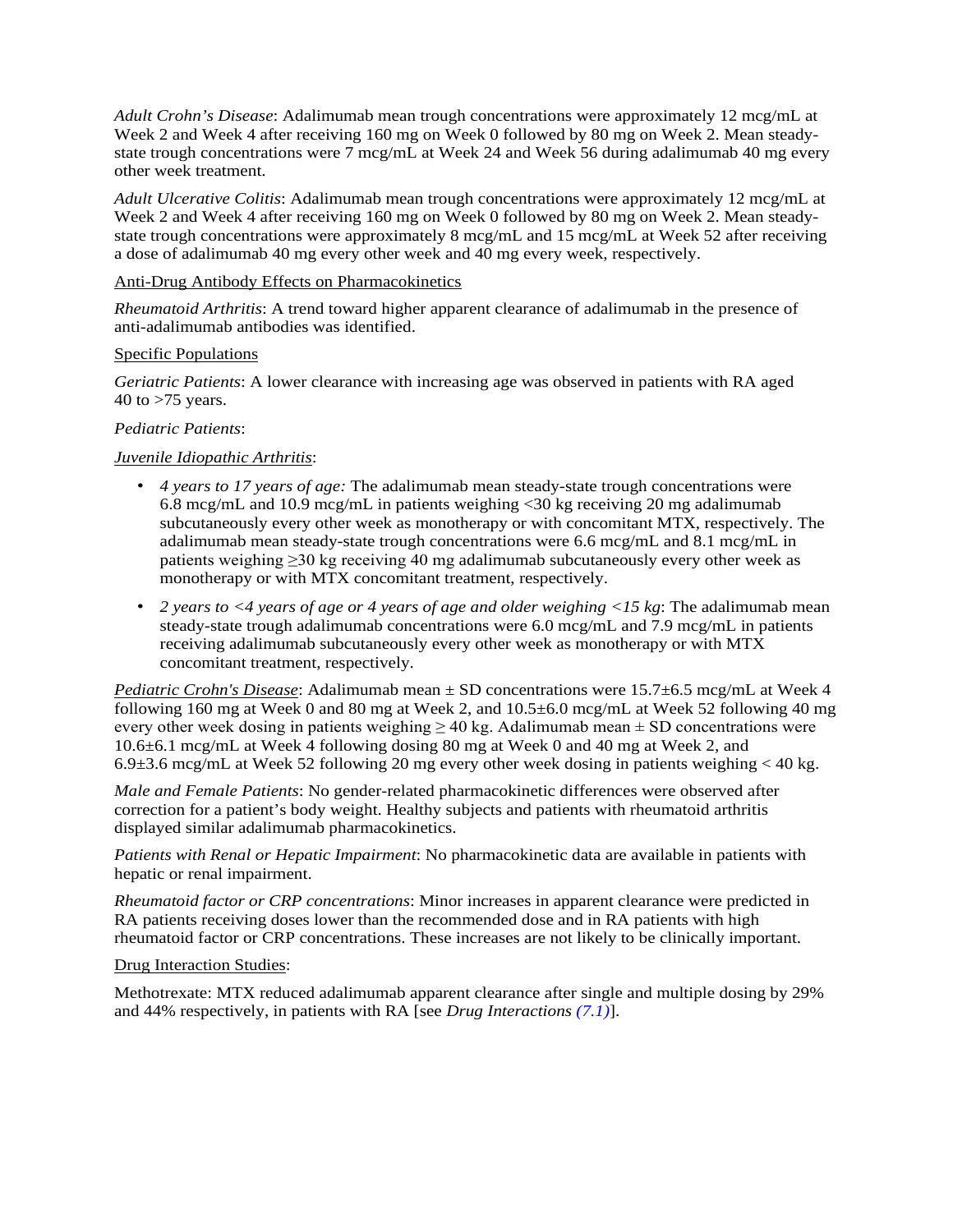## <span id="page-22-1"></span><span id="page-22-0"></span>**13 NONCLINICALTOXICOLOGY**

#### <span id="page-22-2"></span>**13.1 Carcinogenesis, Mutagenesis, Impairment of Fertility**

Long-term animal studies of adalimumab products have not been conducted to evaluate the carcinogenic potential or its effect on fertility.

## <span id="page-22-3"></span>**14 CLINICALSTUDIES**

## **14.1 Rheumatoid Arthritis**

The efficacy and safety of adalimumab were assessed in five randomized, double-blind studies in patients ≥18 years of age with active rheumatoid arthritis (RA) diagnosed according to American College of Rheumatology (ACR) criteria. Patients had at least 6 swollen and 9 tender joints. Adalimumab was administered subcutaneously in combination with methotrexate (MTX) (12.5 to 25 mg, Studies RA-I, RA-III and RA-V) or as monotherapy (Studies RA-II and RA-V) or with other diseasemodifying anti-rheumatic drugs(DMARDs) (Study RA-IV).

Study RA-I evaluated 271 patients who had failed therapy with at least one but no more than four DMARDs and had inadequate response to MTX. Doses of 20, 40 or 80 mg of adalimumab or placebo were given every other week for 24 weeks.

Study RA-II evaluated 544 patients who had failed therapy with at least one DMARD. Doses of placebo, 20 or 40 mg of adalimumab were given as monotherapy every other week or weekly for 26 weeks.

Study RA-III evaluated 619 patients who had an inadequate response to MTX. Patients received placebo, 40 mg of adalimumab every other week with placebo injections on alternate weeks, or 20 mg of adalimumab weekly for up to 52 weeks. Study RA-III had an additional primary endpoint at 52 weeks of inhibition of disease progression (as detected by X-ray results). Upon completion of the first 52 weeks, 457 patients enrolled in an open-label extension phase in which 40 mg of adalimumab was administered every other week for up to 5 years.

Study RA-IV assessed safety in 636 patients who were either DMARD-naive or were permitted to remain on their pre-existing rheumatologic therapy provided that therapy was stable for a minimum of 28 days. Patients were randomized to 40 mg of adalimumab or placebo every other week for 24 weeks.

Study RA-V evaluated 799 patients with moderately to severely active RA of less than 3 years duration who were ≥18 years old and MTX naïve. Patients were randomized to receive either MTX (optimized to 20 mg/week by Week 8), adalimumab 40 mg every other week or adalimumab /MTX combination therapy for 104 weeks. Patients were evaluated for signs and symptoms, and for radiographic progression of joint damage. The median disease duration among patients enrolled in the study was 5 months. The median MTX dose achieved was 20 mg.

#### Clinical Response

The percent of adalimumab treated patients achieving ACR 20, 50 and 70 responses in Studies RA-II and III are shown in [Table 3.](#page-23-0)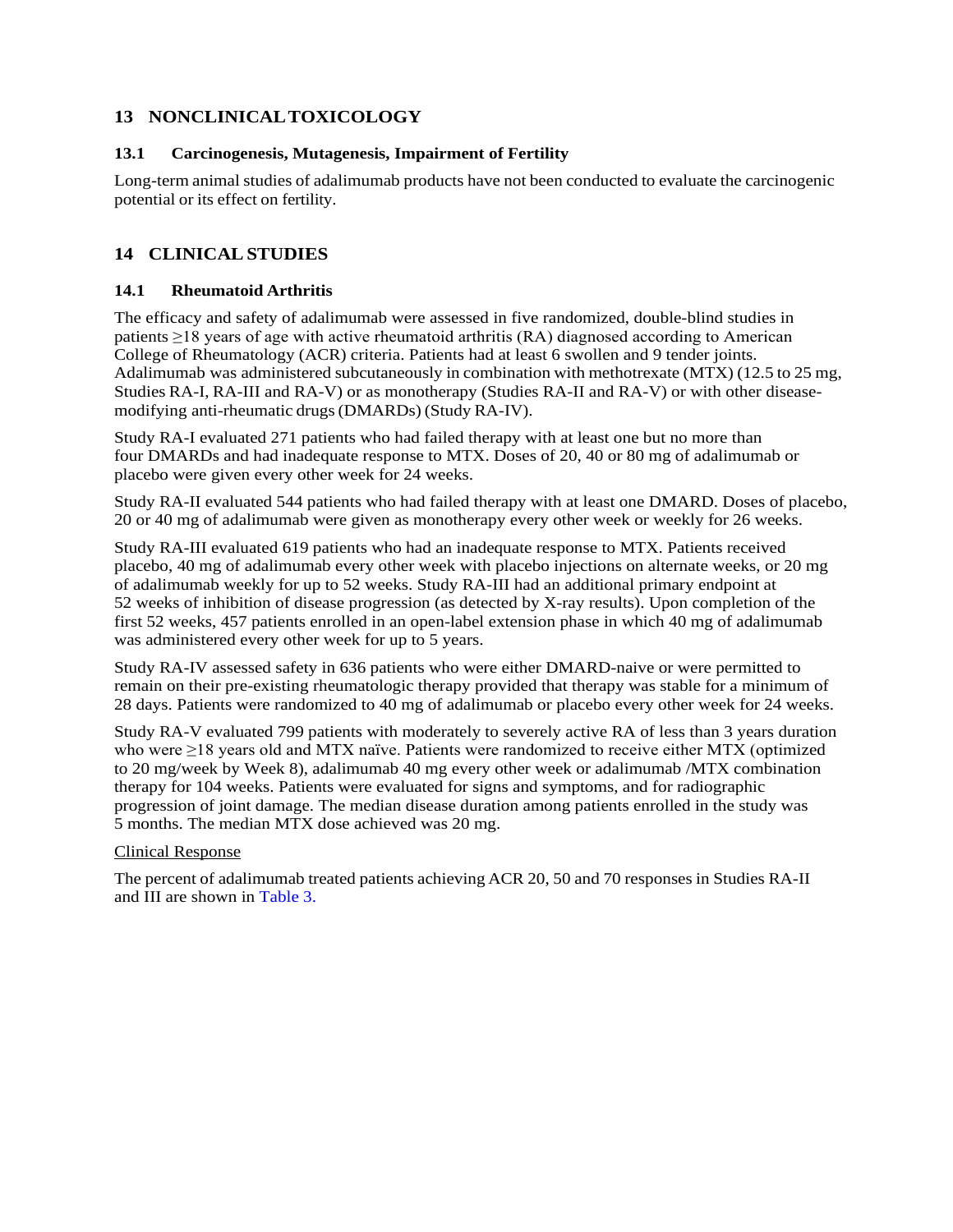|                 | <b>Study RA-II</b><br>Monotherapy<br>$(26$ weeks)                                             |                     |                            | <b>Study RA-III</b><br><b>Methotrexate Combination</b><br>$(24$ and 52 weeks) |                                                       |
|-----------------|-----------------------------------------------------------------------------------------------|---------------------|----------------------------|-------------------------------------------------------------------------------|-------------------------------------------------------|
| <b>Response</b> | Adalimumab 40 mg<br><b>Placebo</b><br>every other week<br>$N = 110$<br>$N = 103$<br>$N = 113$ |                     | Adalimumab<br>40 mg weekly | Placebo/MTX<br>$N = 200$                                                      | Adalimumab/MTX 40<br>mg every other week<br>$N = 207$ |
| ACR20           |                                                                                               |                     |                            |                                                                               |                                                       |
| Month 6         | 19%                                                                                           | $46\%$ <sup>a</sup> | 53% <sup>a</sup>           | 30%                                                                           | $63\%$ <sup>a</sup>                                   |
| Month 12        | NA                                                                                            | <b>NA</b>           | NA.                        | 24%                                                                           | $59\%$ <sup>a</sup>                                   |
| ACR50           |                                                                                               |                     |                            |                                                                               |                                                       |
| Month 6         | 8%                                                                                            | $22%$ <sup>a</sup>  | $35\%$ <sup>a</sup>        | 10%                                                                           | $39%$ <sup>a</sup>                                    |
| Month 12        | NA                                                                                            | <b>NA</b>           | NA                         | 10%                                                                           | $42\%$ <sup>a</sup>                                   |
| ACR70           |                                                                                               |                     |                            |                                                                               |                                                       |
| Month 6         | 2%                                                                                            | $12\%$ <sup>a</sup> | $18\%$ <sup>a</sup>        | 3%                                                                            | $21\%$ <sup>a</sup>                                   |
| Month 12        | <b>NA</b>                                                                                     | <b>NA</b>           | <b>NA</b>                  | 5%                                                                            | $23%$ <sup>a</sup>                                    |

#### <span id="page-23-0"></span>**Table 3. ACR Responses in Studies RA-II and RA-III (Percent of Patients)**

<sup>a</sup> p<0.01, adalimumab *vs.* placebo

The results of Study RA-I were similar to Study RA-III; patients receiving adalimumab 40 mg every other week in Study RA-I also achieved ACR 20, 50 and 70 response rates of 65%, 52% and 24%, respectively, compared to placebo responses of 13%, 7% and 3% respectively, at 6 months  $(p<0.01)$ .

The results of the components of the ACR response criteria for Studies RA-II and RA-III are shown in [Table 4.](#page-23-1) ACR response rates and improvement in all components of ACR response were maintained to Week 104. Over the 2 years in Study RA-III, 20% of adalimumab patients receiving 40 mg every other week achieved a major clinical response, defined as maintenance of an ACR 70 response over a 6-month period. ACR responses were maintained in similar proportions of patients for up to 5 years with continuous adalimumab treatment in the open-label portion of Study RA-III.

|                                             | <b>Study RA-II</b>        |       |                                      | <b>Study RA-III</b> |                               |              |                                           |              |
|---------------------------------------------|---------------------------|-------|--------------------------------------|---------------------|-------------------------------|--------------|-------------------------------------------|--------------|
| <b>Parameter (median)</b>                   | <b>Placebo</b><br>$N=110$ |       | adalimumab <sup>a</sup><br>$N = 113$ |                     | <b>Placebo/MTX</b><br>$N=200$ |              | adalimumab <sup>a</sup> /MTX<br>$N = 207$ |              |
|                                             | <b>Baseline</b>           | Wk 26 | <b>Baseline</b>                      | <b>Wk 26</b>        | <b>Baseline</b>               | <b>Wk 24</b> | <b>Baseline</b>                           | <b>Wk 24</b> |
| Number of tender joints<br>$(0-68)$         | 35                        | 26    | 31                                   | $16^*$              | 26                            | 15           | 24                                        | $8^*$        |
| Number of swollen joints<br>$(0-66)$        | 19                        | 16    | 18                                   | $10^*$              | 17                            | 11           | 18                                        | $5^*$        |
| Physician global<br>assessment <sup>b</sup> | 7.0                       | 6.1   | 6.6                                  | $3.7^*$             | 6.3                           | 3.5          | 6.5                                       | $2.0^*$      |
| Patient global assessment <sup>c</sup>      | 7.5                       | 6.3   | 7.5                                  | $4.5^*$             | 5.4                           | 3.9          | 5.2                                       | $2.0*$       |
| Pain <sup>c</sup>                           | 7.3                       | 6.1   | 7.3                                  | $4.1*$              | 6.0                           | 3.8          | 5.8                                       | $2.1^*$      |
| Disability index $(HAQ)^c$                  | 2.0                       | 1.9   | 1.9                                  | $1.5^*$             | 1.5                           | 1.3          | 1.5                                       | $0.8*$       |
| $CRP$ (mg/dL)                               | 3.9                       | 4.3   | 4.6                                  | $1.8^*$             | 1.0                           | 0.9          | 1.0                                       | $0.4*$       |

<span id="page-23-1"></span>**Table 4. Components of ACR Response in Studies RA-II and RA-III**

<sup>a</sup> 40 mg adalimumab administered every other week

<sup>b</sup> Visual analogue scale;  $0 =$  best,  $10 =$  worst

 $c$  Disability Index of the Health Assessment Questionnaire;  $0 =$  best,  $3 =$  worst, measures the patient's ability to perform the following: dress/groom, arise, eat, walk, reach, grip, maintain hygiene, and maintain daily activity

\* p<0.001, adalimumab *vs.* placebo, based on mean change from baseline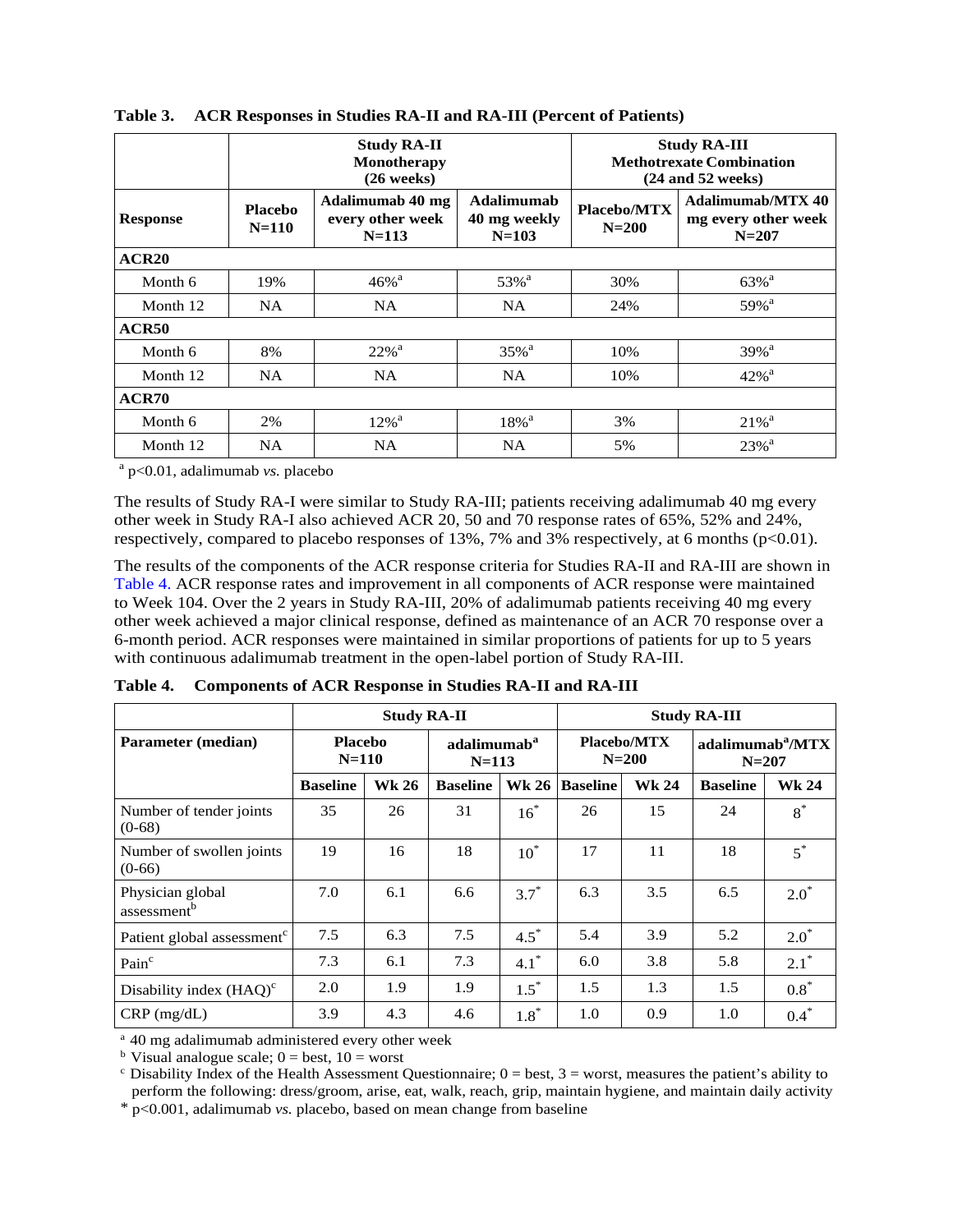<span id="page-24-0"></span>The time course of ACR 20 response for Study RA-III is shown i[n Figure 1.](#page-24-0)

In Study RA-III, 85% of patients with ACR 20 responses at Week 24 maintained the response at 52 weeks. The time course of ACR 20 response for Study RA-I and Study RA-II were similar.



**Figure 1. Study RA-III ACR 20 Responses over 52 Weeks**

In Study RA-IV, 53% of patients treated with adalimumab 40 mg every other week plus standard of care had an ACR 20 response at Week 24 compared to  $35\%$  on placebo plus standard of care (p<0.001). No unique adverse reactions related to the combination of adalimumab and other DMARDs were observed.

In Study RA-V with MTX naïve patients with recent onset RA, the combination treatment with adalimumab plus MTX led to greater percentages of patients achieving ACR responses than either MTX monotherapy or adalimumab monotherapy at Week 52 and responses were sustained at Week 104 (se[e Table 5\)](#page-24-1).

| <b>Response</b>                      | $MTXb N=257$ | adalimumab <sup>c</sup> N=274 | adalimumab/MTX<br>$N = 268$ |
|--------------------------------------|--------------|-------------------------------|-----------------------------|
| ACR <sub>20</sub>                    |              |                               |                             |
| Week 52<br><b>Week 104</b>           | 63%<br>56%   | 54%<br>49%                    | 73%<br>69%                  |
| ACR50                                |              |                               |                             |
| Week 52<br>Week 104                  | 46%<br>43%   | 41%<br>37%                    | 62%<br>59%                  |
| ACR70                                |              |                               |                             |
| Week 52<br><b>Week 104</b>           | 27%<br>28%   | 26%<br>28%                    | 46%<br>47%                  |
| Major Clinical Response <sup>a</sup> | 28%          | 25%                           | 49%                         |

<span id="page-24-1"></span>**Table 5. ACR Response in Study RA-V (Percent of Patients)**

<sup>a</sup> Major clinical response is defined as achieving an ACR70 response for a continuous six-month period  $\frac{b}{n}$  n<0.05 adalimumab/MTX vs MTX for ACR 50 are

<sup>b</sup> p<0.05, adalimumab/MTX *vs.* MTX for ACR 20, p<0.001, adalimumab/MTX *vs.* MTX for ACR 50 and 70, and Major Clinical Response

<sup>c</sup> p<0.001, adalimumab/MTX *vs.* adalimumab

At Week 52, all individual components of the ACR response criteria for Study RA-V improved in the adalimumab/MTX group and improvements were maintained to Week 104.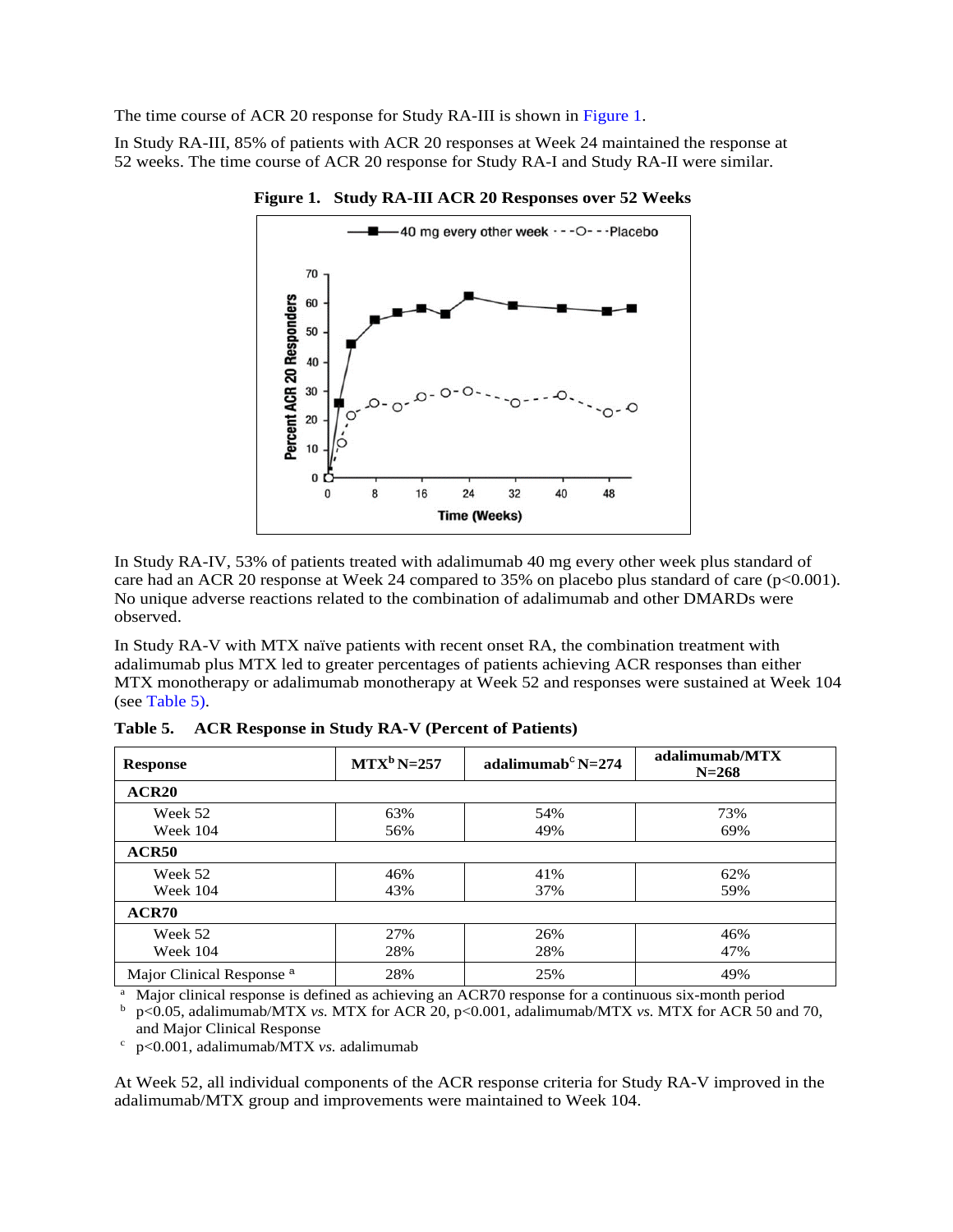#### *Radiographic Response*

<span id="page-25-0"></span>In Study RA-III, structural joint damage was assessed radiographically and expressed as change in Total Sharp Score (TSS) and its components, the erosion score and Joint Space Narrowing (JSN) score, at month 12 compared to baseline. At baseline, the median TSS was approximately 55 in the placebo and 40 mg every other week groups. The results are shown i[n Table 6.](#page-25-0) Adalimumab/MTX treated patients demonstrated less radiographic progression than patients receiving MTX alone at 52 weeks.

|                          | <b>Placebo/MTX</b> | adalimumab/MTX<br>$40 \text{ mg}$<br>every other week | <b>Placebo/MTX-</b><br>adalimumab/MTX<br>(95% Confidence Interval*) | $P-value**$ |
|--------------------------|--------------------|-------------------------------------------------------|---------------------------------------------------------------------|-------------|
| <b>Total Sharp Score</b> | 2.7                | 0.1                                                   | 2.6(1.4, 3.8)                                                       | < 0.001     |
| <b>Erosion Score</b>     | I.6                | 0.0                                                   | 1.6(0.9, 2.2)                                                       | < 0.001     |
| <b>JSN</b> Score         | L.O                | 0.1                                                   | 0.9(0.3, 1.4)                                                       | 0.002       |

**Table 6. Radiographic Mean Changes Over 12 Months in Study RA-III**

\* 95% confidence intervals for the differences in change scores between MTX and adalimumab.

\*\* Based on rank analysis

In the open-label extension of Study RA-III, 77% of the original patients treated with any dose of adalimumab were evaluated radiographically at 2 years. Patients maintained inhibition of structural damage, as measured by the TSS. Fifty-four percent had no progression of structural damage as defined by a change in the TSS of zero or less. Fifty-five percent (55%) of patients originally treated with 40 mg adalimumab every other week have been evaluated radiographically at 5 years. Patients had continued inhibition of structural damage with 50% showing no progression of structural damage defined by a change in the TSS of zero or less.

In Study RA-V, structural joint damage was assessed as in Study RA-III. Greater inhibition of radiographic progression, as assessed by changes in TSS, erosion score and JSN was observed in the adalimumab/MTX combination group as compared to either the MTX or adalimumab monotherapy group at Week 52 as well as at Week 104 (se[e Table 7\)](#page-25-1).

|           |                          | $MTX^a$<br>$N = 257$ | adalimumab a, b<br>$N = 274$ | adalimumab/MTX<br>$N = 268$ |
|-----------|--------------------------|----------------------|------------------------------|-----------------------------|
| 52 Weeks  | <b>Total Sharp score</b> | 5.7(4.2, 7.3)        | 3.0(1.7, 4.3)                | 1.3(0.5, 2.1)               |
|           | Erosion score            | 3.7(2.7, 4.8)        | 1.7(1.0, 2.4)                | 0.8(0.4, 1.2)               |
|           | <b>JSN</b> score         | 2.0(1.2, 2.8)        | 1.3(0.5, 2.1)                | 0.5(0.0, 1.0)               |
| 104 Weeks | Total Sharp score        | 10.4(7.7, 13.2)      | 5.5(3.6, 7.4)                | 1.9(0.9, 2.9)               |
|           | Erosion score            | 6.4(4.6, 8.2)        | 3.0(2.0, 4.0)                | 1.0(0.4, 1.6)               |
|           | <b>JSN</b> score         | 4.1(2.7, 5.4)        | 2.6(1.5, 3.7)                | 0.9(0.3, 1.5)               |

<span id="page-25-1"></span>**Table 7. Radiographic Mean Change\* in Study RA-V** 

\* mean (95% confidence interval)

<sup>a</sup> p<0.001, adalimumab/MTX vs. MTX at 52 and 104 weeks and for adalimumab/MTX vs. adalimumab at 104 weeks

 $b$  p<0.01, for adalimumab/MTX vs. adalimumab at 52 weeks

#### Physical Function Response

In studies RA-I through IV, adalimumab showed significantly greater improvement than placebo in the disability index of Health Assessment Questionnaire (HAQ-DI) from baseline to the end of study, and significantly greater improvement than placebo in the health-outcomes as assessed by The Short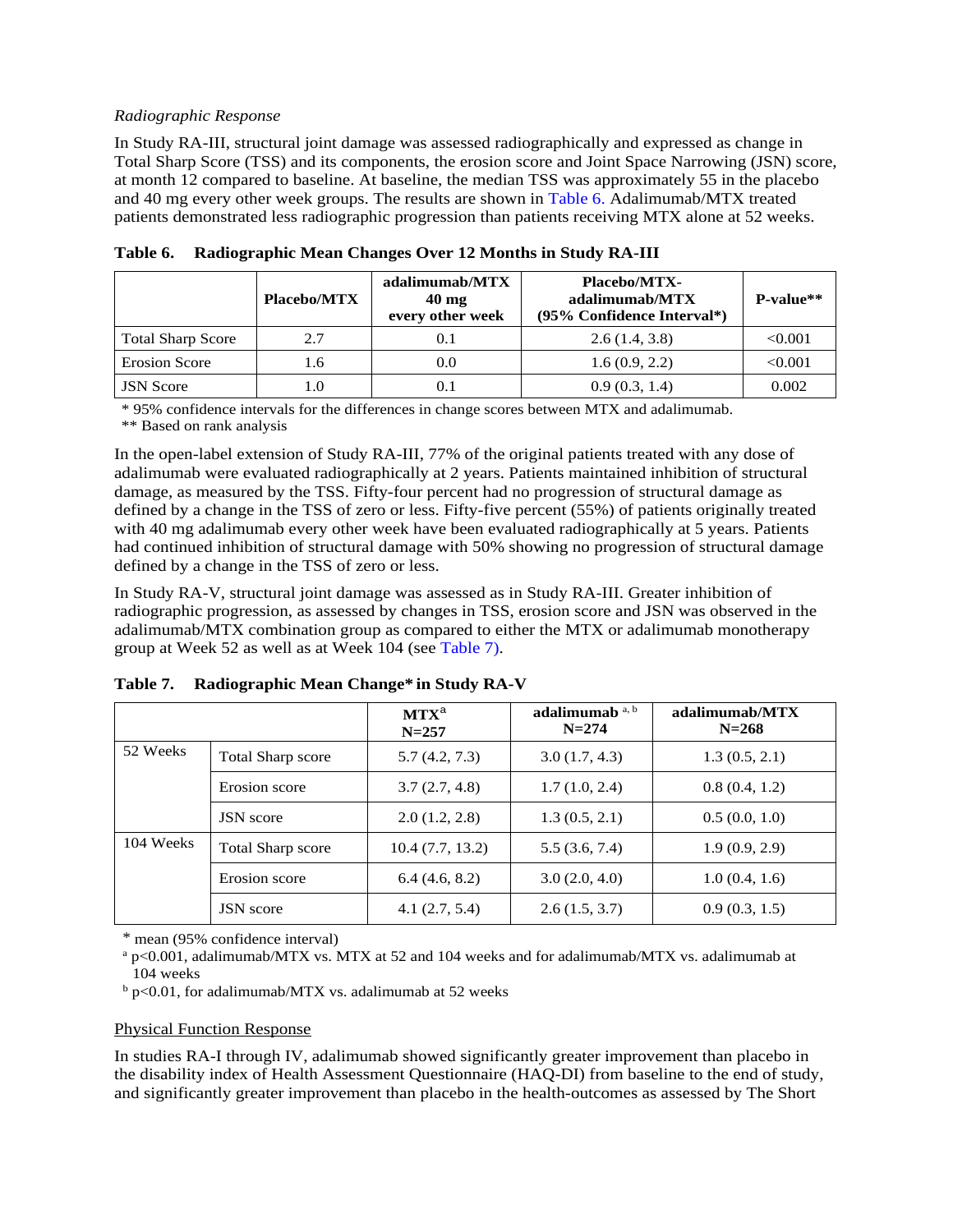Form Health Survey (SF 36). Improvement was seen in both the Physical Component Summary (PCS) and the Mental Component Summary (MCS).

In Study RA-III, the mean (95% CI) improvement in HAQ-DI from baseline at Week 52 was 0.60  $(0.55, 0.65)$  for the adalimumab patients and 0.25  $(0.17, 0.33)$  for placebo/MTX (p<0.001) patients. Sixty-three percent of adalimumab-treated patients achieved a 0.5 or greater improvement in HAQ-DI at Week 52 in the double-blind portion of the study. Eighty-two percent of these patients maintained that improvement through Week 104 and a similar proportion of patients maintained this response through Week 260 (5 years) of open-label treatment. Mean improvement in the SF-36 was maintained through the end of measurement at Week 156 (3 years).

<span id="page-26-0"></span>In Study RA-V, the HAQ-DI and the physical component of the SF-36 showed greater improvement  $(p<0.001)$  for the adalimumab/MTX combination therapy group versus either the MTX monotherapy or the adalimumab monotherapy group at Week 52, which was maintained through Week 104.

## **14.2 Juvenile Idiopathic Arthritis**

The safety and efficacy of adalimumab was assessed in two studies (Studies JIA-I and JIA-II) in patients with active polyarticular juvenile idiopathic arthritis (JIA).

#### Study JIA-I

The safety and efficacy of adalimumab were assessed in a multicenter, randomized, withdrawal, double-blind, parallel-group study in 171 patients who were 4 to 17 years of age with polyarticular JIA. In the study, the patients were stratified into two groups: MTX-treated or non-MTX-treated. All patients had to show signs of active moderate or severe disease despite previous treatment with NSAIDs, analgesics, corticosteroids, or DMARDS. Patients who received prior treatment with any biologic DMARDS were excluded from the study.

The study included four phases: an open-label lead in phase (OL-LI; 16 weeks), a double-blind randomized withdrawal phase (DB; 32 weeks), an open-label extension phase (OLE-BSA; up to 136 weeks), and an open-label fixed dose phase (OLE-FD; 16 weeks). In the first three phases of the study, adalimumab was administered based on body surface area at a dose of 24 mg/m<sup>2</sup> up to a maximum total body dose of 40 mg subcutaneously (SC) every other week. In the OLE-FD phase, the patients were treated with 20 mg of adalimumab SC every other week if their weight was less than 30 kg and with 40 mg of adalimumab SC every other week if their weight was 30 kg or greater. Patients remained on stable doses of NSAIDs and or prednisone ( $\leq 0.2$  mg/kg/day or 10 mg/day maximum).

Patients demonstrating a Pediatric ACR 30 response at the end of OL-LI phase were randomized into the double blind (DB) phase of the study and received either adalimumab or placebo every other week for 32 weeks or until disease flare. Disease flare was defined as a worsening of ≥30% from baseline in  $\geq$ 3 of 6 Pediatric ACR core criteria,  $\geq$ 2 active joints, and improvement of  $>$ 30% in no more than 1 of the 6 criteria. After 32 weeks or at the time of disease flare during the DB phase, patients were treated in the open-label extension phase based on the BSA regimen (OLE-BSA), before converting to a fixed dose regimen based on body weight (OLE-FD phase).

#### *Study JIA-I Clinical Response*

At the end of the 16-week OL-LI phase, 94% of the patients in the MTX stratum and 74% of the patients in the non-MTX stratum were Pediatric ACR 30 responders. In the DB phase significantly fewer patients who received adalimumab experienced disease flare compared to placebo, both without MTX (43% *vs.* 71%) and with MTX (37% *vs.* 65%). More patients treated with adalimumab continued to show pediatric ACR 30/50/70 responses at Week 48 compared to patients treated with placebo. Pediatric ACR responses were maintained for up to two years in the OLE phase in patients who received adalimumab throughout the study.

#### Study JIA-II

Adalimumab was assessed in an open-label, multicenter study in 32 patients who were 2 to <4 years of age or 4 years of age and older weighing <15 kg with moderately to severely active polyarticular JIA.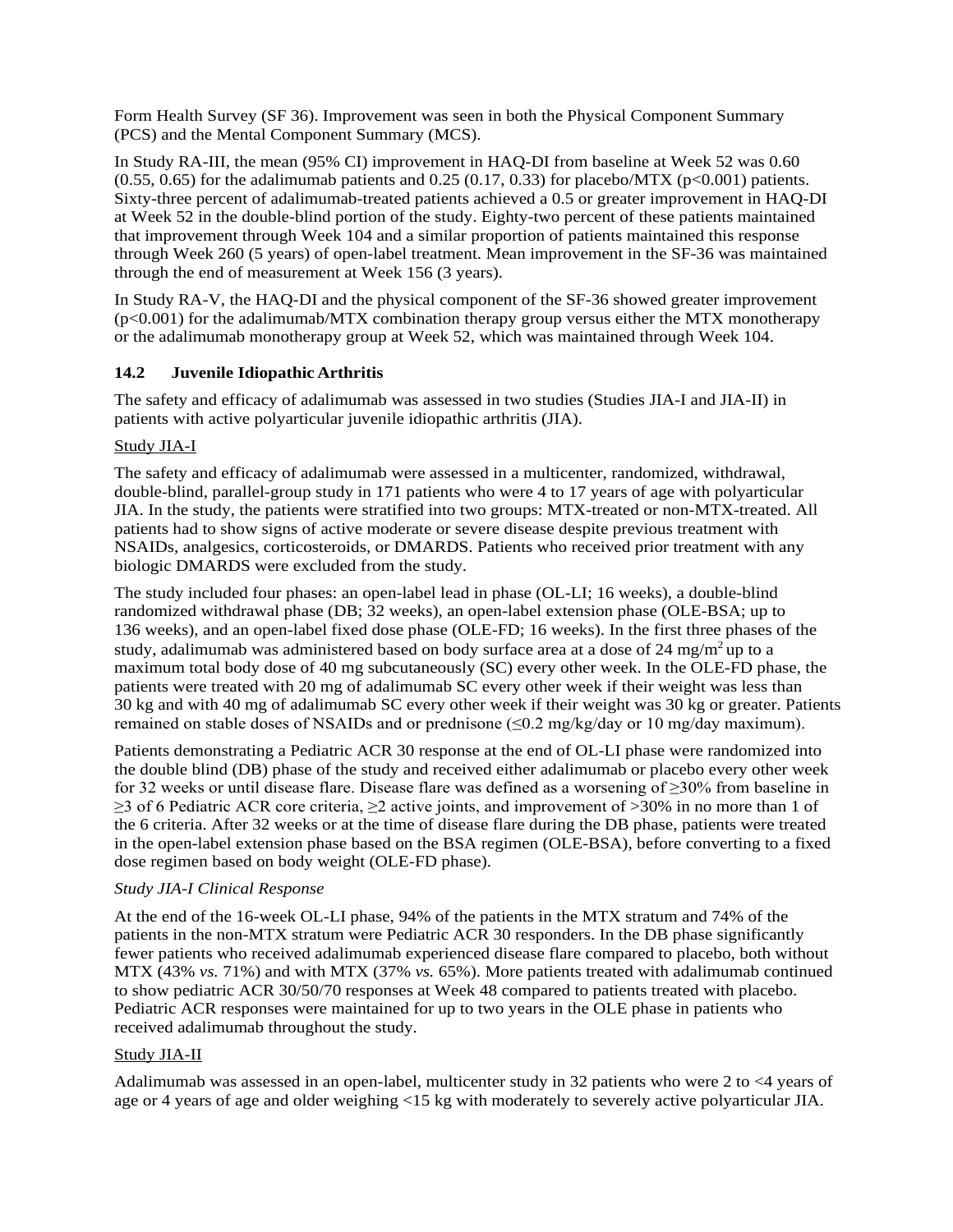<span id="page-27-0"></span>Most patients (97%) received at least 24 weeks of adalimumab treatment dosed 24 mg/m2 up to a maximum of 20 mg every other week as a single SC injection up to a maximum of 120 weeks duration. During the study, most patients used concomitant MTX, with fewer reporting use of corticosteroids or NSAIDs. The primary objective of the study was evaluation of safety [see *Adverse Reactions* [\(6.1\)](#page-10-0)]

## **14.3 Psoriatic Arthritis**

The safety and efficacy of adalimumab was assessed in two randomized, double-blind, placebo controlled studies in 413 patients with psoriatic arthritis (PsA). Upon completion of both studies, 383 patients enrolled in an open-label extension study, in which 40 mg adalimumab was administered every other week.

Study PsA-I enrolled 313 adult patients with moderately to severely active PsA (>3 swollen and >3 tender joints) who had an inadequate response to NSAID therapy in one of the following forms: (1) distal interphalangeal (DIP) involvement  $(N=23)$ ; (2) polyarticular arthritis (absence of rheumatoid nodules and presence of plaque psoriasis)  $(N=210)$ ; (3) arthritis mutilans  $(N=1)$ ; (4) asymmetric PsA (N=77); or (5) AS-like (N=2). Patients on MTX therapy (158 of 313 patients) at enrollment (stable dose of ≤30 mg/week for >1 month) could continue MTX at the same dose. Doses of adalimumab 40 mg or placebo every other week were administered during the 24-week double-blind period of the study.

Compared to placebo, treatment with adalimumab resulted in improvements in the measures of disease activity (see [Table 8](#page-27-1) and [Table 9\)](#page-28-0). Among patients with PsA who received adalimumab, the clinical responses were apparent in some patients at the time of the first visit (two weeks) and were maintained up to 88 weeks in the ongoing open-label study. Similar responses were seen in patients with each of the subtypes of psoriatic arthritis, although few patients were enrolled with the arthritis mutilans and ankylosing spondylitis-like subtypes. Responses were similar in patients who were or were not receiving concomitant MTX therapy at baseline.

Patients with psoriatic involvement of at least three percent body surface area (BSA) were evaluated for Psoriatic Area and Severity Index (PASI) responses. At 24 weeks, the proportions of patients achieving a 75% or 90% improvement in the PASI were 59% and 42% respectively, in the adalimumab group  $(N=69)$ , compared to 1% and 0% respectively, in the placebo group  $(N=69)$  (p<0.001). PASI responses were apparent in some patients at the time of the first visit (two weeks). Responses were similar in patients who were or were not receiving concomitant MTX therapy at baseline.

|                   | <b>Placebo</b><br>$N=162$ | adalimumab <sup>a</sup><br>$N = 151$ |
|-------------------|---------------------------|--------------------------------------|
| ACR <sub>20</sub> |                           |                                      |
| Week 12           | 14%                       | 58%                                  |
| Week 24           | 15%                       | 57%                                  |
| <b>ACR50</b>      |                           |                                      |
| Week 12           | 4%                        | 36%                                  |
| Week 24           | 6%                        | 39%                                  |
| <b>ACR70</b>      |                           |                                      |
| Week 12           | 1%                        | 20%                                  |
| Week 24           | 1%                        | 23%                                  |

<span id="page-27-1"></span>**Table 8. ACR Response in Study PsA-I (Percent of Patients)**

 $a$  p<0.001 for all comparisons between adalimumab and placebo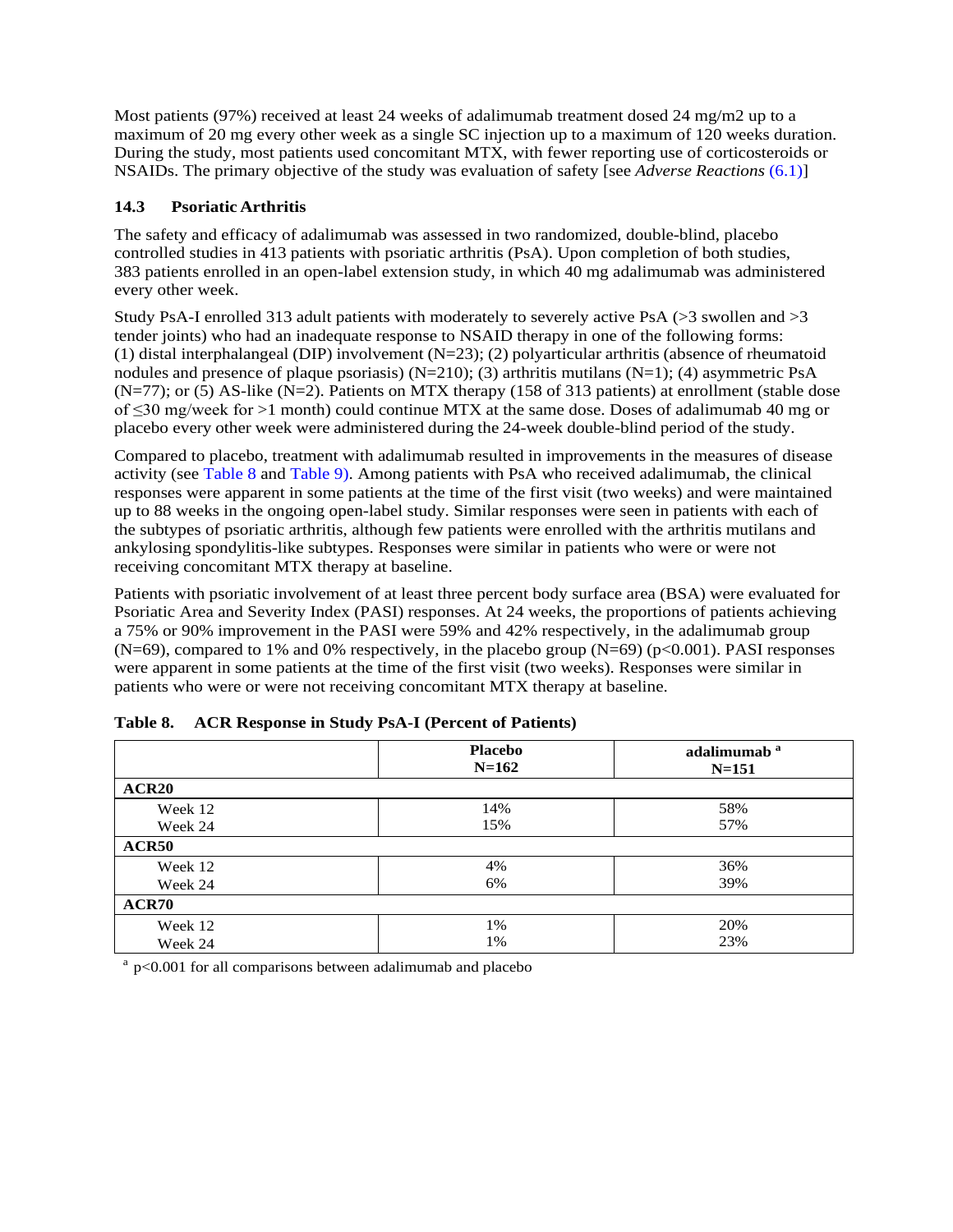|                                          |                 | <b>Placebo</b><br>$N = 162$ | adalimumab <sup>*</sup><br>$N = 151$ |          |  |  |
|------------------------------------------|-----------------|-----------------------------|--------------------------------------|----------|--|--|
| Parameter: median                        | <b>Baseline</b> | 24 weeks                    | <b>Baseline</b>                      | 24 weeks |  |  |
| Number of tender joints <sup>a</sup>     | 23.0            | 17.0                        | 20.0                                 | 5.0      |  |  |
| Number of swollen joints b               | 11.0            | 9.0                         | 11.0                                 | 3.0      |  |  |
| Physician global assessment <sup>c</sup> | 53.0            | 49.0                        | 55.0                                 | 16.0     |  |  |
| Patient global assessment <sup>c</sup>   | 49.5            | 49.0                        | 48.0                                 | 20.0     |  |  |
| Pain <sup>c</sup>                        | 49.0            | 49.0                        | 54.0                                 | 20.0     |  |  |
| Disability index $(HAO)^d$               | 1.0             | 0.9                         | 1.0                                  | 0.4      |  |  |
| $CRP$ (mg/dL) <sup>e</sup>               | 0.8             |                             | 0.8                                  | 0.2      |  |  |

#### <span id="page-28-0"></span>**Table 9. Components of Disease Activity in Study PsA-I**

 $*$  p<0.001 for adalimumab vs. placebo comparisons based on median changes  $*$  Scale 0-78 b Scale 0-76

 $\degree$  Visual analog scale; 0=best, 100=worst

 $d$  Disability Index of the Health Assessment Questionnaire; 0=best, 3=worst; measures the patient's ability to perform the following: dress/groom, arise, eat, walk, reach, grip, maintain hygiene, and maintain daily activity.<br>
<sup>e</sup> Normal range: 0-0.287 mg/dL

Similar results were seen in an additional, 12-week study in 100 patients with moderate to severe psoriatic arthritis who had suboptimal response to DMARD therapy as manifested by  $\geq 3$  tender joints and ≥3 swollen joints at enrollment.

#### Radiographic Response

Radiographic changes were assessed in the PsA studies. Radiographs of hands, wrists, and feet were obtained at baseline and Week 24 during the double-blind period when patients were on adalimumab or placebo and at Week 48 when all patients were on open-label adalimumab. A modified Total Sharp Score (mTSS), which included distal interphalangeal joints (i.e., not identical to the TSS used for rheumatoid arthritis), was used by readers blinded to treatment group to assess the radiographs.

<span id="page-28-1"></span>Adalimumab-treated patients demonstrated greater inhibition of radiographic progression compared to placebo-treated patients and this effect was maintained at 48 weeks (se[e Table 10\)](#page-28-1).

|  | Table 10. Change in Modified Total Sharp Score in Psoriatic Arthritis |  |  |  |  |  |  |
|--|-----------------------------------------------------------------------|--|--|--|--|--|--|
|--|-----------------------------------------------------------------------|--|--|--|--|--|--|

|                      | <b>Placebo N=141</b> |                | adalimumab N=133 |
|----------------------|----------------------|----------------|------------------|
|                      | Week 24              | Week 24        | Week 48          |
| Baseline mean        | 22.1                 | 23.4           | 23.4             |
| Mean Change $\pm$ SD | $0.9 \pm 3.1$        | $-0.1 \pm 1.7$ | $-0.2 + 4.9^*$   |

\*<0.001 for the difference between adalimumab, Week 48 and Placebo, Week 24 (primary analysis)

## Physical Function Response

In Study PsA-I, physical function and disability were assessed using the HAQ Disability Index (HAQ-DI) and the SF-36 Health Survey. Patients treated with 40 mg of adalimumab every other week showed greater improvement from baseline in the HAQ-DI score (mean decreases of 47% and 49% at Weeks 12 and 24 respectively) in comparison to placebo (mean decreases of 1% and 3% at Weeks 12 and 24 respectively). At Weeks 12 and 24, patients treated with adalimumab showed greater improvement from baseline in the SF-36 Physical Component Summary score compared to patients treated with placebo, and no worsening in the SF-36 Mental Component Summary score. Improvement in physical function based on the HAQ-DI was maintained for up to 84 weeks through the open-label portion of the study.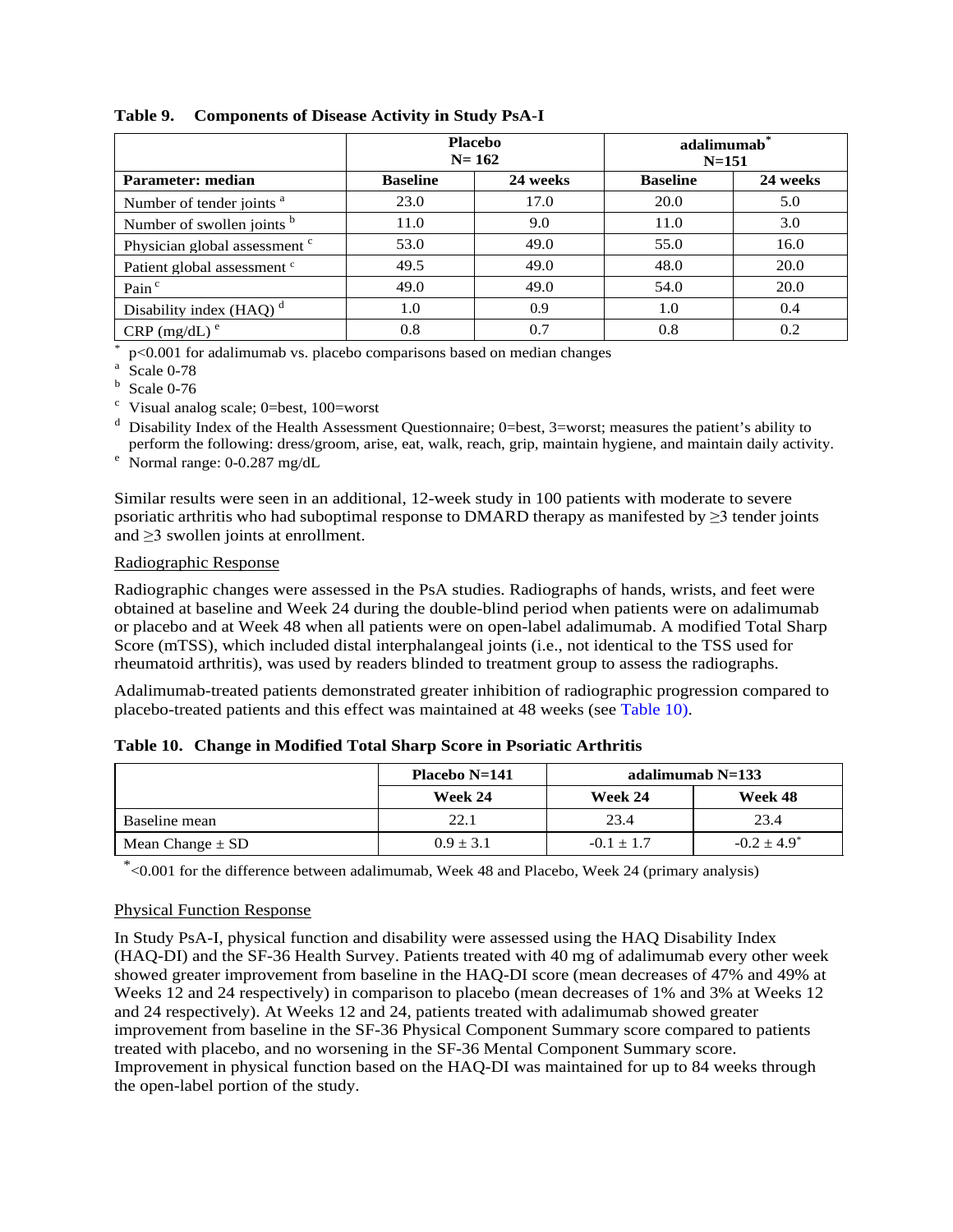#### <span id="page-29-0"></span>**14.4 Ankylosing Spondylitis**

The safety and efficacy of adalimumab 40 mg every other week was assessed in 315 adult patients in a randomized, 24 week double-blind, placebo-controlled study in patients with active ankylosing spondylitis (AS) who had an inadequate response to glucocorticoids, NSAIDs, analgesics, methotrexate or sulfasalazine. Active AS was defined as patients who fulfilled at least two of the following three criteria: (1) a Bath AS disease activity index (BASDAI) score ≥4 cm, (2) a visual analog score (VAS) for total back pain  $\geq$  40 mm, and (3) morning stiffness  $\geq$  1 hour. The blinded period was followed by an open-label period during which patients received adalimumab 40 mg every other week subcutaneously for up to an additional 28 weeks.

Improvement in measures of disease activity was first observed at Week 2 and maintained through 24 weeks as shown in [Figure 2](#page-29-1) and [Table 11.](#page-29-2)

<span id="page-29-1"></span>Responses of patients with total spinal ankylosis (n=11) were similar to those without total ankylosis.



**Figure 2. ASAS 20 Response By Visit, Study AS-I** 

At 12 weeks, the ASAS 20/50/70 responses were achieved by 58%, 38%, and 23%, respectively, of patients receiving adalimumab, compared to 21%, 10%, and 5% respectively, of patients receiving placebo (p <0.001). Similar responses were seen at Week 24 and were sustained in patients receiving open-label adalimumab for up to 52 weeks.

<span id="page-29-2"></span>A greater proportion of patients treated with adalimumab (22%) achieved a low level of disease activity at 24 weeks (defined as a value <20 [on a scale of 0 to 100 mm] in each of the four ASAS response parameters) compared to patients treated with placebo (6%).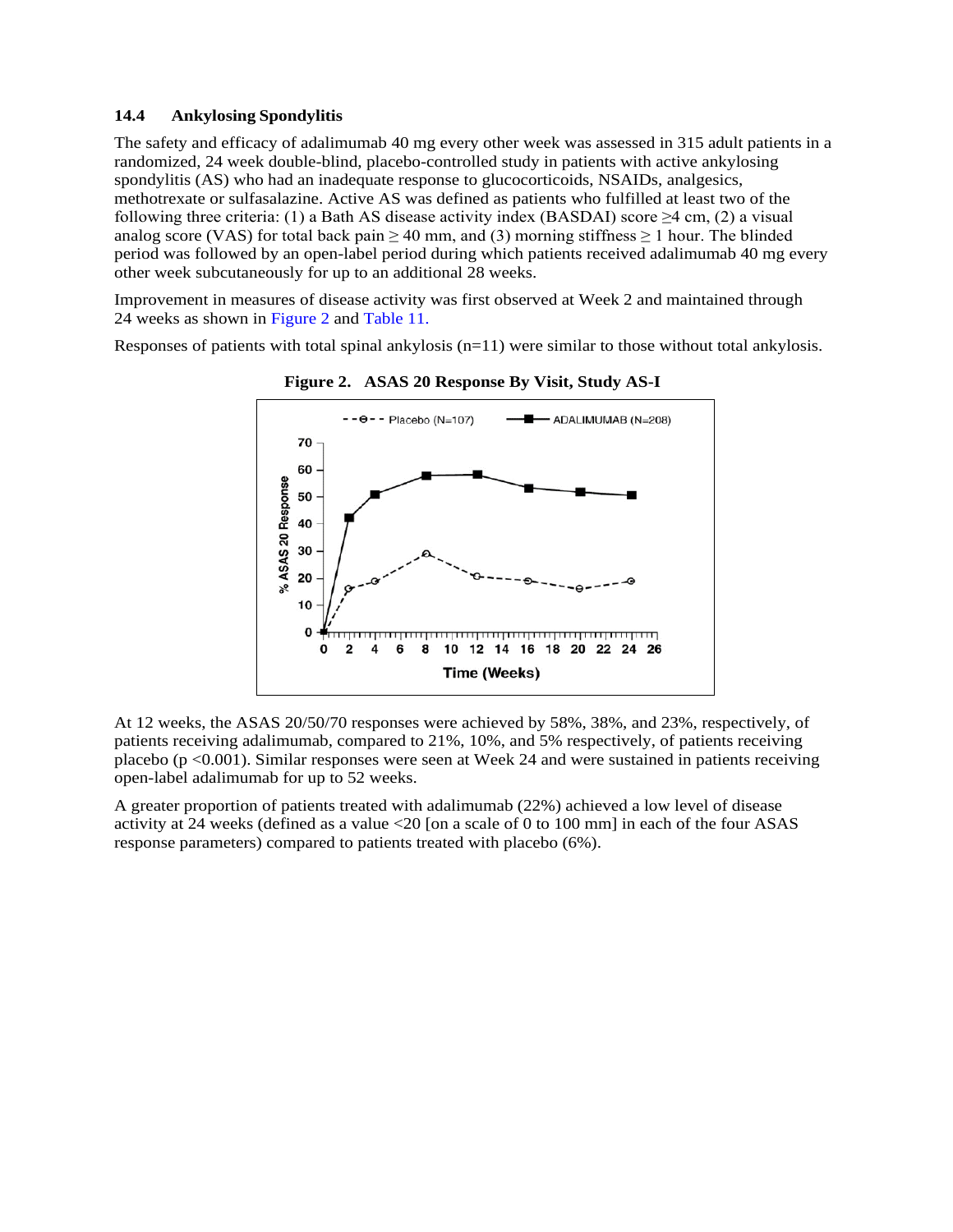|                                                                   |                         | Placebo N=107   | adalimumab N=208        |                 |  |  |
|-------------------------------------------------------------------|-------------------------|-----------------|-------------------------|-----------------|--|--|
|                                                                   | <b>Baseline</b><br>mean | Week<br>24 mean | <b>Baseline</b><br>mean | Week<br>24 mean |  |  |
| <b>ASAS 20 Response Criteria<sup>a</sup></b>                      |                         |                 |                         |                 |  |  |
| Patient's Global Assessment of<br>Disease Activity <sup>a,b</sup> | 65                      | 60              | 63                      | 38              |  |  |
| Total back pain <sup>a</sup>                                      | 67                      | 58              | 65                      | 37              |  |  |
| Inflammation <sup>a,c</sup>                                       | 6.7                     | 5.6             | 6.7                     | 3.6             |  |  |
| BASFI <sup>a,d</sup>                                              | 56                      | 51              | 52                      | 34              |  |  |
| BASDAI <sup>e</sup> score <sup>a</sup>                            | 6.3                     | 5.5             | 6.3                     | 3.7             |  |  |
| BASMI <sup>f</sup> score <sup>a</sup>                             | 4.2                     | 4.1             | 3.8                     | 3.3             |  |  |
| Tragus to wall (cm)                                               | 15.9                    | 15.8            | 15.8                    | 15.4            |  |  |
| Lumbar flexion (cm)                                               | 4.1                     | 4.0             | 4.2                     | 4.4             |  |  |
| Cervical rotation (degrees)                                       | 42.2                    | 42.1            | 48.4                    | 51.6            |  |  |
| Lumbar side flexion (cm)                                          | 8.9                     | 9.0             | 9.7                     | 11.7            |  |  |
| Intermalleolar distance (cm)                                      | 92.9                    | 94.0            | 93.5                    | 100.8           |  |  |
| $CRP^{a,g}$                                                       | 2.2                     | 2.0             | 1.8                     | 0.6             |  |  |

**Table 11. Components of Ankylosing Spondylitis Disease Activity**

<sup>a</sup> statistically significant for comparisons between adalimumab and placebo at Week 24

<sup>b</sup> Percent of subjects with at least a 20% and 10-unit improvement measured on a Visual Analog Scale (VAS) with  $0 =$  "none" and  $100 =$  "severe"

 $c$  mean of questions 5 and 6 of BASDAI (defined in 'd')

<sup>d</sup> Bath Ankylosing Spondylitis Functional Index

<sup>e</sup> Bath Ankylosing Spondylitis Disease Activity Index

f Bath Ankylosing Spondylitis Metrology Index

 ${}^{g}$  C-Reactive Protein (mg/dL)

A second randomized, multicenter, double-blind, placebo-controlled study of 82 patients with ankylosing spondylitis showed similar results.

Patients treated with adalimumab achieved improvement from baseline in the Ankylosing Spondylitis Quality of Life Questionnaire (ASQoL) score (-3.6 *vs.* -1.1) and in the Short Form Health Survey (SF-36) Physical Component Summary (PCS) score (7.4 *vs.* 1.9) compared to placebo-treated patients at Week 24.

## <span id="page-30-0"></span>**14.5 Adult Crohn's Disease**

The safety and efficacy of multiple doses of adalimumab were assessed in adult patients with moderately to severely active Crohn's disease, CD, (Crohn's Disease Activity Index (CDAI)  $\geq$  220 and ≤ 450) in randomized, double-blind, placebo-controlled studies. Concomitant stable doses of aminosalicylates, corticosteroids, and/or immunomodulatory agents were permitted, and 79% of patients continued to receive at least one of these medications.

Induction of clinical remission (defined as CDAI < 150) was evaluated in two studies. In Study CD-I, 299 TNF-blocker naïve patients were randomized to one of four treatment groups: the placebo group received placebo at Weeks 0 and 2, the 160/80 group received 160 mg adalimumab at Week 0 and 80 mg at Week 2, the 80/40 group received 80 mg at Week 0 and 40 mg at Week 2, and the 40/20 group received 40 mg at Week 0 and 20 mg at Week 2. Clinical results were assessed at Week 4.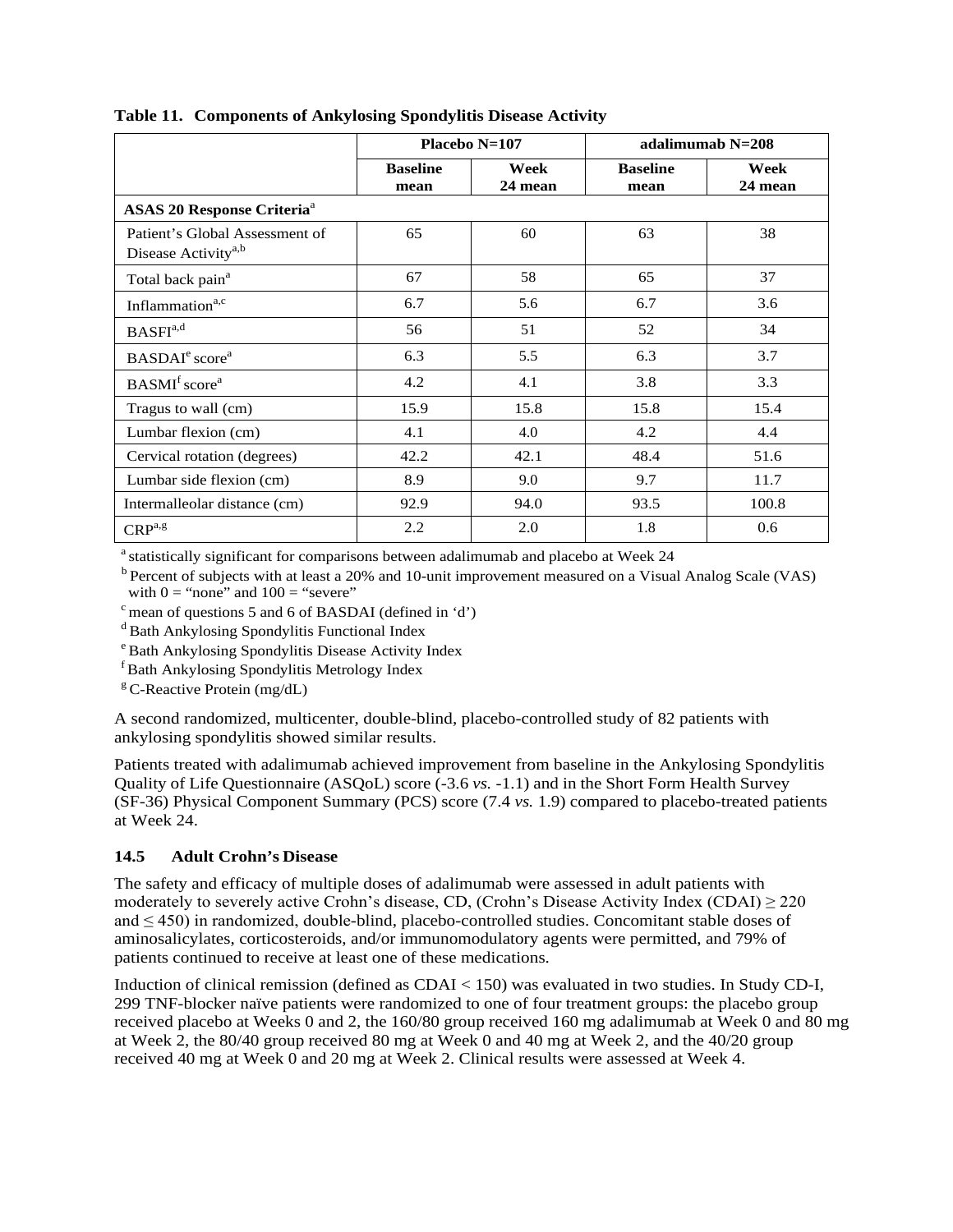In the second induction study, Study CD-II, 325 patients who had lost response to, or were intolerant to, previous infliximab therapy were randomized to receive either 160 mg adalimumab at Week 0 and 80 mg at Week 2, or placebo at Weeks 0 and 2. Clinical results were assessed at Week 4.

Maintenance of clinical remission was evaluated in Study CD-III. In this study, 854 patients with active disease received open-label adalimumab, 80 mg at Week 0 and 40 mg at Week 2. Patients were then randomized at Week 4 to 40 mg adalimumab every other week, 40 mg adalimumab every week, or placebo. The total study duration was 56 weeks. Patients in clinical response (decrease in CDAI  $\geq$ 70) at Week 4 were stratified and analyzed separately from those not in clinical response at Week 4.

#### Induction of Clinical Remission

<span id="page-31-0"></span>A greater percentage of the patients treated with 160/80 mg adalimumab achieved induction of clinical remission versus placebo at Week 4 regardless of whether the patients were TNF blocker naïve (CD-I), or had lost response to or were intolerant to infliximab (CD-II) (see [Table 12\)](#page-31-0).

|                    |                          | CD-I                           |                             |                                   |  |  |
|--------------------|--------------------------|--------------------------------|-----------------------------|-----------------------------------|--|--|
|                    | <b>Placebo</b><br>$N=74$ | adalimumab 160/80 mg<br>$N=76$ | <b>Placebo</b><br>$N = 166$ | adalimumab 160/80 mg<br>$N = 159$ |  |  |
| Week 4             |                          |                                |                             |                                   |  |  |
| Clinical remission | 12%                      | $36\%$ <sup>a</sup>            | 7%                          | $21\%$ <sup>a</sup>               |  |  |
| Clinical response  | 34%                      | 58% <sup>b</sup>               | 34%                         | $52\%$ <sup>p</sup>               |  |  |

**Table 12. Induction of Clinical Remission in Studies CD-I and CD-II (Percent of Patients)**

Clinical remission is CDAI score < 150; clinical response is decrease in CDAI of at least 70 points.

a p<0.001 for adalimumab *vs.* placebo pairwise comparison of proportions

 $b$  p $< 0.01$  for adalimumab *vs.* placebo pairwise comparison of proportions

#### Maintenance of Clinical Remission

In Study CD-III at Week 4, 58% (499/854) of patients were in clinical response and were assessed in the primary analysis. At Weeks 26 and 56, greater proportions of patients who were in clinical response at Week 4 achieved clinical remission in the adalimumab 40 mg every other week maintenance group compared to patients in the placebo maintenance group (se[e Table 13\)](#page-31-1). The group that received adalimumab therapy every week did not demonstrate significantly higher remission rates compared to the group that received adalimumab every other week.

<span id="page-31-1"></span>

|  | Table 13. Maintenance of Clinical Remission in CD-III (Percent of Patients) |  |  |  |  |  |
|--|-----------------------------------------------------------------------------|--|--|--|--|--|
|--|-----------------------------------------------------------------------------|--|--|--|--|--|

|                    | <b>Placebo</b><br>$N = 170$ | 40 mg adalimumab<br>every other week<br>$N=172$ |  |  |
|--------------------|-----------------------------|-------------------------------------------------|--|--|
| Week 26            |                             |                                                 |  |  |
| Clinical remission | 17%                         | 40                                              |  |  |
| Clinical response  | 28%                         | 54                                              |  |  |
| Week 56            |                             |                                                 |  |  |
| Clinical remission | 12%                         | 36                                              |  |  |
| Clinical response  | 18%                         | 43                                              |  |  |

Clinical remission is CDAI score < 150; clinical response is decrease in CDAI of at least 70 points.

 $a<sub>p</sub>$   $\leq$  0.001 for adalimumab vs. placebo pairwise comparisons of proportions

Of those in response at Week 4 who attained remission during the study, patients in the adalimumab every other week group maintained remission for a longer time than patients in the placebo maintenance group. Among patients who were not in response by Week 12, therapy continued beyond 12 weeks did not result in significantly more responses.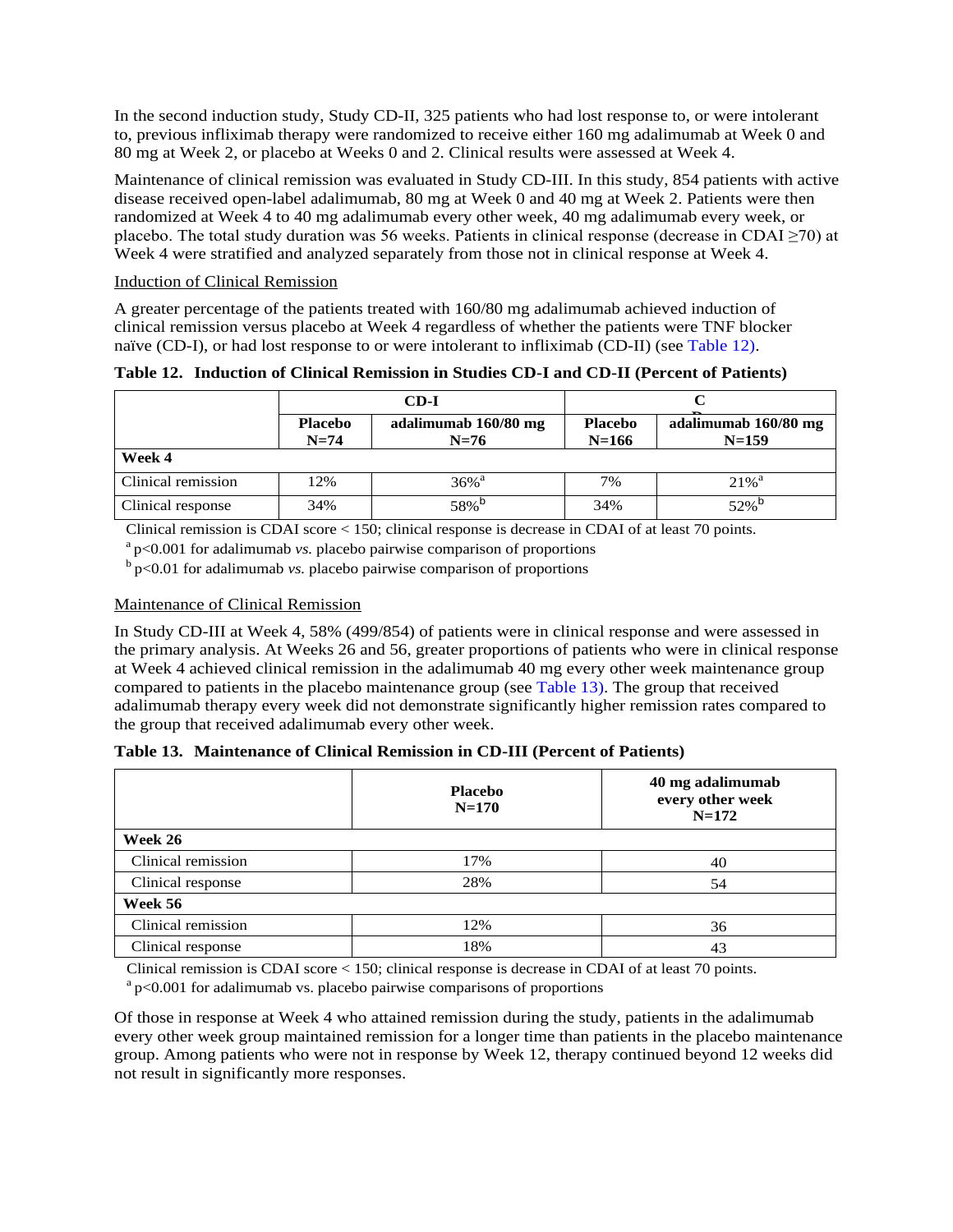#### <span id="page-32-0"></span>**14.6 Pediatric Crohn's Disease**

A randomized, double-blind, 52-week clinical study of 2 dose concentrations of adalimumab (Study PCD-I) was conducted in 192 pediatric patients (6 to 17 years of age) with moderately to severely active Crohn's disease (defined as Pediatric Crohn's Disease Activity Index (PCDAI) score > 30). Enrolled patients had over the previous two year period an inadequate response to corticosteroids or an immunomodulator (i.e., azathioprine, 6-mercaptopurine, or methotrexate). Patients who had previously received a TNF blocker were allowed to enroll if they had previously had loss of response or intolerance to that TNF blocker.

Patients received open-label induction therapy at a dose based on their body weight (≥40 kg and <40 kg). Patients weighing ≥40 kg received 160 mg (at Week 0) and 80 mg (at Week 2). Patients weighing <40 kg received 80 mg (at Week 0) and 40 mg (at Week 2). At Week 4, patients within each body weight category (≥40 kg and <40 kg) were randomized 1:1 to one of two maintenance dose regimens (high dose and low dose). The high dose was 40 mg every other week for patients weighing  $\geq$ 40 kg and 20 mg every other week for patients weighing <40 kg. The low dose was 20 mg every other week for patients weighing  $\geq 40$  kg and 10 mg every other week for patients weighing <40 kg.

Concomitant stable dosages of corticosteroids (prednisone dosage ≤40 mg/day or equivalent) and immunomodulators (azathioprine, 6-mercaptopurine, or methotrexate) were permitted throughout the study.

At Week 12, patients who experienced a disease flare (increase in PCDAI of  $\geq$  15 from Week 4 and absolute PCDAI > 30) or who were non-responders (did not achieve a decrease in the PCDAI of  $\geq$  15 from baseline for 2 consecutive visits at least 2 weeks apart) were allowed to dose-escalate (i.e., switch from blinded every other week dosing to blinded every week dosing); patients who dose-escalated were considered treatment failures.

At baseline, 38% of patients were receiving corticosteroids, and 62% of patients were receiving an immunomodulator. Forty-four percent (44%) of patients had previously lost response or were intolerant to a TNF blocker. The median baseline PCDAI score was 40.

Of the 192 patients total, 188 patients completed the 4 week induction period, 152 patients completed 26 weeks of treatment, and 124 patients completed 52 weeks of treatment. Fifty-one percent (51%) (48/95) of patients in the low maintenance dose group dose-escalated, and 38% (35/93) of patients in the high maintenance dose group dose-escalated.

At Week 4, 28% (52/188) of patients were in clinical remission (defined as PCDAI  $\leq$  10).

The proportions of patients in clinical remission (defined as  $PCDAI \leq 10$ ) and clinical response (defined as reduction in PCDAI of at least 15 points from baseline) were assessed at Weeks 26 and 52.

At both Weeks 26 and 52, the proportion of patients in clinical remission and clinical response was numerically higher in the high dose group compared to the low dose group [\(Table 14\)](#page-33-1). The recommended maintenance regimen is 20 mg every other week for patients weighing < 40 kg and 40 mg every other week for patients weighing  $\geq$  40 kg. Every week dosing is not the recommended maintenance dosing regimen [see *Dosage and Administration [\(2.3\)](#page-4-1)*].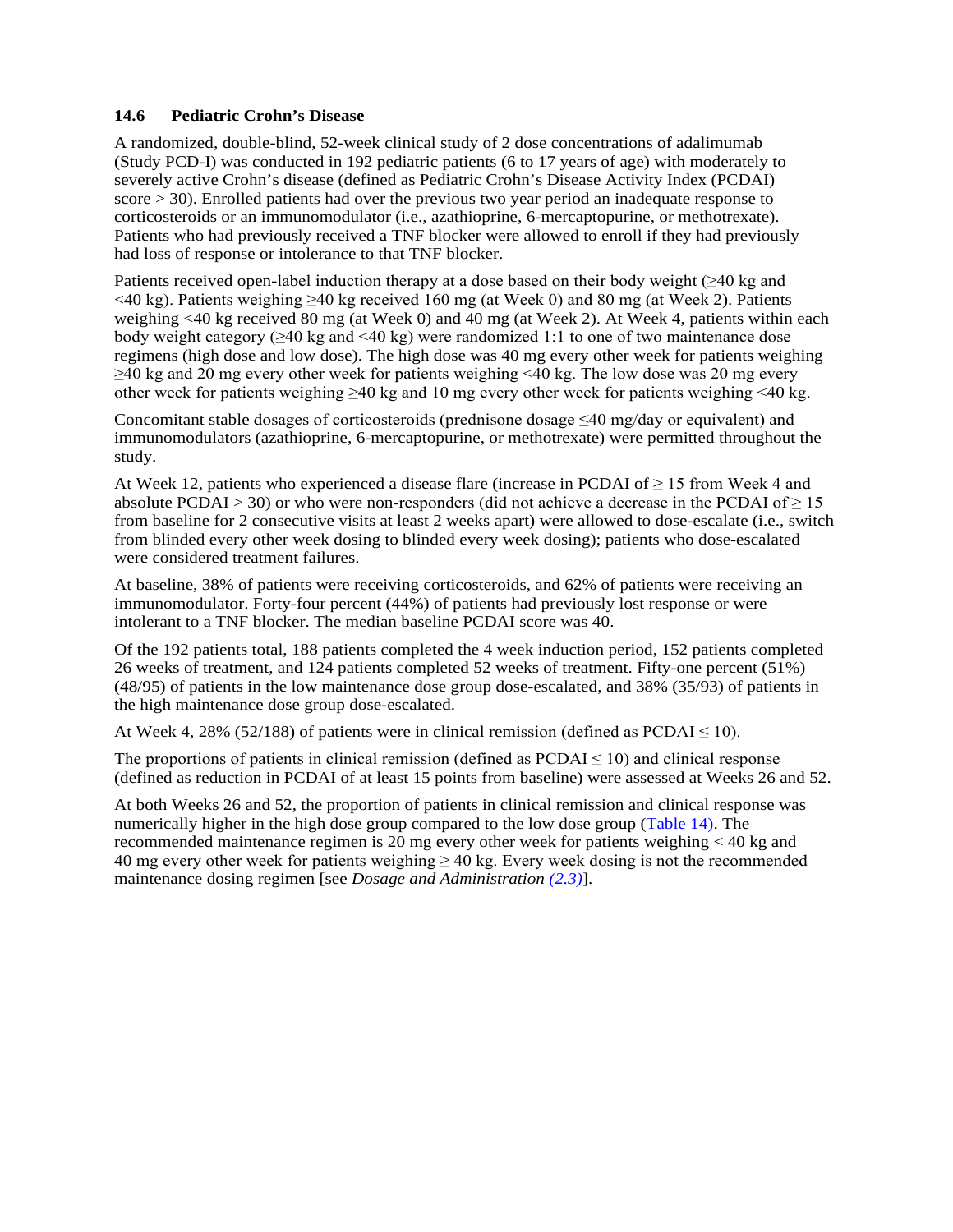|                     | Low Maintenance Dose†<br>(20 or 10 mg every other week)<br>$N = 95$ | <b>High Maintenance Dose#</b><br>(40 or 20 mg every other week)<br>$N = 93$ |  |  |
|---------------------|---------------------------------------------------------------------|-----------------------------------------------------------------------------|--|--|
| Week 26             |                                                                     |                                                                             |  |  |
| Clinical Remission: | 28%                                                                 | 39%                                                                         |  |  |
| Clinical Response§  | 48%                                                                 | 59%                                                                         |  |  |
| Week 52             |                                                                     |                                                                             |  |  |
| Clinical Remission: | 23%                                                                 | 33%                                                                         |  |  |
| Clinical Response§  | 28%                                                                 | 42%                                                                         |  |  |

#### <span id="page-33-1"></span>**Table 14. Clinical Remission and Clinical Response in Study PCD-1**

†The low maintenance dose was 20 mg every other week for patients weighing ≥ 40 kg and 10 mg every other week for patients weighing < 40 kg.

<span id="page-33-0"></span>#The high maintenance dose was 40 mg every other week for patients weighing ≥ 40 kg and 20 mg every other week for patients weighing < 40 kg.

‡Clinical remission defined as PCDAI ≤ 10.

§Clinical response defined as reduction in PCDAI of at least 15 points from baseline.

#### **14.7 Adult Ulcerative Colitis**

The safety and efficacy of adalimumab were assessed in adult patients with moderately to severely active ulcerative colitis (Mayo score 6 to 12 on a 12 point scale, with an endoscopy subscore of 2 to 3 on a scale of 0 to 3) despite concurrent or prior treatment with immunosuppressants such as corticosteroids, azathioprine, or 6-MP in two randomized, double-blind, placebo-controlled clinical studies (Studies UC-I and UC-II). Both studies enrolled TNF-blocker naïve patients, but Study UC-II also allowed entry of patients who lost response to or were intolerant to TNF-blockers. Forty percent (40%) of patients enrolled in Study UC-II had previously used another TNF-blocker.

Concomitant stable doses of aminosalicylates and immunosuppressants were permitted. In Studies UC-I and II, patients were receiving aminosalicylates (69%), corticosteroids (59%) and/or azathioprine or 6-MP (37%) at baseline. In both studies, 92% of patients received at least one of these medications.

Induction of clinical remission (defined as Mayo score  $\leq 2$  with no individual subscores  $> 1$ ) at Week 8 was evaluated in both studies. Clinical remission at Week 52 and sustained clinical remission (defined as clinical remission at both Weeks 8 and 52) were evaluated in Study UC-II.

In Study UC-I, 390 TNF-blocker naïve patients were randomized to one of three treatment groups for the primary efficacy analysis. The placebo group received placebo at Weeks 0, 2, 4 and 6. The 160/80 group received 160 mg adalimumab at Week 0 and 80 mg at Week 2, and the 80/40 group received 80 mg adalimumab at Week 0 and 40 mg at Week 2. After Week 2, patients in both adalimumab treatment groups received 40 mg every other week.

In Study UC-II, 518 patients were randomized to receive either adalimumab 160 mg at Week 0, 80 mg at Week 2, and 40 mg every other week starting at Week 4 through Week 50, or placebo starting at Week 0 and every other week through Week 50. Corticosteroid taper was permitted starting at Week 8.

In both Studies UC-I and UC-II, a greater percentage of the patients treated with 160/80 mg of adalimumab compared to patients treated with placebo achieved induction of clinical remission. In Study UC-II, a greater percentage of the patients treated with 160/80 mg of adalimumab compared to patients treated with placebo achieved sustained clinical remission (clinical remission at both Weeks 8 and 52) [\(Table 15\)](#page-34-1).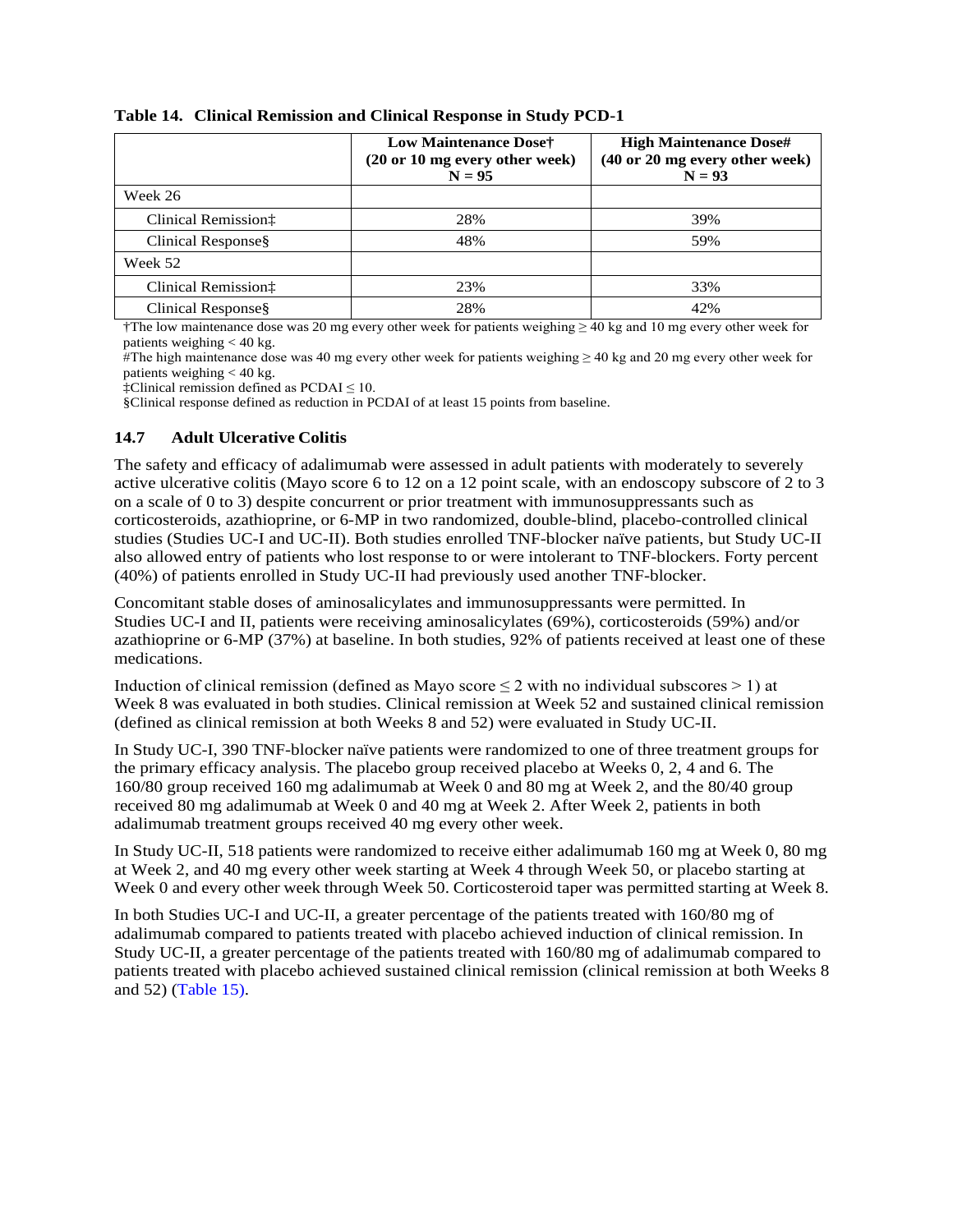|                                                                                                      |                             | <b>Study UC-I</b>                                                                                      |                                           |                             | <b>Study UC-II</b>                     |                                                              |
|------------------------------------------------------------------------------------------------------|-----------------------------|--------------------------------------------------------------------------------------------------------|-------------------------------------------|-----------------------------|----------------------------------------|--------------------------------------------------------------|
|                                                                                                      | <b>Placebo</b><br>$N = 130$ | adalimumab<br><b>Treatment</b><br>$160/80$ mg<br><b>Difference</b><br>$N = 130$<br>$(95\% \text{ CI})$ |                                           | <b>Placebo</b><br>$N = 246$ | adalimumab<br>$160/80$ mg<br>$N = 248$ | <b>Treatment</b><br><b>Difference</b><br>$(95\% \text{ CI})$ |
| Induction of Clinical<br>Remission (Clinical<br>Remission at Week 8)                                 | 9.2%                        | 18.5%                                                                                                  | $9.3\%$ <sup>a</sup><br>$(0.9\%, 17.6\%)$ | 9.3%                        | 16.5%                                  | $7.2\%$ <sup>a</sup><br>$(1.2\%, 12.9\%)$                    |
| <b>Sustained Clinical</b><br><b>Remission</b> (Clinical<br>Remission at both<br>Weeks $8$ and $52$ ) | N/A                         | N/A                                                                                                    | N/A                                       | 4.1%                        | 8.5%                                   | $4.4\%$ <sup>a</sup><br>$(0.1\%, 8.6\%)$                     |

<span id="page-34-1"></span>**Table 15. Induction of Clinical Remission in Studies UC-I and UC-II and Sustained Clinical Remission in Study UC-II (Percent of Patients)**

Clinical remission is defined as Mayo score  $\leq 2$  with no individual subscores  $\geq 1$ .

CI=Confidence interval

<sup>a</sup> p<0.05 for adalimumab *vs.* placebo pairwise comparison of proportions

In Study UC-I, there was no statistically significant difference in clinical remission observed between the adalimumab 80/40 mg group and the placebo group at Week 8.

In Study UC-II, 17.3% (43/248) in the adalimumab group were in clinical remission at Week 52 compared to 8.5% (21/246) in the placebo group (treatment difference: 8.8%; 95% confidence interval (CI):  $[2.8\%, 14.5\%]$ ; p<0.05).

In the subgroup of patients in Study UC-II with prior TNF-blocker use, the treatment difference for induction of clinical remission appeared to be lower than that seen in the whole study population, and the treatment differences for sustained clinical remission and clinical remission at Week 52 appeared to be similar to those seen in the whole study population. The subgroup of patients with prior TNFblocker use achieved induction of clinical remission at 9% (9/98) in the adalimumab group versus 7% (7/101) in the placebo group, and sustained clinical remission at 5% (5/98) in the adalimumab group versus 1% (1/101) in the placebo group. In the subgroup of patients with prior TNF-blocker use, 10% (10/98) were in clinical remission at Week 52 in the adalimumab group versus 3% (3/101) in the placebo group.

## <span id="page-34-0"></span>**14.8 Plaque Psoriasis**

The safety and efficacy of adalimumab were assessed in randomized, double-blind, placebo-controlled studies in 1696 adult subjects with moderate to severe chronic plaque psoriasis (Ps) who were candidates for systemic therapy or phototherapy.

Study Ps-I evaluated 1212 subjects with chronic Ps with  $\geq$ 10% body surface area (BSA) involvement, Physician's Global Assessment (PGA) of at least moderate disease severity, and Psoriasis Area and Severity Index (PASI) ≥12 within three treatment periods. In period A, subjects received placebo or adalimumab at an initial dose of 80 mg at Week 0 followed by a dose of 40 mg every other week starting at Week 1. After 16 weeks of therapy, subjects who achieved at least a PASI 75 response at Week 16, defined as a PASI score improvement of at least 75% relative to baseline, entered period B and received open-label 40 mg adalimumab every other week. After 17 weeks of open label therapy, subjects who maintained at least a PASI 75 response at Week 33 and were originally randomized to active therapy in period A were re-randomized in period C to receive 40 mg adalimumab every other week or placebo for an additional 19 weeks. Across all treatment groups the mean baseline PASI score was 19 and the baseline Physician's Global Assessment score ranged from "moderate" (53%) to "severe"  $(41\%)$  to "very severe"  $(6\%)$ .

Study Ps-II evaluated 99 subjects randomized to adalimumab and 48 subjects randomized to placebo with chronic plaque psoriasis with ≥10% BSA involvement and PASI ≥12. Subjects received placebo, or an initial dose of 80 mg adalimumab at Week 0 followed by 40 mg every other week starting at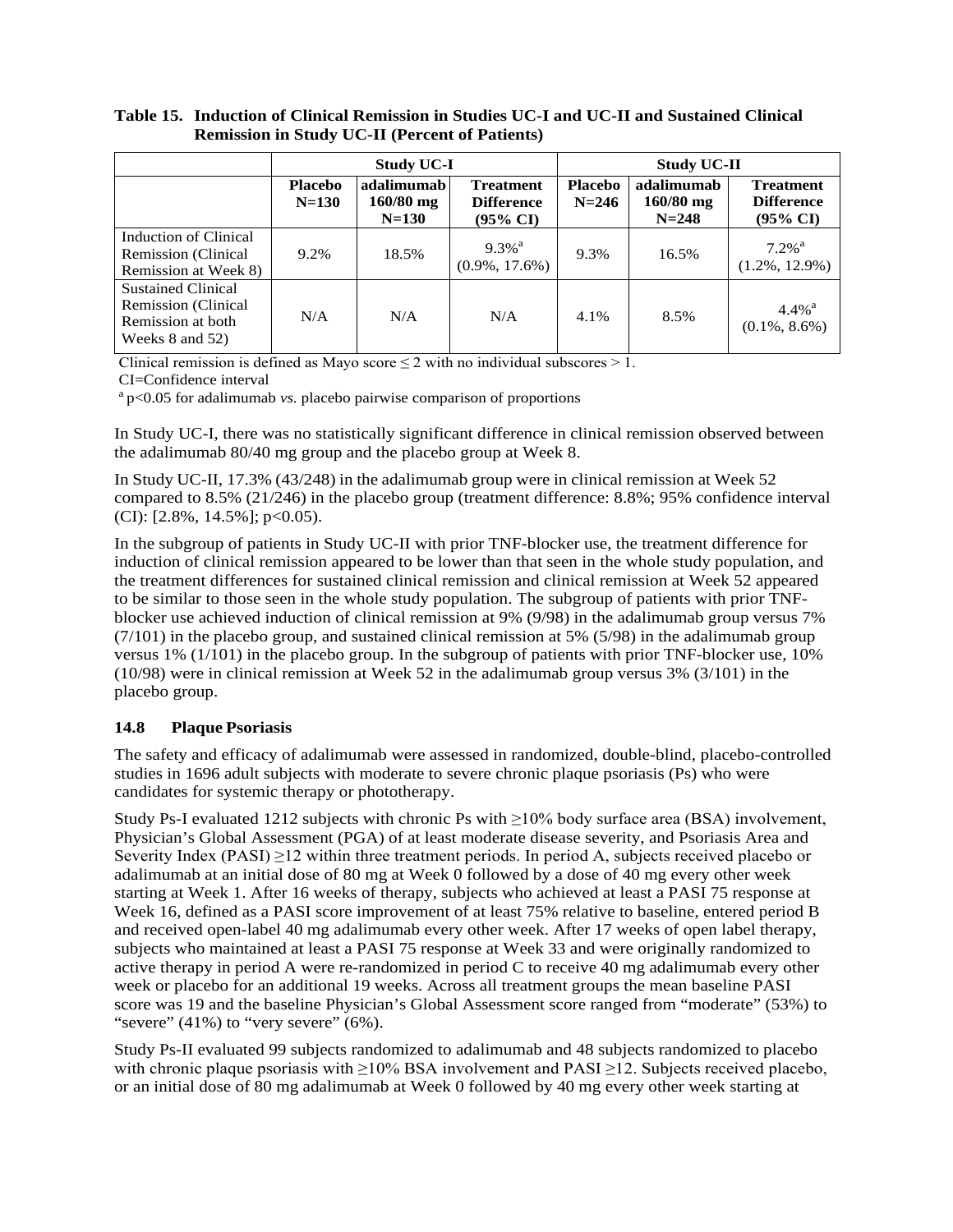Week 1 for 16 weeks. Across all treatment groups the mean baseline PASI score was 21 and the baseline PGA score ranged from "moderate" (41%) to "severe" (51%) to "very severe" (8%).

Studies Ps-I and II evaluated the proportion of subjects who achieved "clear" or "minimal" disease on the 6-point PGA scale and the proportion of subjects who achieved a reduction in PASI score of at least 75% (PASI 75) from baseline at Week 16 (see [Table 16](#page-35-0) and [Table 17\)](#page-35-1).

<span id="page-35-0"></span>Additionally, Study Ps-I evaluated the proportion of subjects who maintained a PGA of "clear" or "minimal" disease or a PASI 75 response after Week 33 and on or before Week 52.

**Table 16. Efficacy Results at 16 Weeks in Study Ps-I Number of Subjects (%)**

|                                    | adalimumab 40 mg every other week<br>$N = 814$ | <b>Placebo</b><br>$N = 398$ |
|------------------------------------|------------------------------------------------|-----------------------------|
| PGA: Clear or minimal <sup>a</sup> | 506 (62%)                                      | 17 (4%)                     |
| <b>PASI 75</b>                     | 578 (71%)                                      | 26(7%)                      |

<span id="page-35-1"></span><sup>a</sup> Clear = no plaque elevation, no scale, plus or minus hyperpigmentation or diffuse pink or red coloration, Minimal = possible but difficult to ascertain whether there is slight elevation of plaque above normal skin, plus or minus surface dryness with some white coloration, plus or minus up to red coloration

|  | Table 17. Efficacy Results at 16 Weeks in Study Ps-II Number of Subjects (%) |  |  |  |  |  |  |
|--|------------------------------------------------------------------------------|--|--|--|--|--|--|
|  |                                                                              |  |  |  |  |  |  |

|                                    | adalimumab 40 mg every other week<br>$N = 99$ | <b>Placebo</b><br>$N = 48$ |
|------------------------------------|-----------------------------------------------|----------------------------|
| PGA: Clear or minimal <sup>a</sup> | 70 (71%)                                      | $5(10\%)$                  |
| <b>PASI 75</b>                     | 77 (78%)                                      | $9(19\%)$                  |

<sup>a</sup> Clear = no plaque elevation, no scale, plus or minus hyperpigmentation or diffuse pink or red coloration, Minimal = possible but difficult to ascertain whether there is slight elevation of plaque above normal skin, plus or minus surface dryness with some white coloration, plus or minus up to red coloration

Additionally, in Study Ps-I, subjects on adalimumab who maintained a PASI 75 were re-randomized to adalimumab ( $N = 250$ ) or placebo ( $N = 240$ ) at Week 33. After 52 weeks of treatment with adalimumab, more subjects on adalimumab maintained efficacy when compared to subjects who were re-randomized to placebo based on maintenance of PGA of "clear" or "minimal" disease (68% *vs.* 28%) or a PASI 75 (79% *vs.* 43%).

A total of 347 stable responders participated in a withdrawal and retreatment evaluation in an openlabel extension study. Median time to relapse (decline to PGA "moderate" or worse) was approximately 5 months. During the withdrawal period, no subject experienced transformation to either pustular or erythrodermic psoriasis. A total of 178 subjects who relapsed re-initiated treatment with 80 mg of adalimumab, then 40 mg every other week beginning at Week 1. At Week 16, 69% (123/178) of subjects had a response of PGA "clear" or "minimal".

A randomized, double-blind study (Study Ps-III) compared the efficacy and safety of adalimumab versus placebo in 217 adult subjects. Subjects in the study had to have chronic plaque psoriasis of at least moderate severity on the PGA scale, fingernail involvement of at least moderate severity on a 5 point Physician's Global Assessment of Fingernail Psoriasis (PGA-F) scale, a Modified Nail Psoriasis Severity Index (mNAPSI) score for the target-fingernail of  $\geq 8$ , and either a BSA involvement of at least 10% or a BSA involvement of at least 5% with a total mNAPSI score for all fingernails of  $\geq$  20. Subjects received an initial dose of 80 mg adalimumab followed by 40 mg every other week (starting one week after the initial dose) or placebo for 26 weeks followed by open-label adalimumab treatment for an additional 26 weeks. This study evaluated the proportion of subjects who achieved "clear" or "minimal" assessment with at least a 2-grade improvement on the PGA-F scale and the proportion of subjects who achieved at least a 75% improvement from baseline in the mNAPSI score (mNAPSI 75) at Week 26.

At Week 26, a higher proportion of subjects in the adalimumab group than in the placebo group achieved the PGA-F endpoint. Furthermore, a higher proportion of subjects in the adalimumab group than in the placebo group achieved mNAPSI 75 at Week 26 (see [Table 18\)](#page-36-3).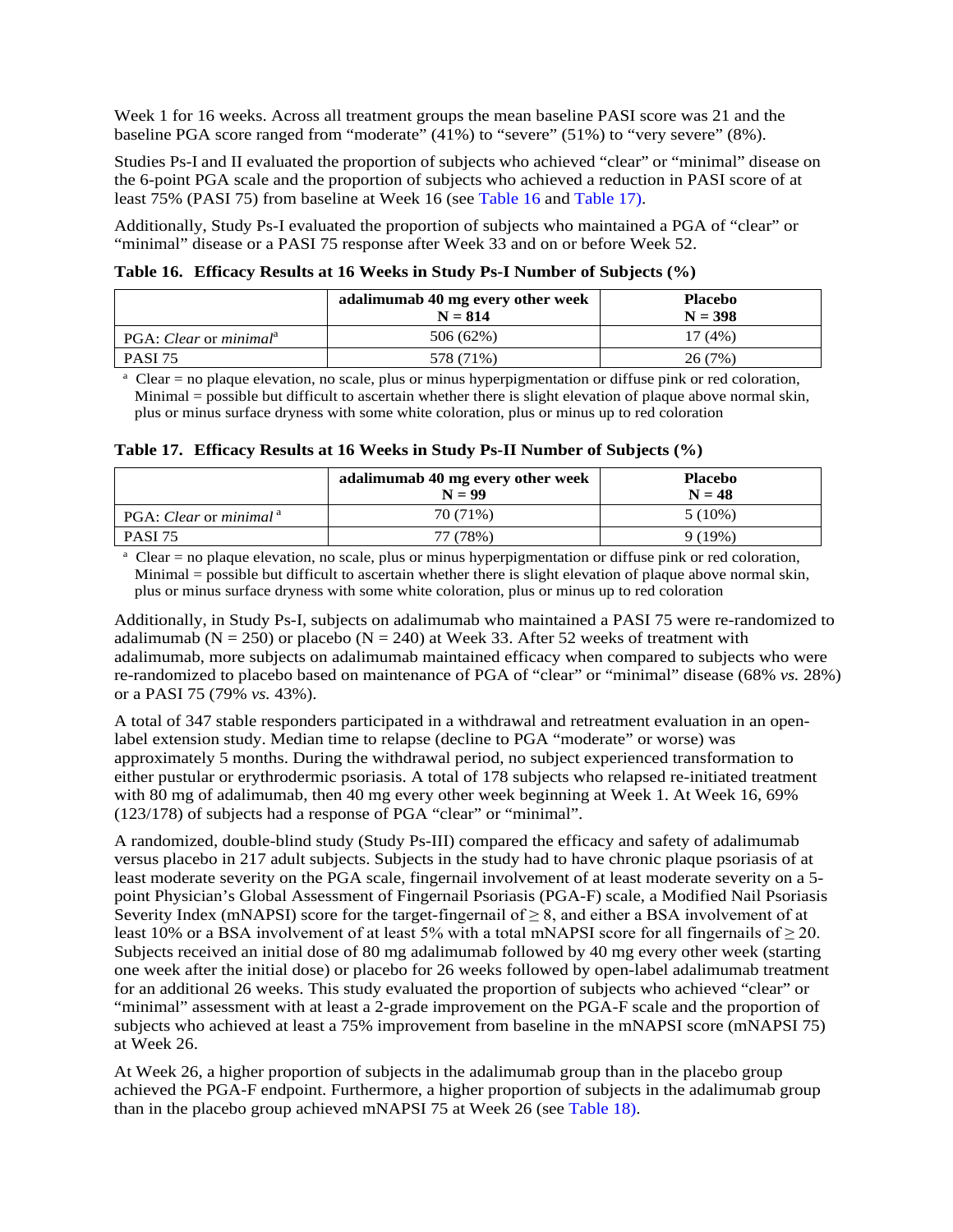#### <span id="page-36-3"></span>**Table 18. Efficacy Results at 26 Weeks**

| Endpoint                                                   | adalimumab 40 mg every<br>other week*<br>$N=109$ | <b>Placebo</b><br>$N = 108$ |
|------------------------------------------------------------|--------------------------------------------------|-----------------------------|
| $PGA-F: \geq 2$ -grade improvement and<br>clear or minimal | 49%                                              | 7%                          |
| mNAPSI 75                                                  | 47%                                              | 3%                          |

<span id="page-36-1"></span>\* Subjects received 80 mg of adalimumab at Week 0, followed by 40 mg every other week starting at Week 1.

Nail pain was also evaluated and improvement in nail pain was observed in Study Ps-III.

## **15 REFERENCES**

<span id="page-36-2"></span>1. National Cancer Institute. Surveillance, Epidemiology, and End Results Database (SEER) Program. SEER Incidence Crude Rates, 17 Registries, 2000-2007.

## **16 HOW SUPPLIED/STORAGE AND HANDLING**

YUSIMRY (adalimumab-aqvh) is supplied as a preservative-free, sterile, clear to slightly opalescent, colorless to slightly yellow solution for subcutaneous administration. The following packaging configuration is available:

#### • **Prefilled Syringe Carton - 40mg/0.8 mL**

YUSIMRY is supplied in a carton containing two dose trays. Each dose tray consists of a single-dose, 1 mL prefilled glass syringe with a fixed ½ inch needle, providing 40 mg/0.8 mL of YUSIMRY. The needle cover is not manufactured from natural rubber latex. The NDC number is 70114-210-02.

#### Storage and Stability

Do not use beyond the expiration date on the container. YUSIMRY must be refrigerated at 36°F to 46°F (2°C to 8°C). DO NOT FREEZE. Do not use if frozen, even if it has been thawed.

Store in original carton until time of administration to protect from light.

If needed, for example when traveling, YUSIMRY may be stored at room temperature up to a maximum of 77°F (25°C) for a period of up to 14 days, with protection from light. YUSIMRY should be discarded if not used within the 14-day period. Record the date when YUSIMRY is first removed from the refrigerator in the spaces provided on the carton and dose pack.

<span id="page-36-0"></span>Do not store YUSIMRY in extreme heat or cold.

## **17 PATIENT COUNSELINGINFORMATION**

Advise the patient or caregiver to read the FDA-approved patient labeling (Medication Guide and Instructions for Use).

#### Infections

Inform patients that YUSIMRY may lower the ability of their immune system to fight infections. Instruct patients of the importance of contacting their doctor if they develop any symptoms of infection, including tuberculosis, invasive fungal infections, and reactivation of hepatitis B virus infections [see *Warnings and Precautions [\(5.1,](#page-5-0) [5.4\)](#page-8-1)*].

#### Malignancies

Counsel patients about the risk of malignancies while receiving YUSIMRY [see *Warnings and Precautions [\(5.2\)](#page-7-0)*].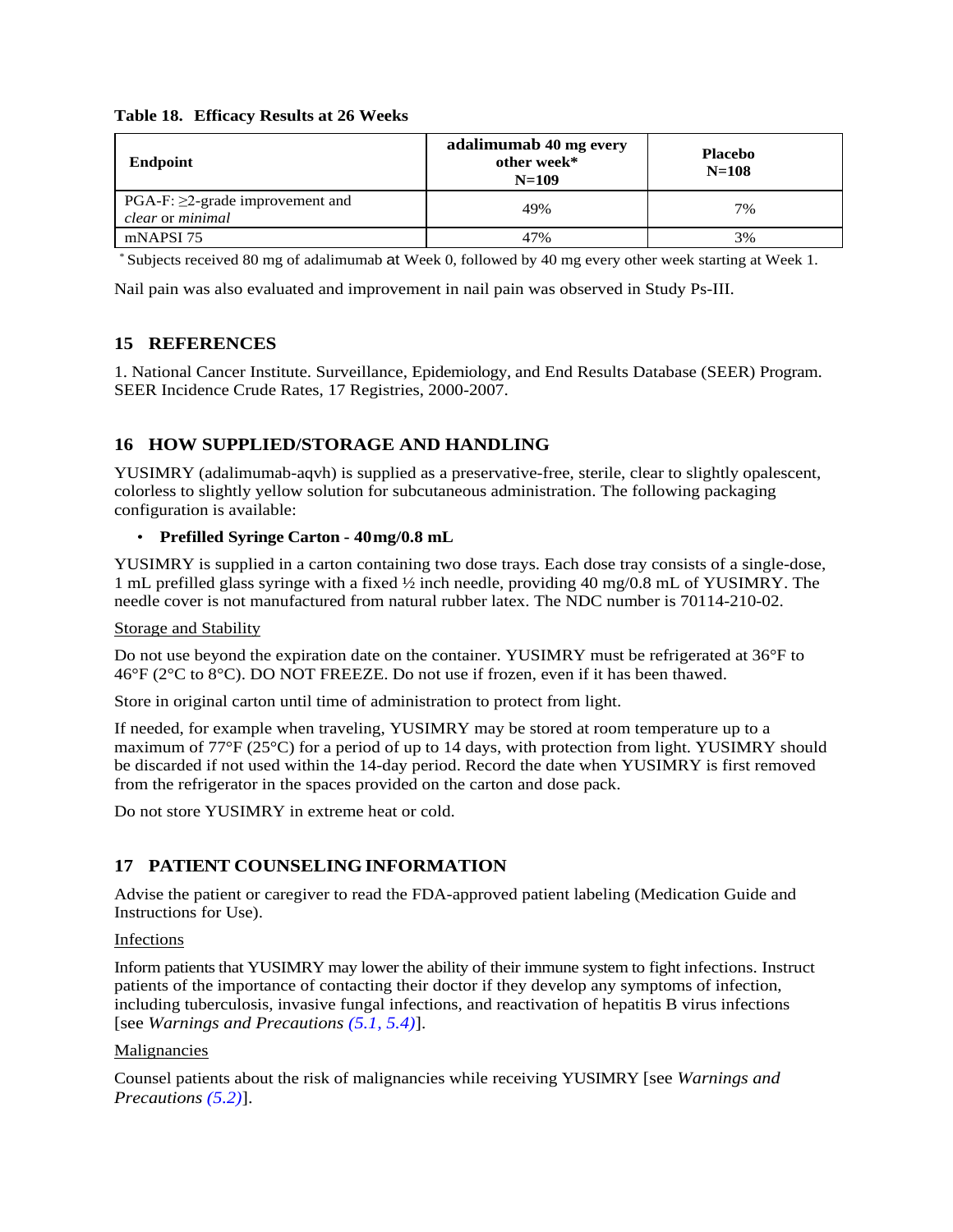#### Hypersensitivity Reactions

Advise patients to seek immediate medical attention if they experience any symptoms of severe hypersensitivity reactions *[see Warnings and Precautions [\(5.3\)](#page-8-0)].*

#### Other Medical Conditions

Advise patients to report any signs of new or worsening medical conditions such as congestive heart failure, neurological disease, autoimmune disorders, or cytopenias. Advise patients to report any symptoms suggestive of a cytopenia such as bruising, bleeding, or persistent fever *[see Warnings and Precautions [\(5.5,](#page-8-2) [5.6,](#page-9-0) [5.8,](#page-9-1) [5.9\)](#page-9-2)]*.

#### Instructions on Injection Technique

Inform patients that the first injection is to be performed under the supervision of a qualified health care professional. If a patient or caregiver is to administer YUSIMRY, instruct them in injection techniques and assess their ability to inject subcutaneously to ensure the proper administration of YUSIMRY [see *Instructions for Use*].

Instruct patients to dispose of their used needles and syringes in a FDA-cleared sharps disposal container immediately after use. **Instruct patients not to dispose of loose needles and syringes in their household trash.** Instruct patients that if they do not have a FDA-cleared sharps disposal container, they may use a household container that is made of a heavy-duty plastic, can be closed with a tight-fitting and puncture-resistant lid without sharps being able to come out, upright and stable during use, leak-resistant, and properly labeled to warn of hazardous waste inside the container.

Instruct patients that when their sharps disposal container is almost full, they will need to follow their community guidelines for the correct way to dispose of their sharps disposal container. Instruct patients that there may be state or local laws regarding disposal of used needles and syringes. Refer patients to the FDA's website at http://www.fda.gov/safesharpsdisposal for more information about safe sharps disposal, and for specific information about sharps disposal in the state that they live in.

**Instruct patients not to dispose of their used sharps disposal container in their household trash unless their community guidelines permit this. Instruct patients not to recycle their used sharps disposal container.**

Manufactured by: Coherus BioSciences, Inc., Redwood City, California 94065, USA US License No. 2023

YUSIMRY is a trademark of Coherus BioSciences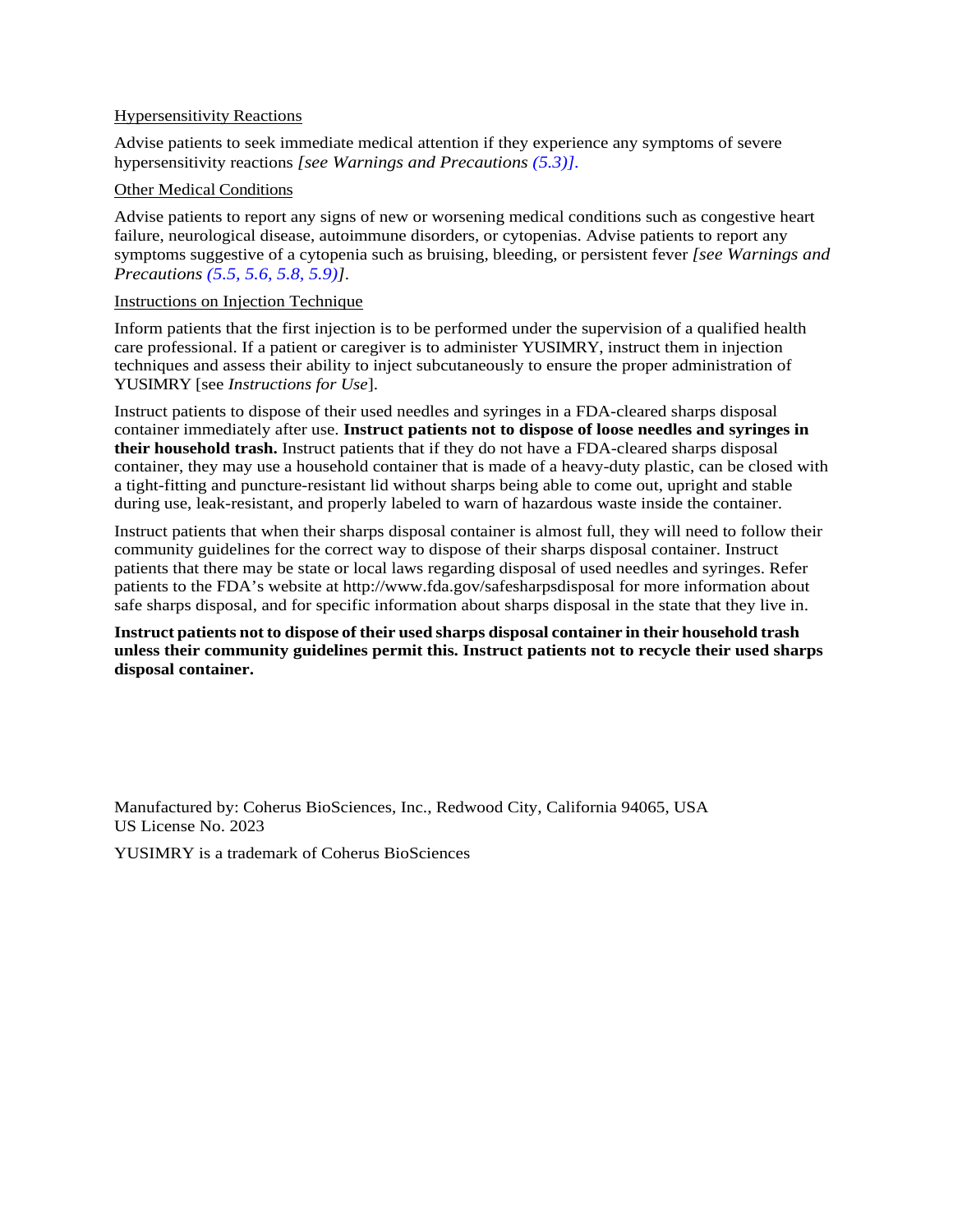## **MEDICATION GUIDE YUSIMRY™ (Ue sim' ree) (adalimumab-aqvh) injection, for subcutaneous use**

Read the Medication Guide that comes with YUSIMRY before you start taking it and each time you get a refill. There may be new information. This Medication Guide does not take the place of talking with your healthcare provider about your medical condition or treatment.

# **What is the most important information I should know about YUSIMRY?**

YUSIMRY is a medicine that affects your immune system. YUSIMRY can lower the ability of your immune system to fight infections. **Serious infections have happened in people taking adalimumab products. These serious infections include tuberculosis (TB) and infections caused by viruses, fungi or bacteria that have spread throughout the body. Some people have died from these infections.**

- Your healthcare provider should test you for TB before starting YUSIMRY.
- Your healthcare provider should check you closely for signs and symptoms of TB during treatment with YUSIMRY.

You should not start taking YUSIMRY if you have any kind of infection unless your healthcare provider says it is okay.

# **Before starting YUSIMRY, tell your healthcare provider if you:**

- think you have an infection or have symptoms of an infection such as:
	- $\circ$  fever, sweats, or chills  $\circ$  warm, red, or painful skin or sores on vour body
	- o muscle aches your body
	-
	- o shortness of breath more often than normal
- burning when you urinate or urinate
	-
	- o blood in phlegm offeel very tired<br>
	o diarrhea or stomach pain oweight loss  $\circ$  diarrhea or stomach pain  $\circ$
- are being treated for an infection.
- get a lot of infections or have infections that keep coming back.
- have diabetes.
- have TB, or have been in close contact with someone with TB.
- were born in, lived in, or traveled to countries where there is more risk for getting TB. Ask your healthcare provider if you are not sure.
- live or have lived in certain parts of the country (such as the Ohio and Mississippi River valleys) where there is an increased risk for getting certain kinds of fungal infections (histoplasmosis, coccidioidomycosis, or blastomycosis). These infections may happen or become more severe if you use YUSIMRY. Ask your healthcare provider if you do not know if you have lived in an area where these infections are common.
- have or have had hepatitis B.
- use the medicine ORENCIA (abatacept), KINERET (anakinra), RITUXAN (rituximab), IMURAN(azathioprine), or PURINETHOL (6–mercaptopurine, 6-MP).
- are scheduled to have major surgery.

**After starting YUSIMRY, call your healthcare provider right away** if you have an infection, or any sign of an infection.

YUSIMRY can make you more likely to get infections or make any infection that you may have worse. **Cancer**

- For children and adults taking Tumor Necrosis Factor (TNF)-blockers, including YUSIMRY, the chances of getting cancer may increase.
- There have been cases of unusual cancers in children, teenagers, and young adults using TNF-blockers.
- People with rheumatoid arthritis (RA), especially more serious RA, may have a higher chance for getting a kind of cancer called lymphoma.
- If you use TNF blockers, including YUSIMRY, your chance of getting two types of skin cancer may increase (basal cell cancer and squamous cell cancer of the skin). These types of cancer are generally not life-threatening if treated. Tell your healthcare provider if you have a bump or open sore that does not heal.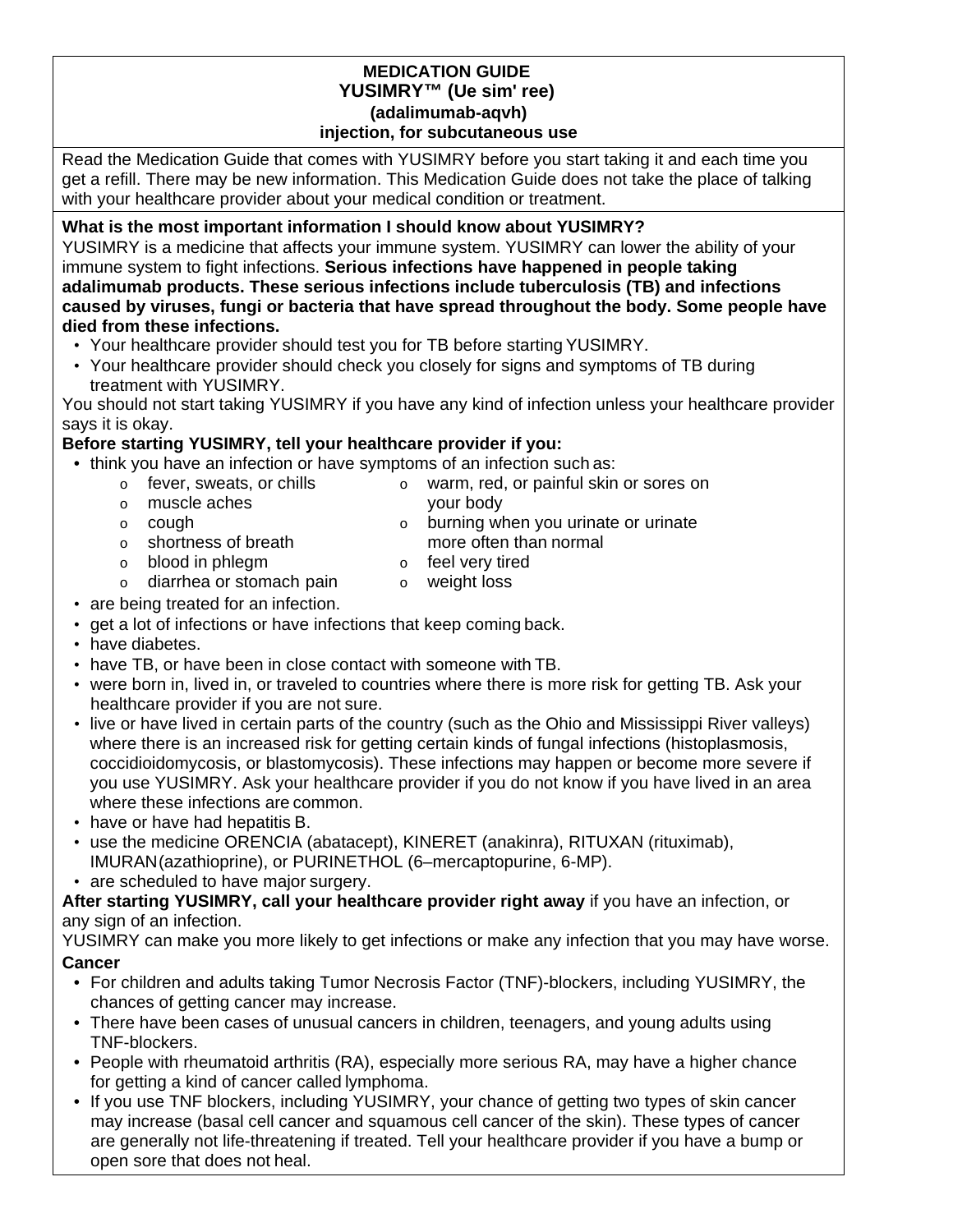• Some people receiving TNF blockers including YUSIMRY developed a rare type of cancer called hepatosplenic T-cell lymphoma. This type of cancer often results in death. Most of these people were male teenagers or young men. Also, most people were being treated for Crohn's disease or ulcerative colitis with another medicine called IMURAN (azathioprine) or PURINETHOL (6–mercaptopurine, 6–MP).

# **What is YUSIMRY?**

YUSIMRY is a medicine called a Tumor Necrosis Factor (TNF) blocker. YUSIMRY is used:

- To reduce the signs and symptoms of:
	- o **moderate to severe RA in adults.** YUSIMRY can be used alone, with methotrexate, or with certain other medicines.
	- o **moderate to severe polyarticular juvenile idiopathic arthritis (JIA) in children** 2 years and older. YUSIMRY can be used alone or with methotrexate.
	- o **psoriatic arthritis (PsA) in adults.** YUSIMRY can be used alone or with certain other medicines.
	- o **ankylosing spondylitis (AS) in adults.**
- To treat **moderate to severe Crohn's disease (CD) in adults and children 6 years of age and older**.
- To treat **moderate to severe ulcerative colitis (UC) in adults**. It is not known if adalimumab products are effective in people who stopped responding to or could not tolerate TNF-blocker medicines.
- To treat **moderate to severe chronic (lasting a long time) plaque psoriasis (Ps) in adults**  who have the condition in many areas of their body and who may benefit from taking injections or pills (systemic therapy) or phototherapy (treatment using ultraviolet light alone or with pills).

# **What should I tell my healthcare provider before taking YUSIMRY?**

YUSIMRY may not be right for you. Before starting YUSIMRY, tell your healthcare provider about all of your medical conditions, including if you:

- have an infection. See **"What is the most important information I should know about YUSIMRY?"**
- have or have had cancer.
- have any numbness or tingling or have a disease that affects your nervous system such as multiple sclerosis or Guillain-Barré syndrome.
- have or had heart failure.
- have recently received or are scheduled to receive a vaccine. You may receive vaccines, except for live vaccines while using YUSIMRY. Children should be brought up to date with all vaccines before starting YUSIMRY.
- are allergic to YUSIMRY or to any of its ingredients. See the end of this Medication Guide for a list of ingredients in YUSIMRY.
- are pregnant or plan to become pregnant, breastfeeding or plan to breastfeed. You and your healthcare provider should decide if you should take YUSIMRY while you are pregnant or breastfeeding.
- have a baby and you were using YUSIMRY during your pregnancy. Tell your baby's healthcare provider before your baby receives any vaccines.

**Tell your healthcare provider about all the medicines you take,** including prescription and over-the-counter medicines, vitamins, and herbal supplements.

# **Especially tell your healthcare provider if you use:**

- ORENCIA (abatacept), KINERET (anakinra), REMICADE (infliximab), ENBREL (etanercept), CIMZIA (certolizumab pegol) or SIMPONI (golimumab), because you should not use YUSIMRY while you are also using one of these medicines.
- RITUXAN (rituximab). Your healthcare provider may not want to give you YUSIMRY if you have received RITUXAN (rituximab) recently.
- IMURAN(azathioprine) or PURINETHOL (6–mercaptopurine, 6-MP).

**Keep a list of your medicines with you to show your healthcare provider and pharmacist each time you get a new medicine.**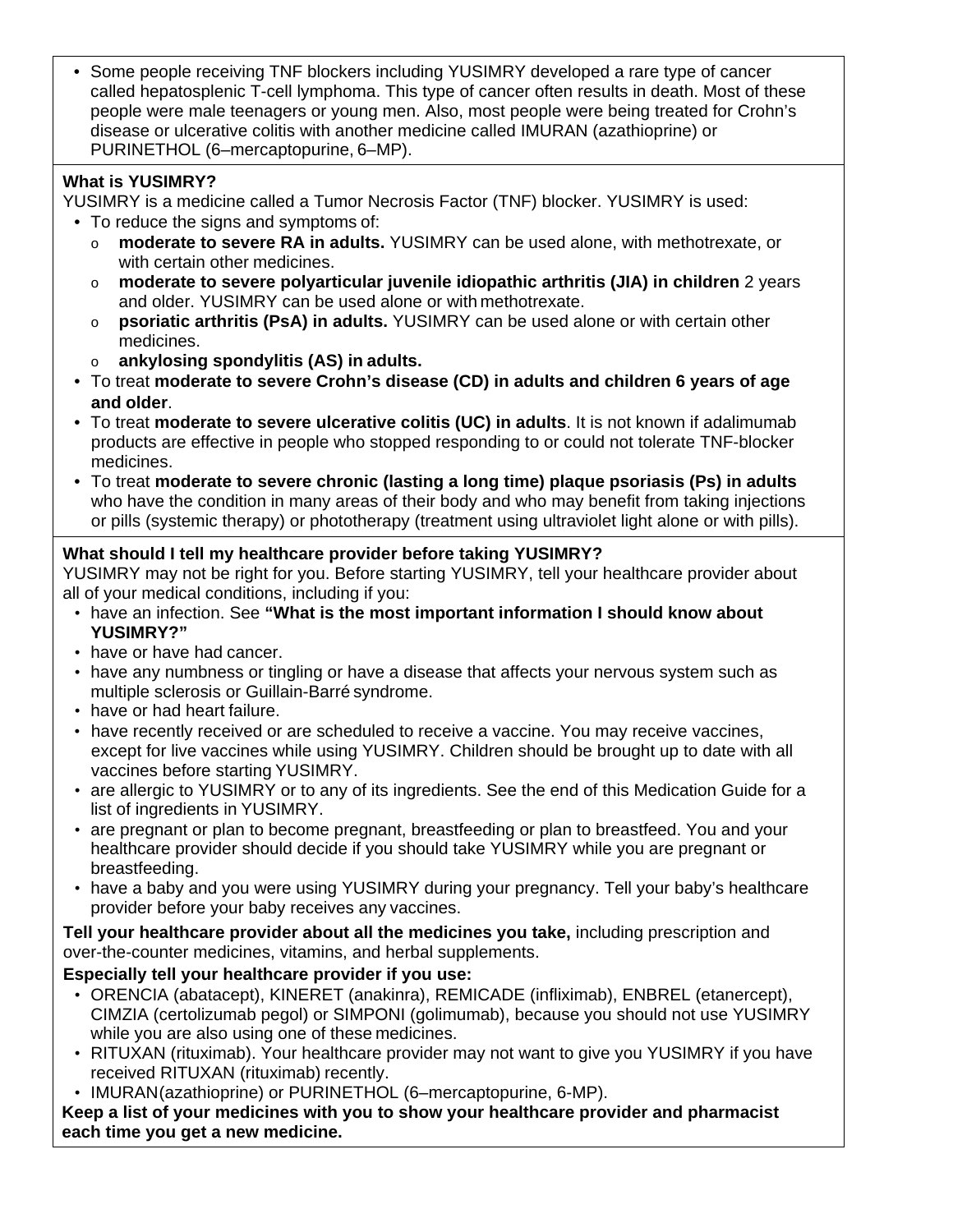## **How should I take YUSIMRY?**

- YUSIMRY is given by an injection under the skin. Your healthcare provider will tell you how often to take an injection of YUSIMRY. This is based on your condition to be treated. **Do not inject YUSIMRY more often than you were prescribed.**
- See the **Instructions for Use** inside the carton for complete instructions for the right way to prepare and inject YUSIMRY.
- Make sure you have been shown how to inject YUSIMRY before you do it yourself. You can call your healthcare provider or 1-800-483-3692 if you have any questions about giving yourself an injection. Someone you know can also help you with your injection after they have been shown how to prepare and inject YUSIMRY.
- **Do not** try to inject YUSIMRY yourself until you have been shown the right way to give the injections. If your healthcare provider decides that you or a caregiver may be able to give your injections of YUSIMRY at home, you should receive training on the right way to prepare and inject YUSIMRY.
- **Do not** miss any doses of YUSIMRY unless your healthcare provider says it is okay. If you forget to take YUSIMRY, inject a dose as soon as you remember. Then, take your next dose at your regular scheduled time. This will put you back on schedule. In case you are not surewhen to inject YUSIMRY, call your healthcare provider or pharmacist.
- If you take more YUSIMRY than you were told to take, call your healthcare provider.

# **What are the possible side effects of YUSIMRY?**

YUSIMRY can cause serious side effects, including:

# **See "What is the most important information I should know about YUSIMRY?"**

• **Serious Infections.**

Your healthcare provider will examine you for TB and perform a test to see if you have TB. If your healthcare provider feels that you are at risk for TB, you may be treated with medicine for TB before you begin treatment with YUSIMRY and during treatment with YUSIMRY. Even if your TB test is negative your healthcare provider should carefully monitor you for TB infections while you are taking YUSIMRY. People who had a negative TB skin test before receiving adalimumab products have developed active TB. Tell your healthcare provider if you have any of the following symptoms while taking or after taking YUSIMRY:

- 
- $\circ$  cough that does not go away  $\circ$  weight loss<br> $\circ$  low grade fever  $\circ$  loss of body  $\circ$  low grade fever  $\circ$  loss of body fat and muscle (wasting)

# • **Hepatitis B infection in people who carry the virus in their blood.**

If you are a carrier of the hepatitis B virus (a virus that affects the liver), the virus can become active while you use YUSIMRY. Your healthcare provider should do blood tests before you start treatment, while you are using YUSIMRY, and for several months after you stop treatment with YUSIMRY.

Tell your healthcare provider if you have any of the following symptoms of a possible hepatitis B infection:

- o muscle aches o clay-colored bowel movements
	-
- o feel very tired b o fever<br>
o dark urine b o chills
	-
- 
- o dark urine versions o chills<br>
o skin or eves look vellow o stomach discomfort
- $\circ$  skin or eyes look yellow  $\circ$  stomach discomform of stomach discomformation of state of state of state of state of state of state of state of state of state of state of state of state of state of state of state of st  $\circ$  little or no appetite  $\circ$ 
	-
- o vomiting
- **Allergic reactions.** Allergic reactions can happen in people who use YUSIMRY. Call your healthcare provider or get medical help right away if you have any of these symptoms of a serious allergic reaction:
	-
	- $\circ$  hives  $\circ$  swelling of your face, eyes, lips, or mouth
	- o trouble breathing
	- **Nervous system problems.** Signs and symptoms of a nervous system problem include:
- numbness or tingling, problems with your vision, weakness in your arms or legs, and dizziness.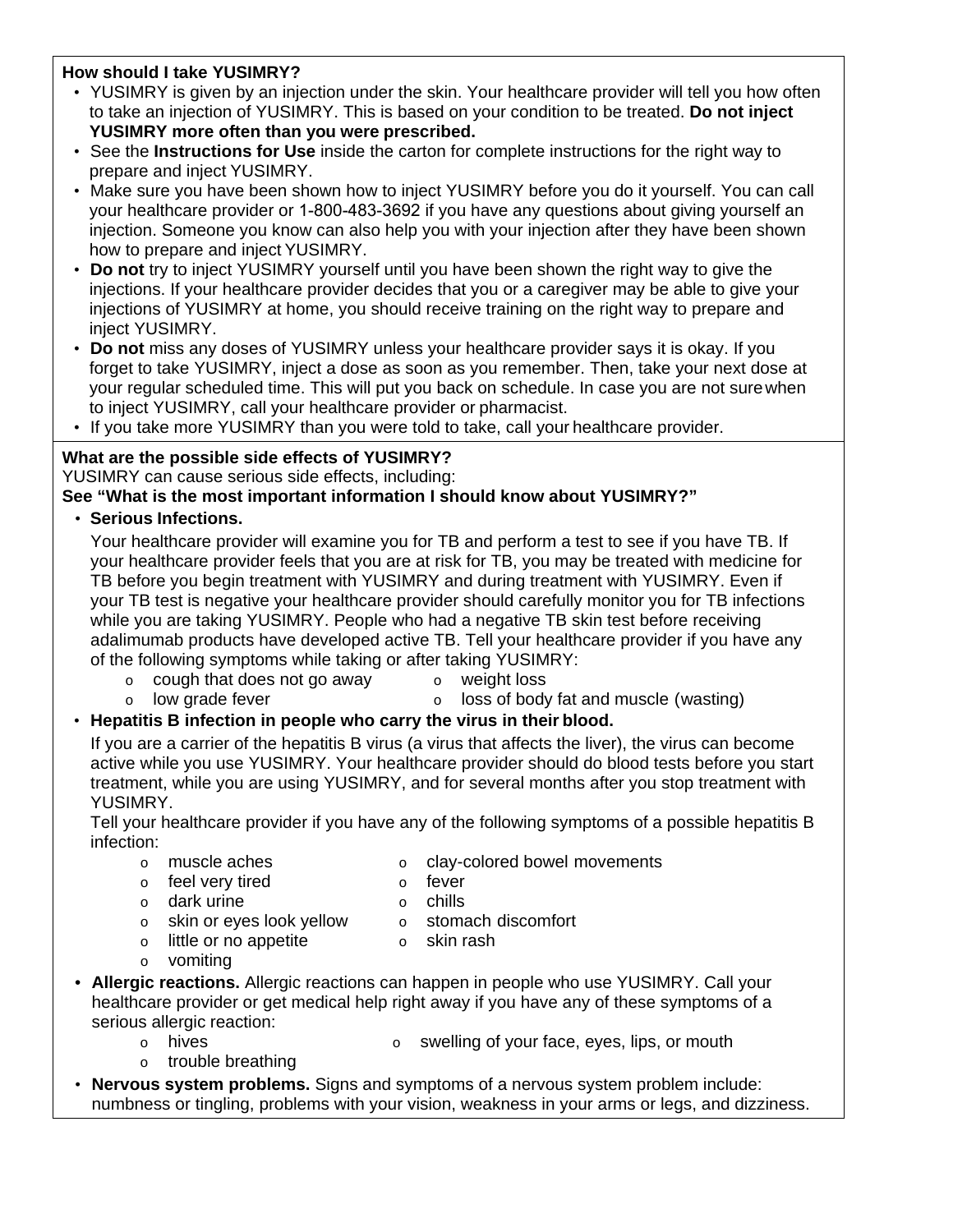- **Blood problems.** Your body may not make enough of the blood cells that help fight infections or help to stop bleeding. Symptoms include a fever that does not go away, bruising or bleeding very easily, or looking very pale.
- **New heart failure or worsening of heart failure you already have. Call your healthcare provider right away** if you get new worsening symptoms of heart failure while taking YUSIMRY, including:
	- $\circ$  shortness of breath  $\circ$  swelling of your ankles or feet
		- o sudden weight gain
- **Immune reactions including a lupus-like syndrome.** Symptoms include chest discomfort or pain that does not go away, shortness of breath, joint pain, or a rash onyour cheeks or arms that gets worse in the sun. Symptoms may improve when you stop YUSIMRY.
- **Liver problems.** Liver problems can happen in people who use TNF-blocker medicines. These problems can lead to liver failure and death. Call your healthcare provider right away if youhave any of these symptoms:
	- o feel very tired o skin or eyes look yellow
		-
	- $\circ$  poor appetite or vomiting  $\circ$  pain on the right side of your stomach (abdomen)
- **Psoriasis.** Some people using adalimumab products had new psoriasis or worsening of psoriasis they already had. Tell your healthcare provider if you develop red scaly patches or raised bumps that are filled with pus. Your healthcare provider may decide to stop your treatment with YUSIMRY.

# **Call your healthcare provider or get medical care right away if you develop any of the above symptoms. Your treatment with YUSIMRY may be stopped.**

# **The most common side effects of YUSIMRY include:**

- injection site reactions: redness, rash, swelling, itching, or bruising. These symptoms usually will go away within a few days. Call your healthcare provider right away if you have pain, redness or swelling around the injection site that does not go away within a few days or gets worse.
- upper respiratory infections (including sinus infections).
- headaches.
- rash.

These are not all the possible side effects with YUSIMRY. Tell your healthcare provider if you have any side effect that bothers you or that does not go away. Ask your healthcare provider or pharmacist for more information.

Call your doctor for medical advice about side effects. You may report side effects to FDA at 1-800-FDA-1088.

## **How should I store YUSIMRY?**

- Store YUSIMRY in the refrigerator at 36°F to 46°F (2°C to 8°C). Store YUSIMRY in the original carton until use to protect it from light.
- **Do not freeze YUSIMRY.** Do not use YUSIMRY if frozen, even if it has been thawed.
- Refrigerated YUSIMRY may be used until the expiration date printed on the YUSIMRYcarton, dose tray, or prefilled syringe. Do not use YUSIMRY after the expiration date.
- If needed, for example when you are traveling, you may also store YUSIMRY at room temperature up to 77°F (25°C) for up to 14 days. Store YUSIMRY in the original carton until use to protect it from light.
- Throw away YUSIMRY if it has been kept at room temperature and not been used within 14 days.
- Record the date you first remove YUSIMRY from the refrigerator in the spaces provided on the carton and dose tray.
- Do not store YUSIMRY in extreme heat or cold.
- Do not use a prefilled syringe if the liquid is cloudy, discolored, or has flakes or particles in it.
- Do not drop or crush YUSIMRY. The prefilled syringe is glass.

# **Keep YUSIMRY, injection supplies, and all other medicines out of the reach of children.**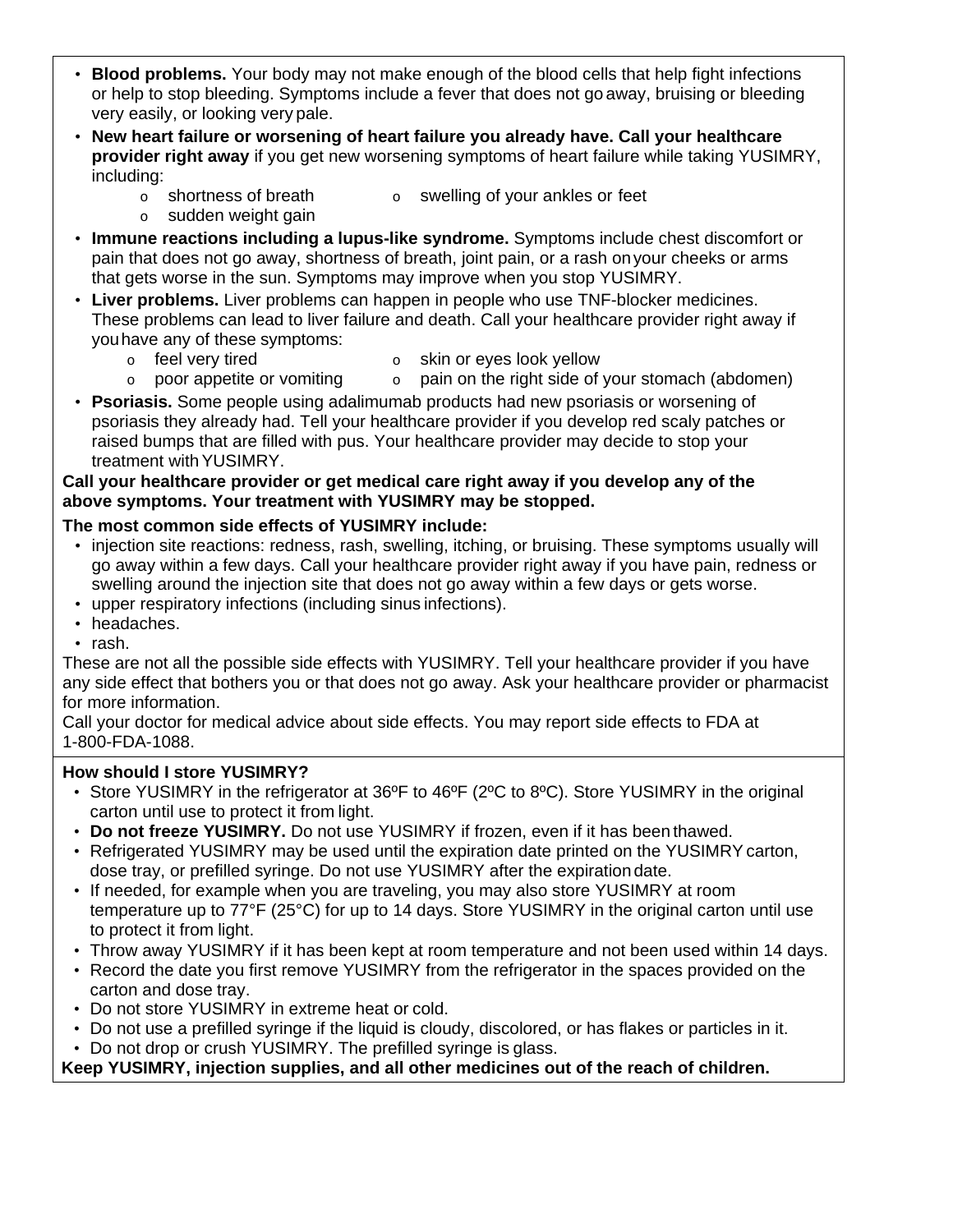## **General information about the safe and effective use of YUSIMRY.**

Medicines are sometimes prescribed for purposes other than those listed in a Medication Guide. Do not use YUSIMRY for a condition for which it was not prescribed. Do not give YUSIMRY to other people, even if they have the same condition. It may harm them.

This Medication Guide summarizes the most important information about YUSIMRY. If you would like more information, talk with your healthcare provider. You can ask your pharmacist or healthcare provider for information about YUSIMRY that is written for health professionals.

#### **What are the ingredients in YUSIMRY? Active ingredient:** adalimumab-aqvh

**Inactive ingredients:** glycine, L-histidine, L-histidine hydrochloride monohydrate, polysorbate 80, sodium chloride, and Water for Injection, USP. Sodium hydroxide is added as necessary to adjust the pH.

Manufactured by: Coherus BioSciences, Inc., Redwood City, California 94065, USA US License No. 2023

This Medication Guide has been approved by the U.S. Food and Drug Administration. In the State of the U.S. Food and Drug Administration.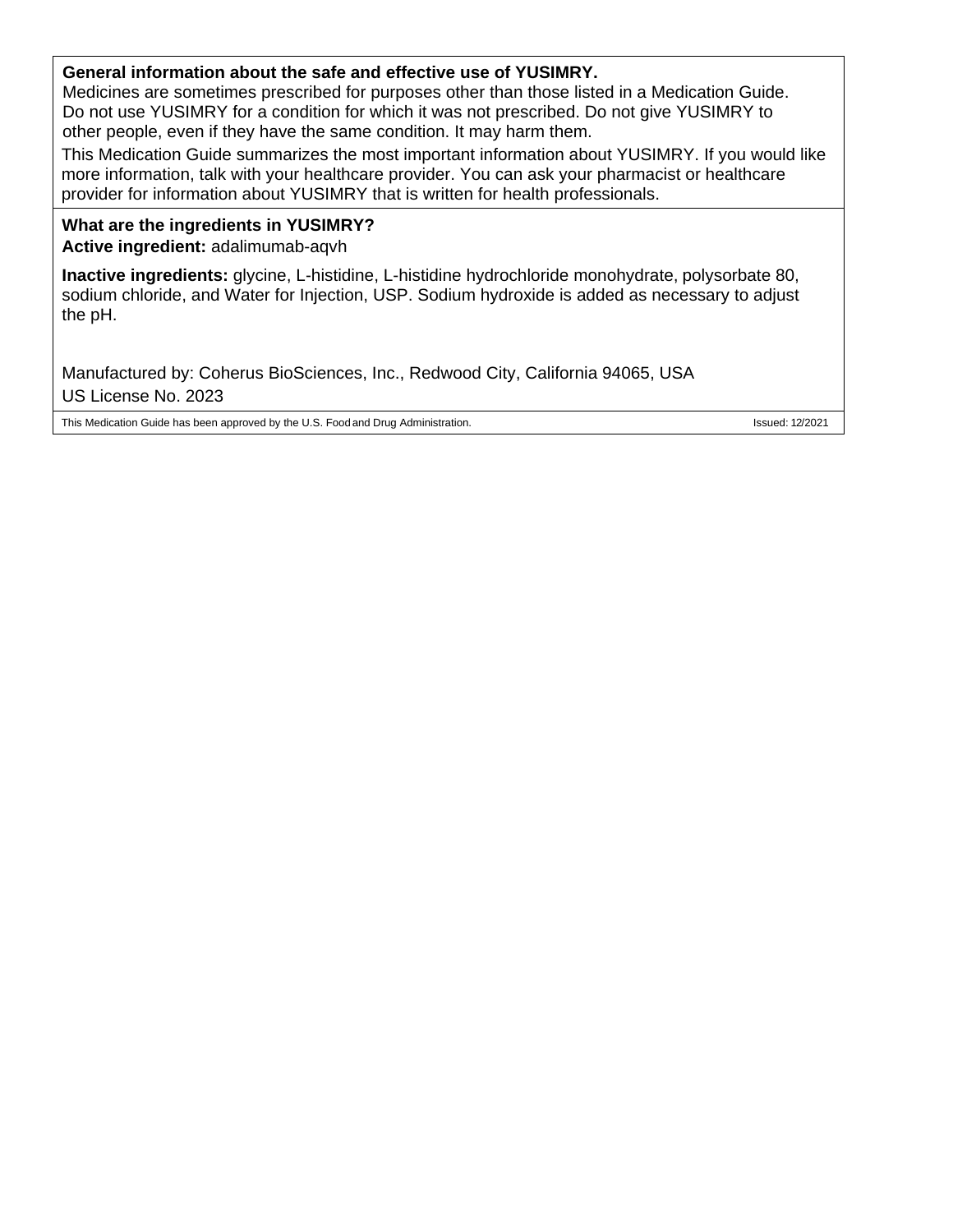#### **INSTRUCTIONS FOR USE YUSIMRY™ (Ue sim' ree) (adalimumab-aqvh) 40 mg/ 0.8 mL SINGLE-DOSE PREFILLED SYRINGE**

**Do not** try to inject YUSIMRY yourself until you have been shown the right way to give the injections and have read and understand this Instructions for Use. If your healthcare provider decides that you or a caregiver may be able to give your injections of YUSIMRY at home, you should receive training on the right way to prepare and inject YUSIMRY. It is important that you read, understand, and follow these instructions so that you inject YUSIMRY the right way. It is also important to talk to your healthcare provider to be sure you understand your YUSIMRY dosing instructions. To help you remember when to inject YUSIMRY, you can mark your calendar ahead of time. Call your healthcare provider if you or your caregiver have any questions about the right way to inject YUSIMRY.

# **YUSIMRY Single-Dose Prefilled Syringe**



## **Important Information You Need to Know Before Injecting YUSIMRY**

**Do not** use the prefilled syringe and call your healthcare provider or pharmacist if:

- Liquid is cloudy, discolored, or has flakes or particles in it
- Expiration date has passed
- Liquid has been frozen (even if thawed) or left in direct sunlight
- The prefilled syringe has been dropped or crushed.

## **Keep the needle cover on until right before your injection.**

## **How should I store YUSIMRY?**

- Store YUSIMRY in the refrigerator between  $\bullet$ 36°F to 46°F (2°C to 8°C).
- Store YUSIMRY in the original carton until use to protect it from light.
- **Do not freeze.**
- Refrigerated YUSIMRY may be used until the expiration date printed on the YUSIMRY carton, dose tray or prefilled syringe.
- If needed, for example when you are traveling, you may also store YUSIMRY at room temperature up to 77°F (25°C) for up to **14** days.
- Throw away YUSIMRY if it has been kept at room temperature and not used within **14** days.
- Record the date you first remove YUSIMRY from the refrigerator in the spaces provided on the carton and dose tray.
- Do not store YUSIMRY in extreme heat or cold.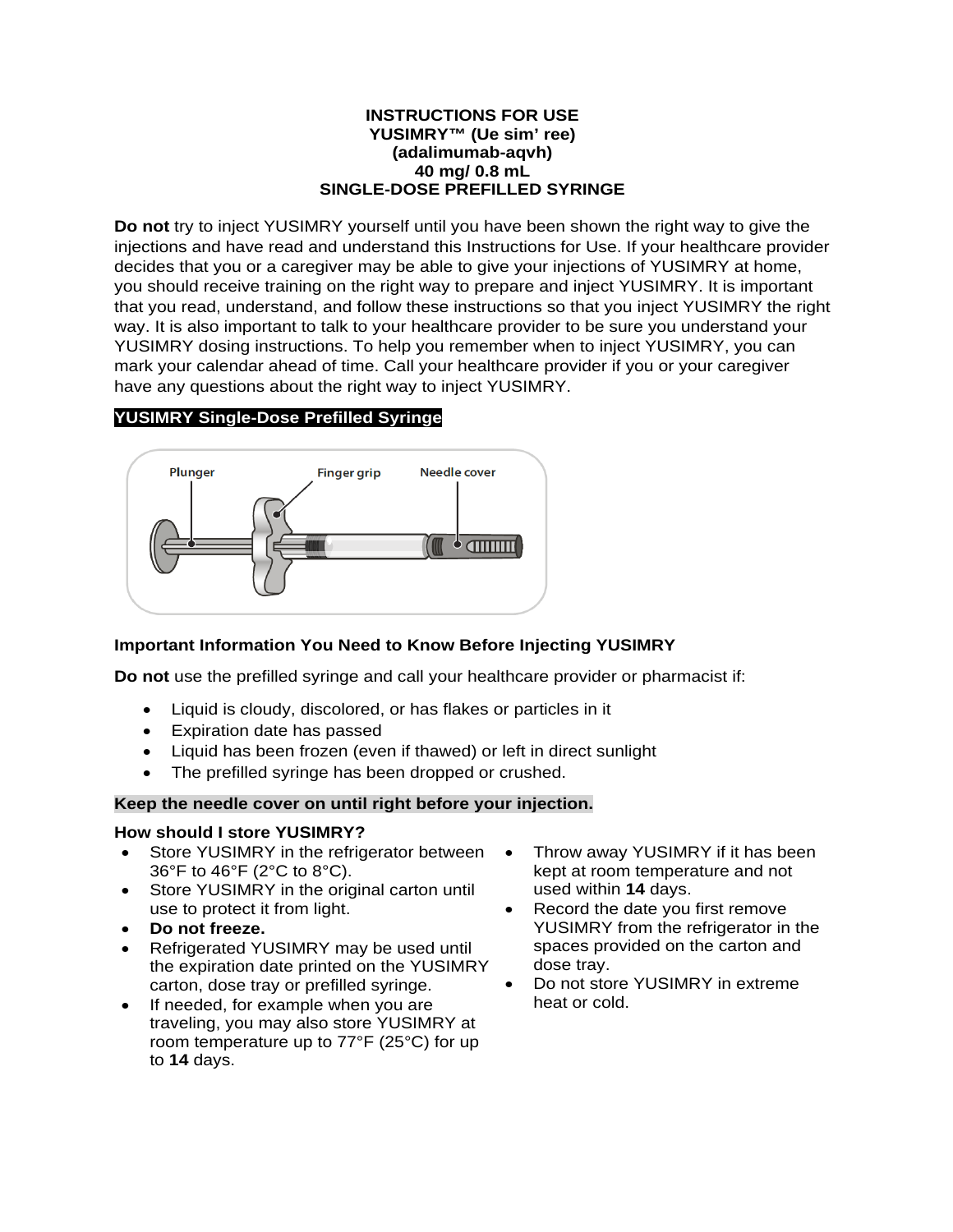# **Keep YUSIMRY, injection supplies, and all other medicines out of reach of children.**

## **Read Instructions on All Pages Before Using the YUSIMRY Single-Dose Prefilled Syringe**





**Take** YUSIMRY out of the refrigerator.

- **Leave** YUSIMRY at room temperature for **15 to 30 minutes** before injecting.
- **Do not** remove the needle cover while allowing YUSIMRY to reach room temperature.
- **Do not** warm YUSIMRY in any other way. For example, **do not** warm it in a microwave or in hot water.
- **Do not** use the prefilled syringe if liquid has been frozen (even if thawed).

**Check** expiration date on the prefilled syringe label. **Do not** use the prefilled syringe if expiration date has passed.

**Place** the following on a clean, flat surface:

- 1 single-dose prefilled syringe
- 1 alcohol swab (not included)
- 1 cotton ball or gauze pad (not included)
- Puncture-resistant sharps disposal container (not included). See Step 8 at the end of this Instructions for Use for instructions on how to throw away (dispose of) your prefilled syringe.

**Wash and dry** your hands.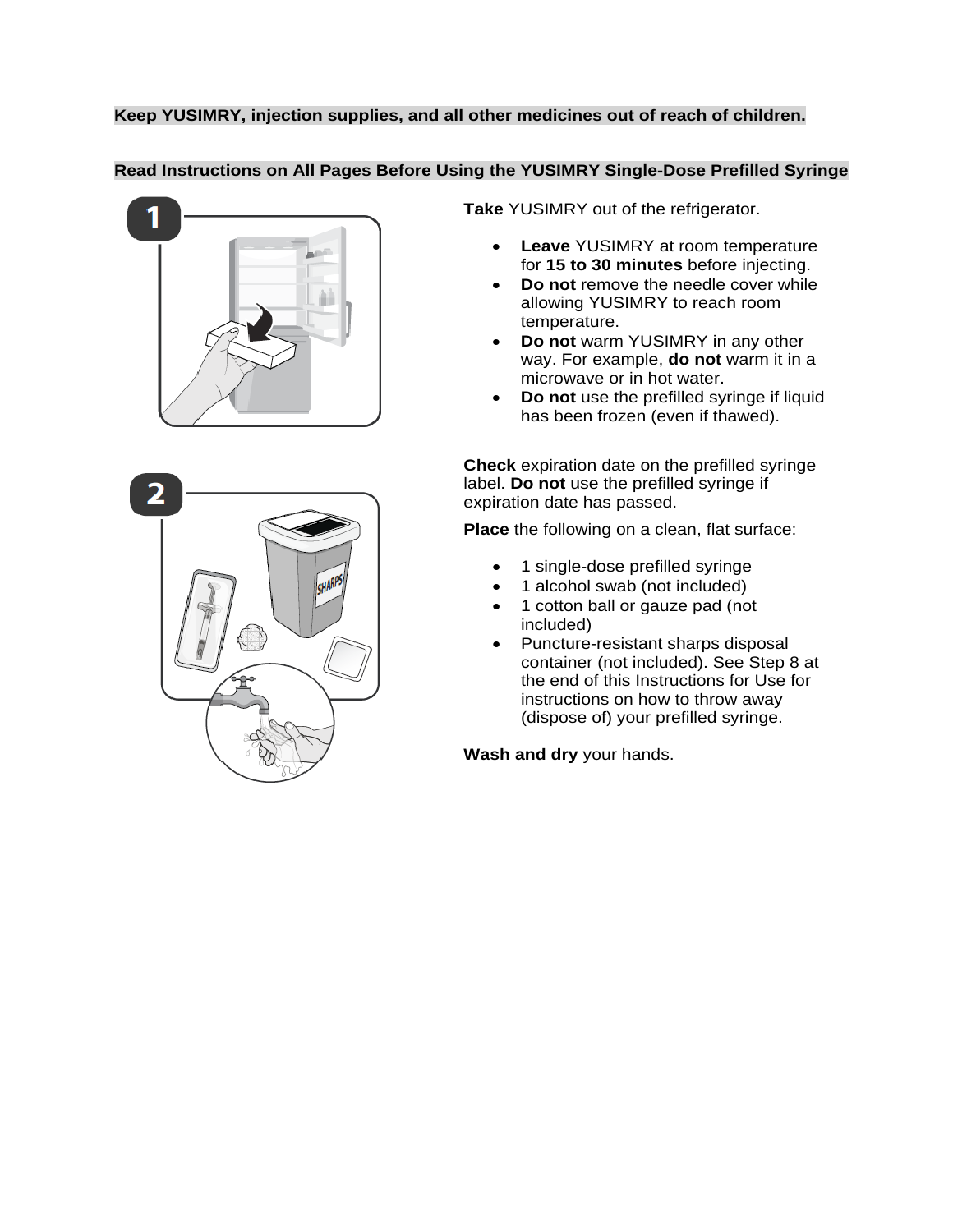

**Choose** an injection site:

- On the front of your thighs or,
- Your abdomen (belly) at least 2 inches from your navel (belly button).
- Different from your last injection site.

**Wipe** the injection site in a circular motion with the alcohol swab.

- **Do not** inject through clothes.
- **Do not** inject into skin that is sore, bruised, red, hard, scarred, has stretch marks, or areas with psoriasis plaques.

**Hold** the prefilled syringe in one hand.

**Gently pull** the needle cover straight off with the other hand.

- Throw the needle cover away.
- **Do not** touch the needle with your fingers or let the needle touch anything.
- You do not need to remove the air bubble from the syringe.

**Hold** the body of the prefilled syringe in one hand between the thumb and index fingers. Hold the prefilled syringe in your hand like a pencil.

**Do not** pull back on the plunger at any time.

**Gently squeeze** the area of cleaned skin at your injection site with your other hand. Hold the skin firmly.

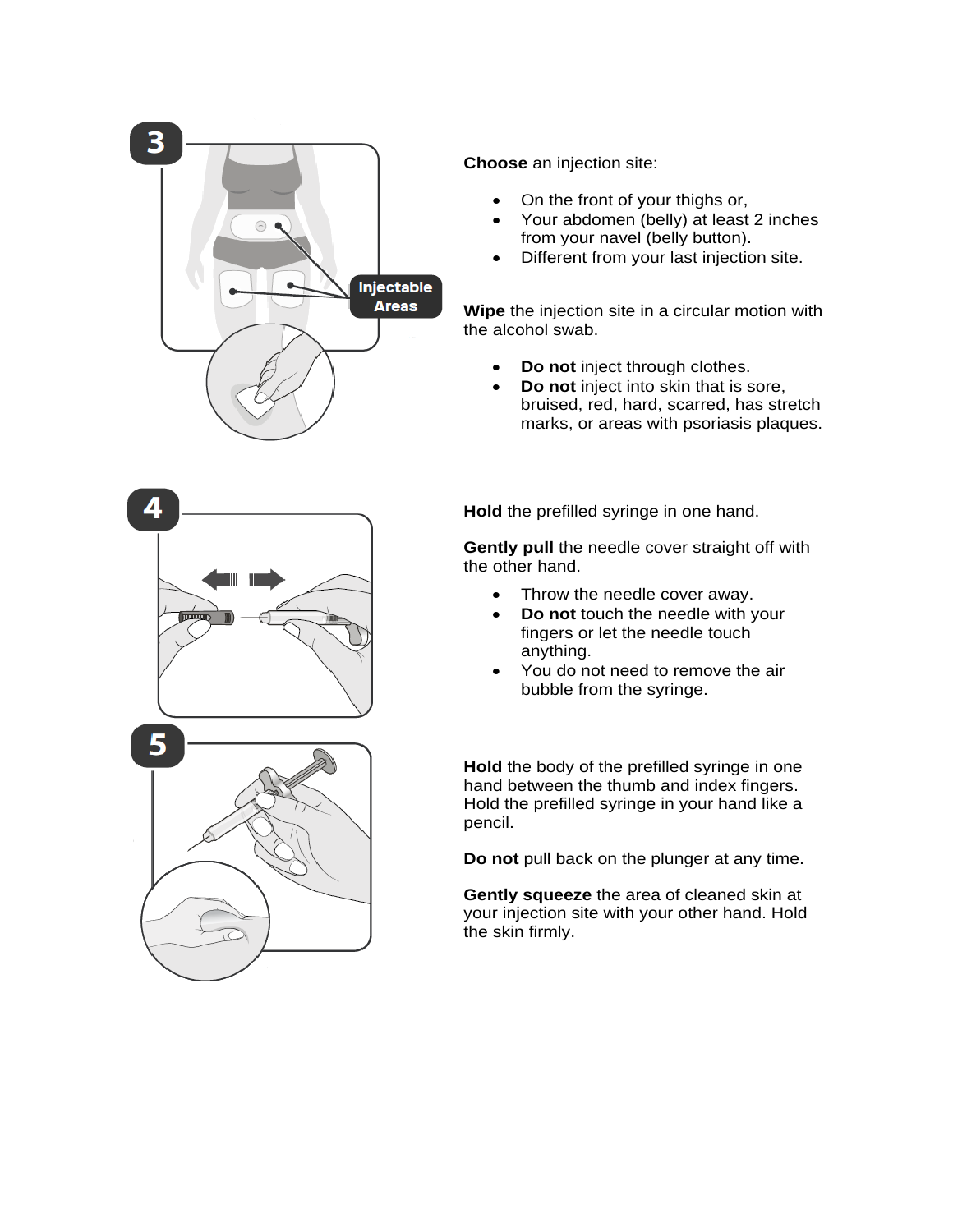



**Insert** the needle into the skin at about a 45 degree angle using a quick, dart-like motion.

After the needle is in, let go of the skin.

**Slowly push** the plunger all the way in until all of the liquid is injected and the prefilled syringe is empty.

When the injection is completed, slowly pull the needle out of the skin while keeping the prefilled syringe at the same angle.

After completing the injection, place a cotton ball or gauze pad on the skin of the injection site.

- **Do not** rub.
- Slight bleeding at the injection site is normal.

## **How should I dispose of the used YUSIMRY prefilled syringe?**

- Put your used syringes in a FDAcleared sharps disposal container right away after use. **Do not throw away (dispose of) syringes in the household trash.**
- If you do not have a FDA-cleared sharps disposal container, you may use a household container that is:
	- $\circ$  made of a heavy-duty plastic,<br> $\circ$  can be closed with a tight-fitting
	- can be closed with a tight-fitting, puncture-resistant lid, without sharps being able to come out,
	- $\circ$  upright and stable during use,<br> $\circ$  leak-resistant, and
	- o leak-resistant, and<br>o properly labeled to
	- properly labeled to warn of hazardous waste inside the container.